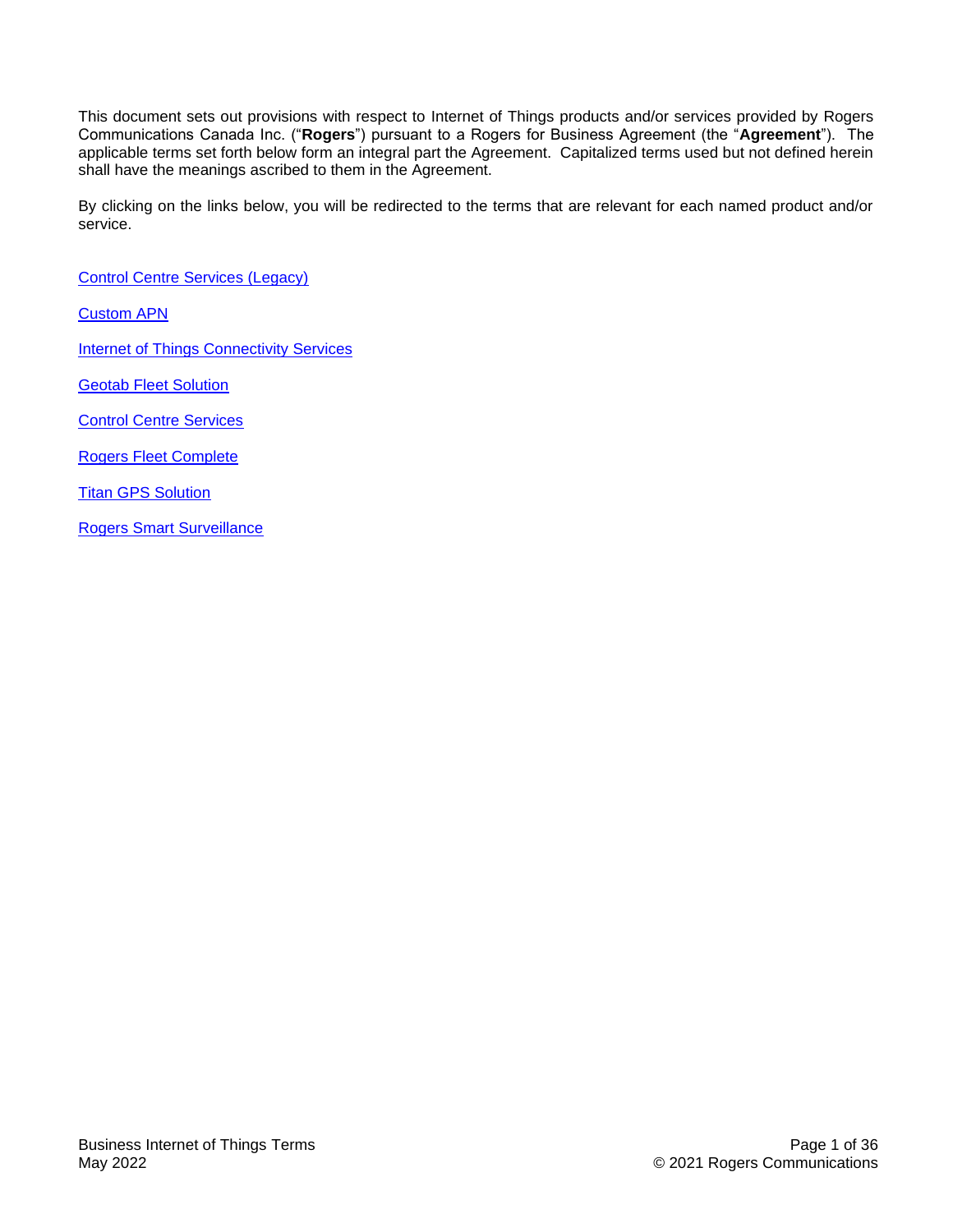# <span id="page-1-0"></span>**Control Centre Services (Legacy)**

The following terms pertain specifically to Control Centre Services supplied by Rogers to you, the customer named on the Rogers for Business Agreement. Rogers' Internet of Things services, including the Control Centre Services, are provided over a coast-to-coast Rogers-owned network based on 4G HSPA+, LTE, LTE-Advanced, LTE-M and NB-IOT, and multi-path digital fibre network technologies. You are responsible for all user activity in connection with the Control Centre Services on your account. Rogers will be using the services of Jasper to provide with the Control Centre Services.

- **1. Coverage**. Rogers' network coverage and technologies used by Rogers can be found here: [https://www.rogers.com/consumer/wireless/network-coverage.](https://www.rogers.com/consumer/wireless/network-coverage) The coverage map accessible via the above-mentioned link is a general representation of Rogers' wireless coverage where indicated. The areas shown are approximate. Actual coverage area may vary from map graphics. Reception may be affected by various factors, including system availability and capacity, Customer's equipment, signal strength, topography and environmental conditions. Charges are based on the location of the site receiving and transmitting the signal, not the location of the subscriber. Extended Coverage is available to the Customer's end-users with a compatible device and with data roaming enabled (for access to data services). See the Extended Coverage section below for further details. The LTE-M coverage is currently limited to select regions within Ontario. LTE-M coverage will be progressively extended over time. Additionally, there is no voice currently available on Customer devices using an LTE-M-only module. LTE-M cannot be provisioned on SIMs procured prior its launch. Customers must use Rogers' LTE-M compatible SIMs. Extended Coverage is currently not available for voice, data or SMS service on customer's device using an LTE-M-only module. Extended Coverage will be available at a future date.
- **2. Registration**. As a condition to using the Control Centre Services, each administrative user of the Control Centre Services may be required to register and select a unique password and user name ("**User ID**"). Customer shall ensure that each of such users provides accurate, complete, and updated registration information. A user may not (i) select or use as a User ID a name of another person with the intent to impersonate that person; or (ii) use as a User ID a name subject to any rights of a person other than such user without appropriate authorization.
- **3. DISCLAIMER.** IN NO EVENT WILL JASPER (OR ITS STAFF, AFFILIATES AND SUPPLIERS) BE LIABLE TO CUSTOMER FOR ANY DIRECT, INDIRECT, CONSEQUENTIAL, EXEMPLARY, SPECIAL, OR INCIDENTAL DAMAGES IN CONNECTION WITH THE CONTROL CENTRE SERVICES, ANY THIRD-PARTY INTERNET MATERIALS OR USE OF THE ROGERS NETWORK. USE OF THE CONTROL CENTRE SERVICES IN CONNECTION WITH MEDICAL, EMERGENCY, ENVIRONMENTAL, MILITARY, AVIATION, NUCLEAR OR SIMILAR APPLICATIONS THAT REQUIRE FAIL-SAFE TECHNOLOGY IS NOT RECOMMENDED BECAUSE THE CONTROL CENTRE SERVICES IS NOT DESIGNED OR INTENDED FOR THESE APPLICATIONS. ALL USE OF THE CONTROL CENTRE SERVICES IS AT CUSTOMER'S OWN RISK. JASPER WILL PROVIDE THE CONTROL CENTRE SERVICES CONSISTENT WITH PREVAILING INDUSTRY STANDARDS IN A MANNER THAT ENDEAVORS TO MINIMIZE ERRORS AND INTERRUPTIONS IN THE SERVICES. CONTROL CENTRE SERVICES MAY BE TEMPORARILY UNAVAILABLE FOR SCHEDULED MAINTENANCE OR FOR UNSCHEDULED EMERGENCY MAINTENANCE, EITHER BY JASPER OR BY THIRD-PARTY PROVIDERS, OR BECAUSE OF OTHER CAUSES BEYOND JASPER'S REASONABLE CONTROL. JASPER DOES NOT WARRANT THAT THE CONTROL CENTRE SERVICES WILL BE UNINTERRUPTED OR ERROR FREE; NOR DOES IT MAKE ANY WARRANTY AS TO THE RESULTS THAT MAY BE OBTAINED FROM USE OF THE CONTROL CENTRE SERVICES. EXCEPT FOR THE FOREGOING, THE CONTROL CENTRE SERVICES ARE PROVIDED "AS IS" AND JASPER DISCLAIMS ALL WARRANTIES, EXPRESS OR IMPLIED, INCLUDING, BUT NOT LIMITED TO, IMPLIED WARRANTIES OF MERCHANTABILITY AND FITNESS FOR A PARTICULAR PURPOSE AND NONINFRINGEMENT.
- **4. Intellectual Property and Misusage.** Customer will not, directly or indirectly: reverse engineer, decompile, disassemble or otherwise attempt to discover the source code, object code or underlying structure, ideas or algorithms of the Control Centre Services or any technology related to the Control Centre Services ("Technology", including documentation); modify, translate, or create derivative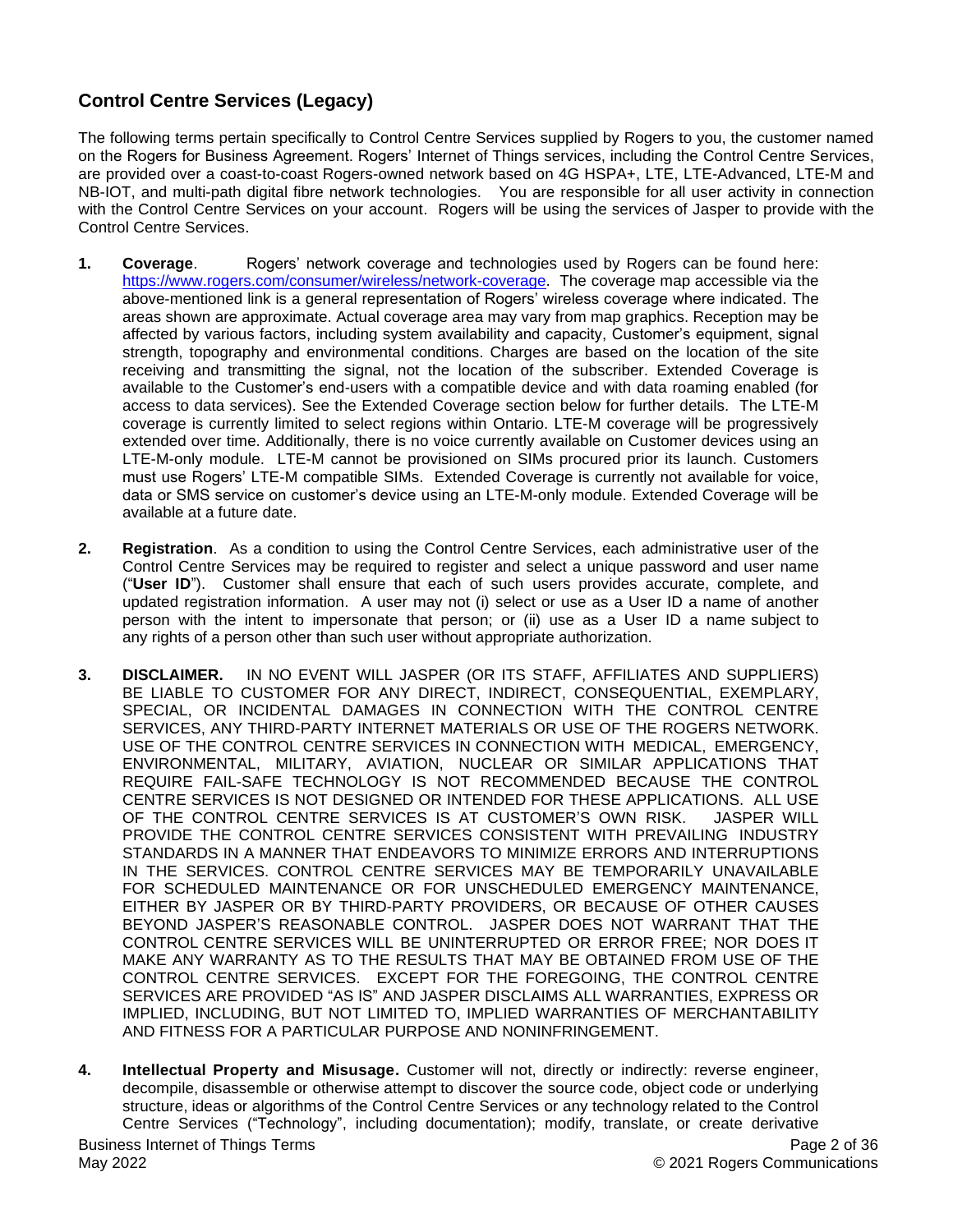works based on the Control Centre Services or Technology; or copy (except for reasonable archival purposes), rent, lease, distribute, pledge, assign, or otherwise transfer or encumber rights to the Control Centre Services or Technology; use the Control Centre Services or Technology for timesharing or service bureau purposes or otherwise for the benefit of a third party, except for authorized end users of customers in good standing; or remove any proprietary notices or labels with respect to the Control Centre Services. Customer will not use the Control Centre Services or Technology or access it in order to build a competitive product or service, build a product or service using similar ideas, features, functions or graphics of the Control Centre Services, or copy any ideas, features, functions or graphics of the Services. Jasper retains all rights in the Control Centre Services and Technology. The Rogers Control Centre Services may not be used illegally, for the purpose of creating or enhancing services that compete with the Rogers Control Centre Services or potentially disrupts lawful use of the Rogers Control Centre Services by others. Jasper reserves the right to suspend use of the Rogers Control Centre Services if Jasper in good faith believes that any of the provisions set forth in this Section 4 has been violated provided that in such event, Jasper will use reasonable, good faith efforts to provide advance notice -- emergencies excepted -- and to make suspension as selective and brief as practical. Upon request of Customer, Jasper will share the technical basis and reasoning for any Customer suspension.

#### **5. Activation/Deactivation**

- (a) Customer will utilize the Rogers Control Centre to activate, deactivate and perform maintenance.
- (b) Business automation rules drive the transition from one SIM Status to another SIM Status, as detailed in the User Guide.
- (c) Where certain functions cannot be performed using the Rogers Control Centre because those functions are not configured in the Rogers Control Centre, Customer acknowledges and agrees that Rogers shall have no obligation to make those functions available to Customer.
- (d) Customer shall have the option to temporarily suspend, in whole or in part, in the Rogers Control Centre, the Control Centre Services for one or several users while Customer maintains the account of those users, provided Customer agrees to pay to Rogers the service fees set out in the Product Quotation, associated with any temporarily suspended Control Centre Services.
- (e) Customer shall, at its sole cost and expense, be responsible for acquiring and maintaining any computer systems and/or telecommunications connections required to activate, deactivate and perform maintenance activities on SIMs and perform the designated maintenance services and/or other activities using the Rogers Control Centre. Customer shall be solely responsible for any cost or expense resulting from Customer's use of the Rogers Control Centre, including costs or expenses resulting from any errors made by Customer in connection with activations or deactivations.
- (f) Customer acknowledges that functions of the Rogers Control Centre may be added, deleted or modified from time to time and that enhancements thereto may be provided upon written notice thereof to Customer provided that any deletion or modification will not affect the core functionality of the Control Centre Services.
- (g) Rogers reserves the right at any time and at its sole discretion to cease making available the Rogers Control Centre and replace it with another solution and amend this document to include modified terms and conditions as a result thereof, upon reasonable written notice to Customer.

# **6. APN.**

(a) Rogers will install and maintain one or, at Customer's request more custom APNs for Customer during the term for the Services set out in the Agreement. Customer shall pay to Rogers the rates set forth below with respect to each such APN. Each APN shall have a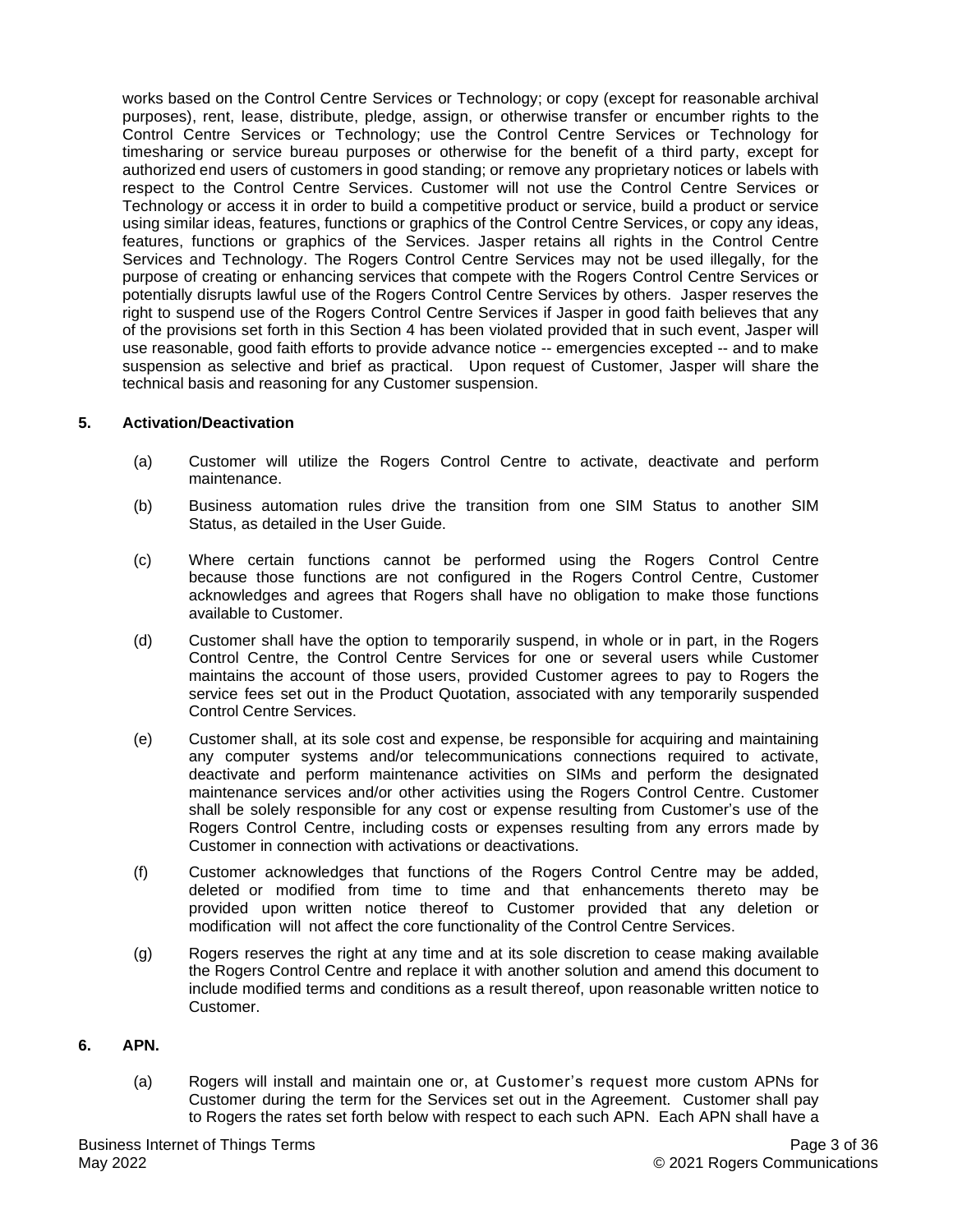minimum of two (2) nodes. Alternatively, Customer may use a common APN specifically built to be used for Control Centre.

- (b) Customer shall be responsible for any and all connections and transmissions facilities required from Customer's host system to the ingress point of the Rogers network. With respect thereto, Customer shall pay the applicable carrier(s) supplying the required private and fixed line connections and the transmissions facilities relating thereto, the applicable monthly and other fees relating thereto in the amount determined by such carrier(s) from time to time.
- (c) Customer will install and maintain during the term of the Services set out in the Agreement, at its sole cost, any required connection(s) (of a type approved by Rogers) between Customer's host system and the Rogers Facilities.
- **7. Usage Alerts.** To assist Customer in the monitoring of data usage, which monitoring is the responsibility of Customer, Customer shall mandatorily avail itself of the usage alert and automation functionality of the Rogers M2M Control Centre. Rogers will refuse to credit Customer's account as a result of Customer's failure to use the usage alert and automation functionality of the Rogers M2M Control Centre.
- **8. Data Plans.** The data plans available are described in the Agreement.
- **9. Minimum Billable Period**. For each activated unit of equipment, Customer agrees to pay the applicable monthly fees for a minimum period of 1 month from the date of activation.
- **10. Minimum Revenue Commitment**. Where a Minimum Revenue Commitment is set out in the Agreement, such Minimum Revenue Commitment will commence to be billed by Rogers after ninety (90) days from the date the pricing set out above is available to be loaded on the Customer's Data Only Lines.
- **11. Payment Terms**. You must pay invoices within 30 days of the date of our invoice. Late payment charges are set out on your invoice, and are subject to change without notice.

# **12. Roaming Rates (from outside of Canada):**

- (a) U.S.: \$6.14/MB.
- (b) International: Not available.

#### **13. SIMs**

(a) Unless otherwise set out in the Agreement, the following fees and minimum order size quantities will apply to the SIM purchased by Customer:

| <b>SIMs</b>      | <b>Price/SIM</b> | Quantity |
|------------------|------------------|----------|
| 2FF (regular)    | \$2.00           | 100      |
| 3FF (micro)      | \$2.00           | 100      |
| 4FF              | \$2.00           | 100      |
| 2FF (ruggedized) | \$4.00           | 100      |
| MFF2 (Embedded)  | \$4.00           | 1,000    |

- (b) Customer shall pay to Rogers an activation fee of \$4.00 per SIM when a SIM moves to an Activated state.
- **14. Equipment Certification.** All devices must be tested and approved by Rogers Engineering. Devices are only considered for testing once all regulatory approvals including PTCRB and Industry Canada (IC) has been obtained. Radio modules/ modems embedded or used in any device must also be PTCRB and IC approved and tested and approved by Rogers. For custom devices not already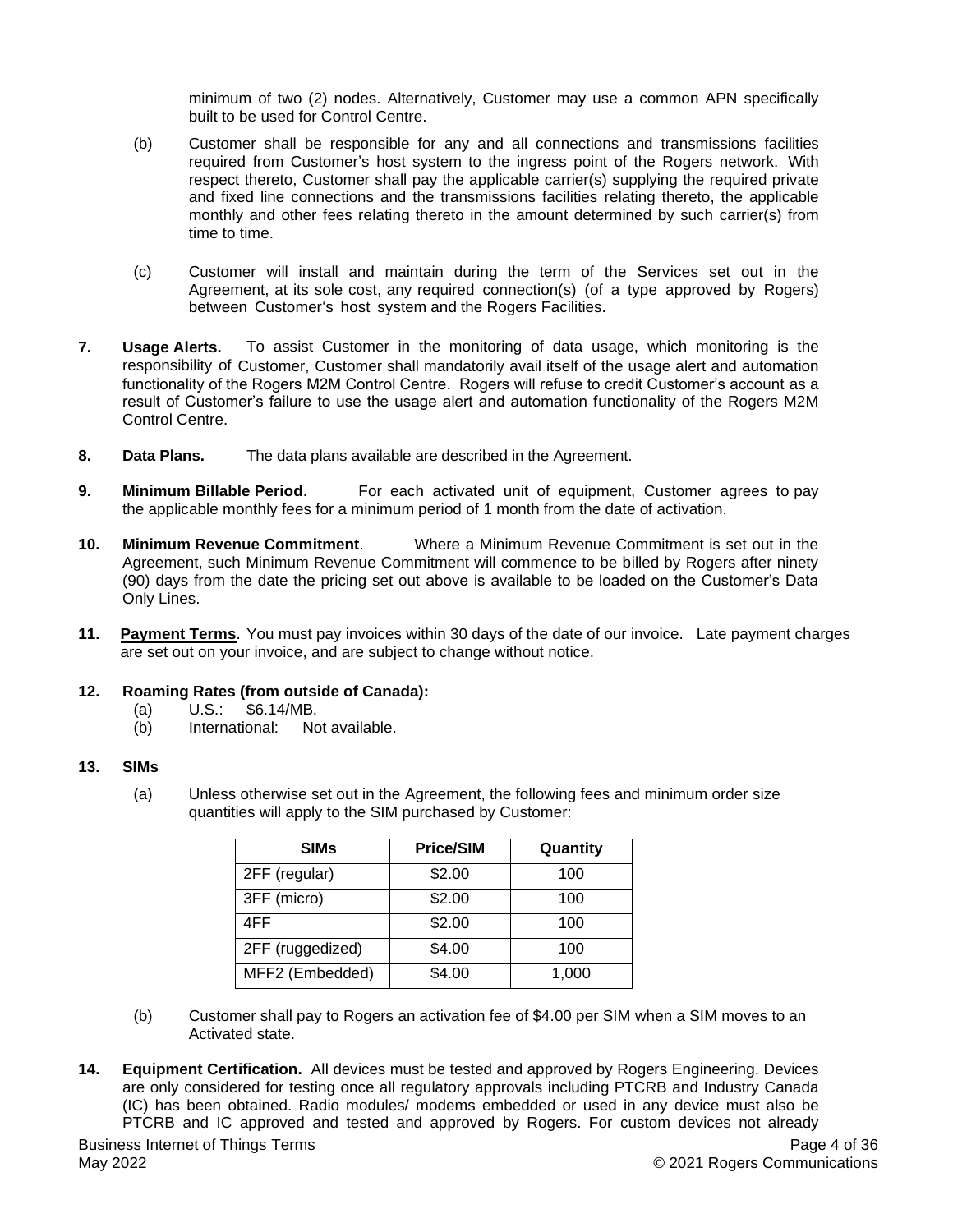approved by Rogers the following applies:

| $\$0.00$              | Up to four (4) devices per year.    |
|-----------------------|-------------------------------------|
| $\frac{1}{2}$ \$5,000 | Per device after the fourth device. |

- **15. Blocking of Voice Calls**. Voice call capabilities will be blocked by Rogers so as to ensure no voice traffic is generated by End Users.
- **16. General.** Calculation of the actual price will take into account certain criteria such as rounding, compression or minimum usage. Transmission Control Protocol/Internet Protocol overhead characters shall be added to all data transmissions which characters shall be included in the calculation of kilobytes used. Customer will be charged for all data usage sent through Rogers' Facilities regardless of whether the unit of Equipment actually receives the information. To ensure complete delivery, the Rogers Facilities may resend data packets. Customer will be billed for these resent packets. If an SMS has not been delivered by the Rogers Facilities, within the period of time specified within Rogers' defined SMS delivery schedules, it will be deleted.The fees set forth above are exclusive of taxes. Customer shall be responsible for the payment of all applicable taxes relating to such fees.
- **17. Definitions.** The following definitions are used in relation to Control Centre Services.

"**APN**" means access point name, a non-mobile host terminal that supports or provides access to data and applications. Generally, the APN will be configured on the Rogers Facilities and the Jasper network connecting to the Rogers Control Centre. An APN: (i) allows for the dynamic assignment of IP addresses to Equipment during active sessions; and (ii) adds routing table entries to allow these specific ranges of IP addresses to access host IP addresses connected to the Rogers Control Centre via a virtual private network (VPN) connection.

"**Data Only Lines**" means Lines which are used to connect one machine to the Internet, or one machine to another machine.

"**Jasper**" means Jasper Technologies LLC.

"**Control Centre Services**" means the access to the Rogers M2M Control Centre and services related thereto.

"**Minimum Revenue Commitment**" means the monthly amount that Customer commits to be charged by Rogers, regardless of the number of Lines activated for the IoT Connectivity Services.

"**Rogers M2M Control Centre**" means the web based tool offered as a service described in the User Guide.

"**SIM Status**" means the state into which a SIM is automatically placed using the Rogers M2M Control Centre auto-provisioning feature.

"**User Guide**" means Jasper's user guide posted on the Rogers M2M Control Centre ("Resources" tab, "Documents" section), as such user guide may be modified from time to time.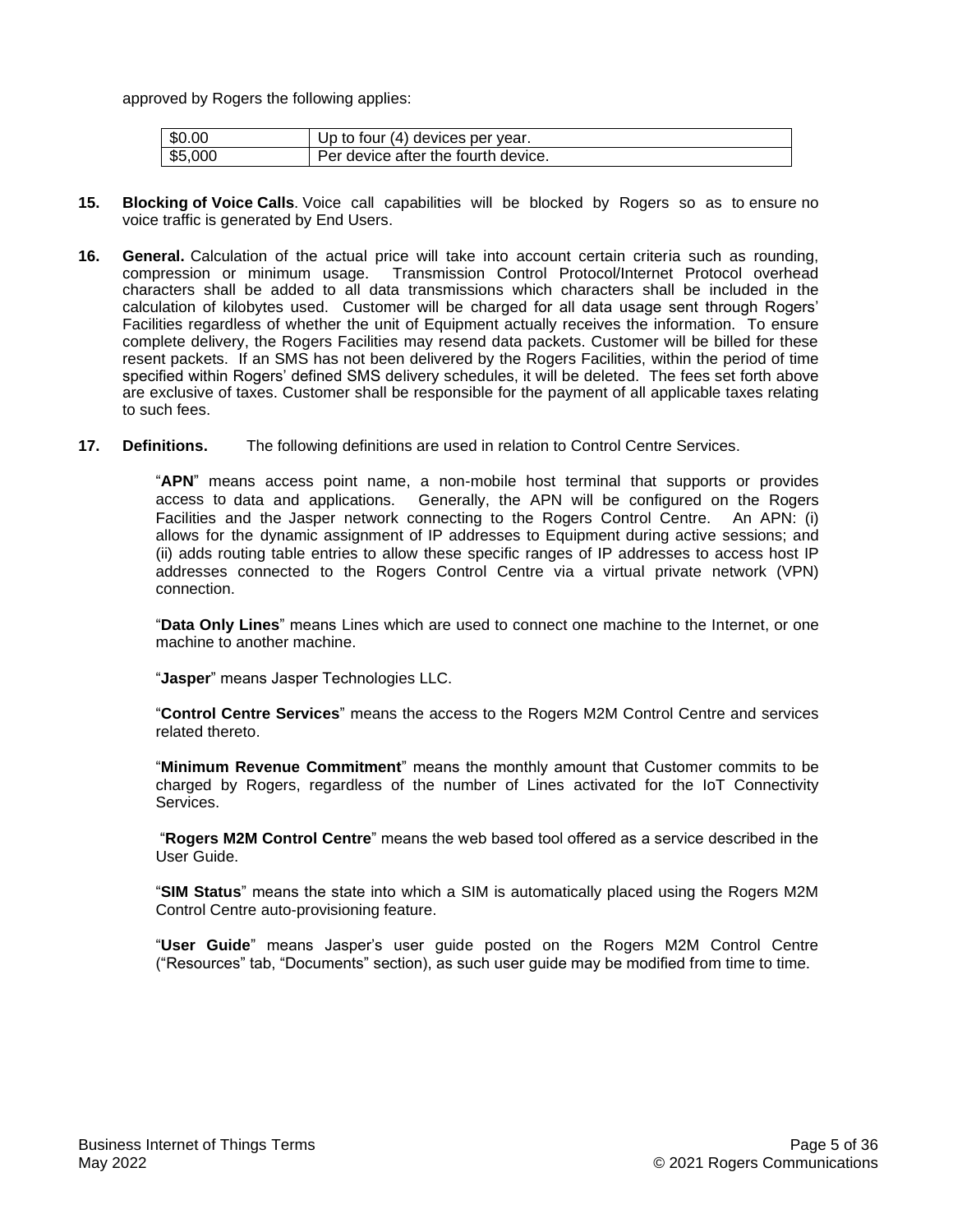# <span id="page-5-0"></span>**Custom APN and VPN**

The following terms pertain specifically to Custom APN supplied by Rogers to you, the customer named on the Rogers for Business Agreement.

# **Part I. Product Description**

Access Point Network (APN) is a configuration on the Rogers Wireless Network which:

i) allows for the assignment of dynamic or static IP addresses to users requesting them by name; and

ii) adds routing table entries to allow these specific ranges of IP addresses to access host IP addresses connected to the Rogers Wireless Network via a private connection.

Rogers will install and maintain a custom APN for Customer during the Service Term set out in the Agreement. Each APN must have a minimum of two (2) nodes. Customer may utilize Rogers' MPLS VPN Services as connections and transmissions facilities from Customer's host system to the ingress point of the Rogers Wireless Network, in which case such MPLS VPN Services are to be quoted separately.

# **Part II. Product Terms and Conditions**

- 1. Service Term. The Service Term will begin when the Services are made available for your use and continue for the duration of the Service Term set out in the Agreement.
- 2. Pricing
	- a. Monthly Recurring Charges for the APN Services are set out in the Agreement.
	- b. A one-time Non-Recurring Charge for installation per APN is set out in the Agreement.
	- c. Additional professional services charges for the implementation and/or migration to such Access Point Network Services may apply, and will be quoted separately.
	- d. All connectivity between the Customer's location and the APN is the responsibility of the Customer and, where provided by Rogers, will be quoted separately.
- **3.** Payment Terms. You must pay invoices within 30 days of the date of our invoice. Late payment charges are set out on your invoice, and are subject to change without notice.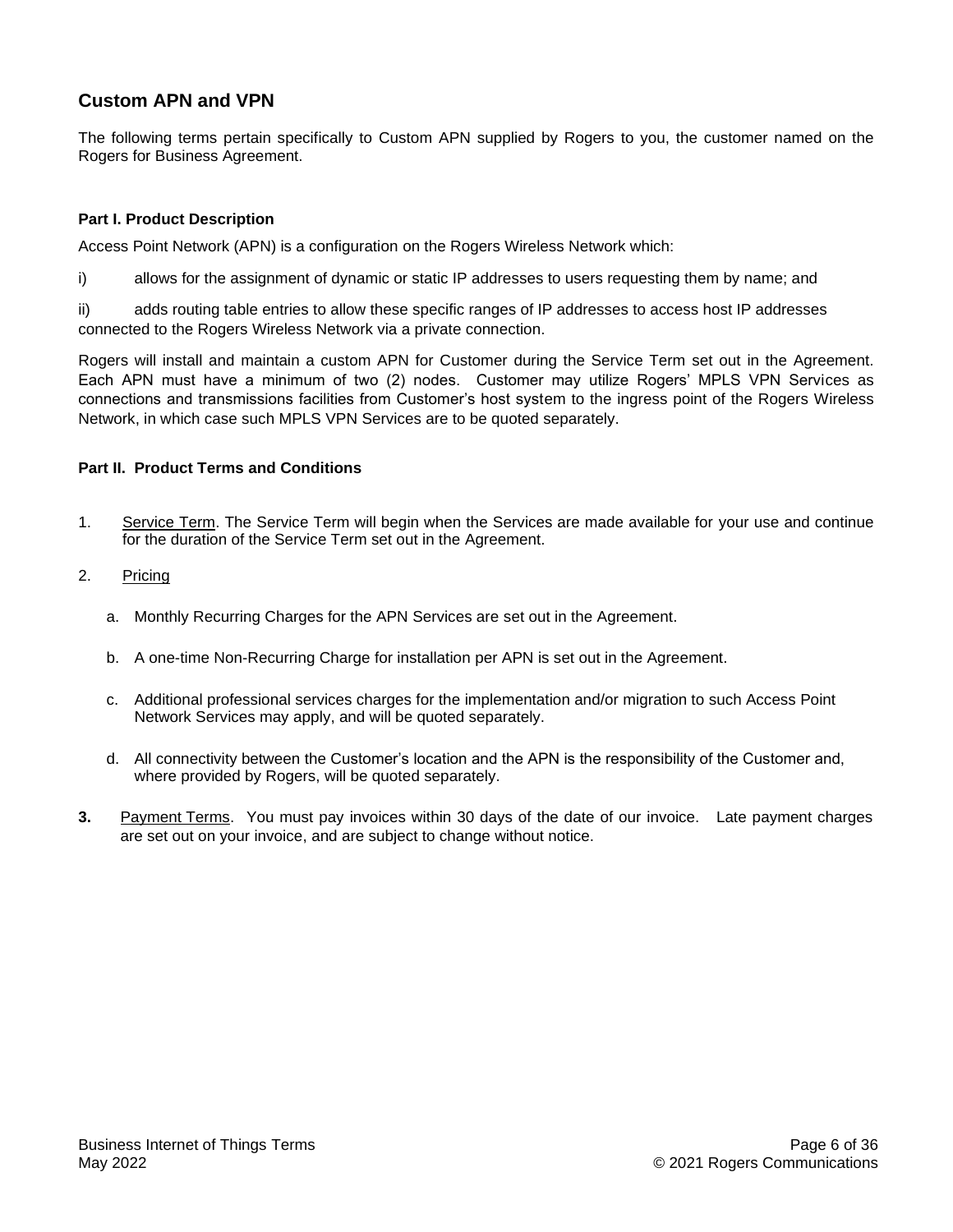# <span id="page-6-0"></span>**Internet of Things (IoT) Connectivity Services**

The following terms pertain specifically to Internet of Things Connectivity Services supplied by Rogers to you, the customer named on the Rogers for Business Agreement. Rogers' Internet of Things services, including the Internet of Things (IoT) services, are provided over a coast-to-coast Rogers-owned network based on 4G HSPA+, LTE, LTE-Advanced, LTE-M and NB-IOT, and multi-path digital fibre network technologies.

- **1. Coverage**. Rogers' network coverage and technologies used by Rogers can be found here: [https://www.rogers.com/consumer/wireless/network-coverage.](https://www.rogers.com/consumer/wireless/network-coverage) The coverage map accessible via the abovementioned link is a general representation of Rogers' wireless coverage where indicated. The areas shown are approximate. Actual coverage area may vary from map graphics. Reception may be affected by various factors, including system availability and capacity, Customer's equipment, signal strength, topography and environmental conditions. Charges are based on the location of the site receiving and transmitting the signal, not the location of the subscriber. Extended Coverage is available to the Customer's end-users with a compatible device and with data roaming enabled (for access to data services). See the Extended Coverage section below for further details. The LTE-M coverage is currently limited to select regions within Ontario. LTE-M coverage will be progressively extended over time. Additionally, there is no voice currently available on Customer devices using an LTE-M-only module. LTE-M cannot be provisioned on SIMs procured prior its launch. Customers must use Rogers' LTE-M compatible SIMs.
- **2. Price Plans.** The IOT Connectivity Services are sold in a variety of price plans. The price plan(s) purchased by the Customer are set out in the Agreement.
- **3. Device Certification**. All Customer devices must be tested and approved by Rogers Engineering. Devices are only considered for testing once all regulatory approvals including PTCRB and Industry Canada (IC) has been obtained. Radio modules/ modems embedded or used in any device must also be PTCRB and IC approved and tested and approved by Rogers. For custom devices not already approved by Rogers, an additional charge may be applicable and will quoted in an Agreement.
- **4. Extended Coverage.** Extended Coverage is meant to provide additional wireless coverage within Canada, outside of the Rogers Wireless Network, without incurring roaming charges. Extended Coverage is intended for occasional use; the majority of a Customer end-user's monthly usage (voice, data and SMS) must occur on the Rogers Wireless Network. If the majority of a Customer end-user's monthly usage occurs within Extended Coverage areas, Rogers may restrict or limit the Customer end-user's access to Extended Coverage on an ongoing basis.

A Customer's Rogers Device will always connect to the Rogers Wireless Network if it's available. Once a Customer end-user has left the Rogers Wireless Network and has entered an Extended Coverage area, the end-user's Device will automatically connect to Extended Coverage. A few enhanced features may not be available while in an Extended Coverage area, including:

- Call Display / Name Display
- 4-1-1 Directory Assistance Call Completion
- Pound numbers (#) and short codes
- Some advanced features while using Rogers One Number™
- N-1-1 codes:
- 2-1-1 Community Information
- 3-1-1 Non-Emergency Municipal Government
- 5-1-1 Weather & Traveler Information
- 7-1-1 Access to Message Relay Service (MRS) by the deaf
- 8-1-1 Non-urgent Health Teletriage Services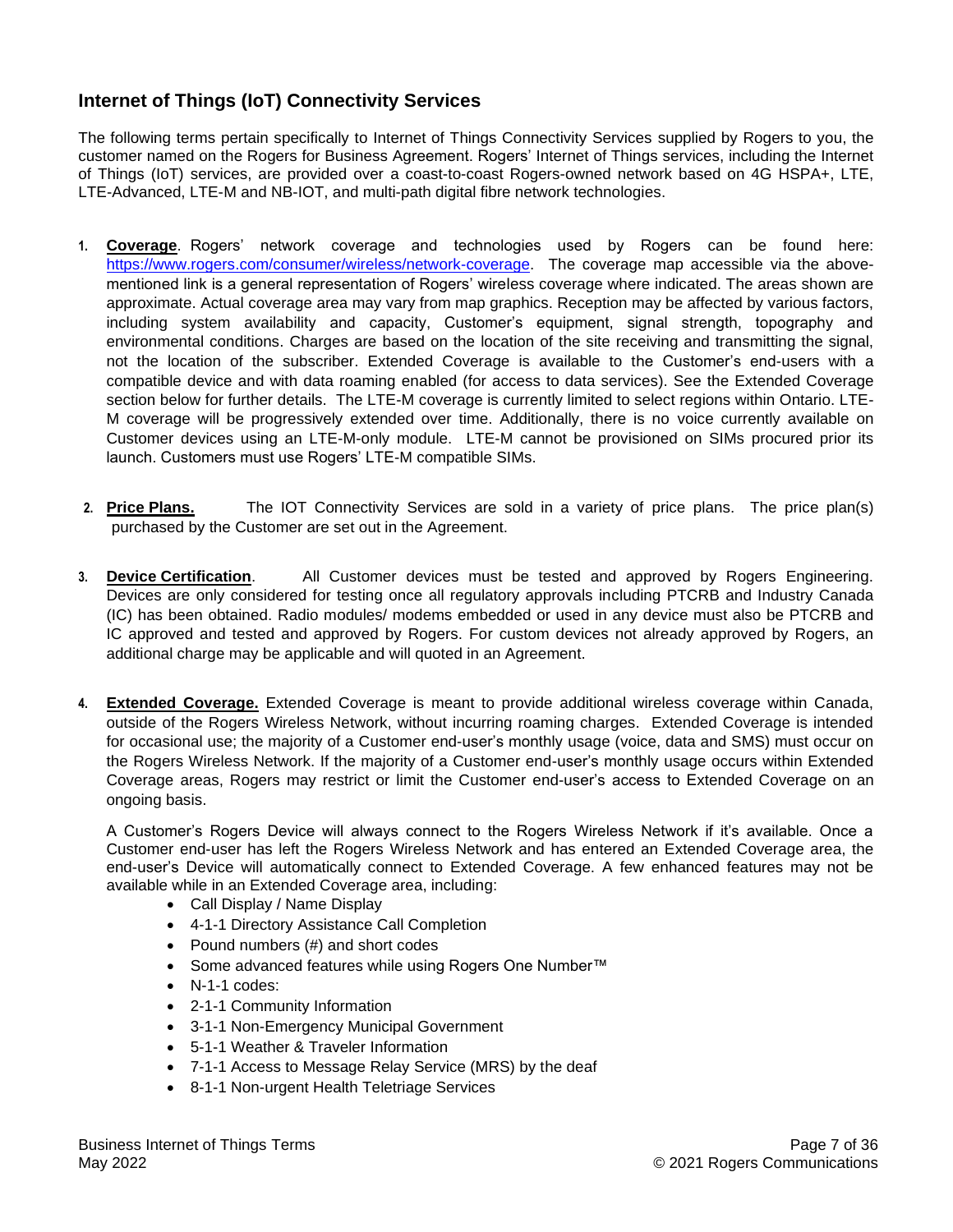Please note that Rogers and its roaming partners may, without notice, change geographical coverage areas. Rogers is not liable to the Customer for any loss suffered as a result of any disruptions or outages to Extended Coverage, or as a result of any changes to Extended Coverage areas.

Extended Coverage is currently not available for voice, data or SMS service on customer's device using an LTE-M-only module. Extended Coverage will be available at a future date.

# **Product Terms and Conditions**

- **1. Pricing Eligibility.** Where the Customer is migrating to the IOT Connectivity Services from another Rogers' price plan, the IOT Connectivity Services pricing will take effect on the first day of the Customer's next wireless billing cycle, unless otherwise indicated by Rogers. Where the IOT Connectivity Services pricing set out on the Agreement includes pricing elements that must be customized on Rogers' billing system prior to the Customer's Data Only Lines being able to migrate or activate on such customized pricing, the Service Effective Date for the IOT Connectivity Services shall be the date on which Rogers notifies the Customer that such customized pricing is available. Unless otherwise set out in the Agreement, the Customer will not be eligible for any retroactive credit representing the difference between the Customer's previous pricing for their wireless services and the new IOT Connectivity Services pricing.
- **2. Committed Number of Lines**. Where a Committed Number of Lines is set out in the Agreement for the IOT Connectivity Services, the Customer has ninety (90) days from the date the pricing set out above is available to be loaded on the Customer's Data Only Lines (the "**Commitment Date**") to activate the Committed Number of Lines. Where a Minimum Revenue Commitment is set out in the Agreement, such Minimum Revenue Commitment will commence to be billed by Rogers after ninety (90) days from the date the pricing set out above is available to be loaded on the Customer's Data Only Lines. If (A) the Committed Number of Lines is not met by the Commitment Date, or (B) the activated number of Data Only Lines falls below the Committed Number of Lines at any time after the Commitment Date; then the pricing set forth in the Agreement shall be subject to change at Rogers' sole discretion.
- **3. Discount Eligibility.** Where the Customer's pricing for IOT Connectivity Services has been discounted, as reflected in the Agreement, such discounting is subject to the Customer attaining the Committed Number of Lines (as set out in the Agreement) by the Commitment Date and maintaining the Committed Number Lines for the duration of the Service Term for IOT Connectivity Services. In the event the Customer does not attain or maintain the Committed Number of Lines, Rogers reserves the right to remove any such discounting on the Customer's existing Data Only Lines and on any Data Only Lines subsequently activated by the Customer.
- **4. Ordering the Services.** Services may from time to time be ordered by the Customer for the Customer's internal use by requesting to activate a Data Only Line. The Customer acknowledges and agrees that it shall be liable for all amounts owing to Rogers for Data Only Lines. To order Data Only Lines, the Customer shall have the applicable authorized person, as set forth on the Customer's Rogers account details, submit to Rogers an activation request containing the information required by Rogers.
- **5. Economic Inducement Recovery Fee.** An Economic Inducement Recovery Fee ("**EIRF**") applies if Rogers provided an Economic Inducement when the Line Term was agreed to, and if the Line is terminated prior to the end of the Line Term. The EIRF is equal to the amount of the Economic Inducement multiplied by the number of months remaining in the Line Term at the time of termination divided by the total number of months of the Line Term (plus applicable taxes).

In other words, EIRF = amount of Economic Inducement x # months left in the Line Term  $\div$  total # months in the Line Term + applicable taxes.

The amount of the Economic Inducement is equal to the aggregated total of all credits or subsidies provided (activation, conversion, renewal, or otherwise).

The parties acknowledge and agree that the Economic Inducement Recovery Fees are payable by the Customer when a Line is terminated prior to the end of the agreed upon Line Term as a genuine pre-estimate of liquidated damages and not as a penalty.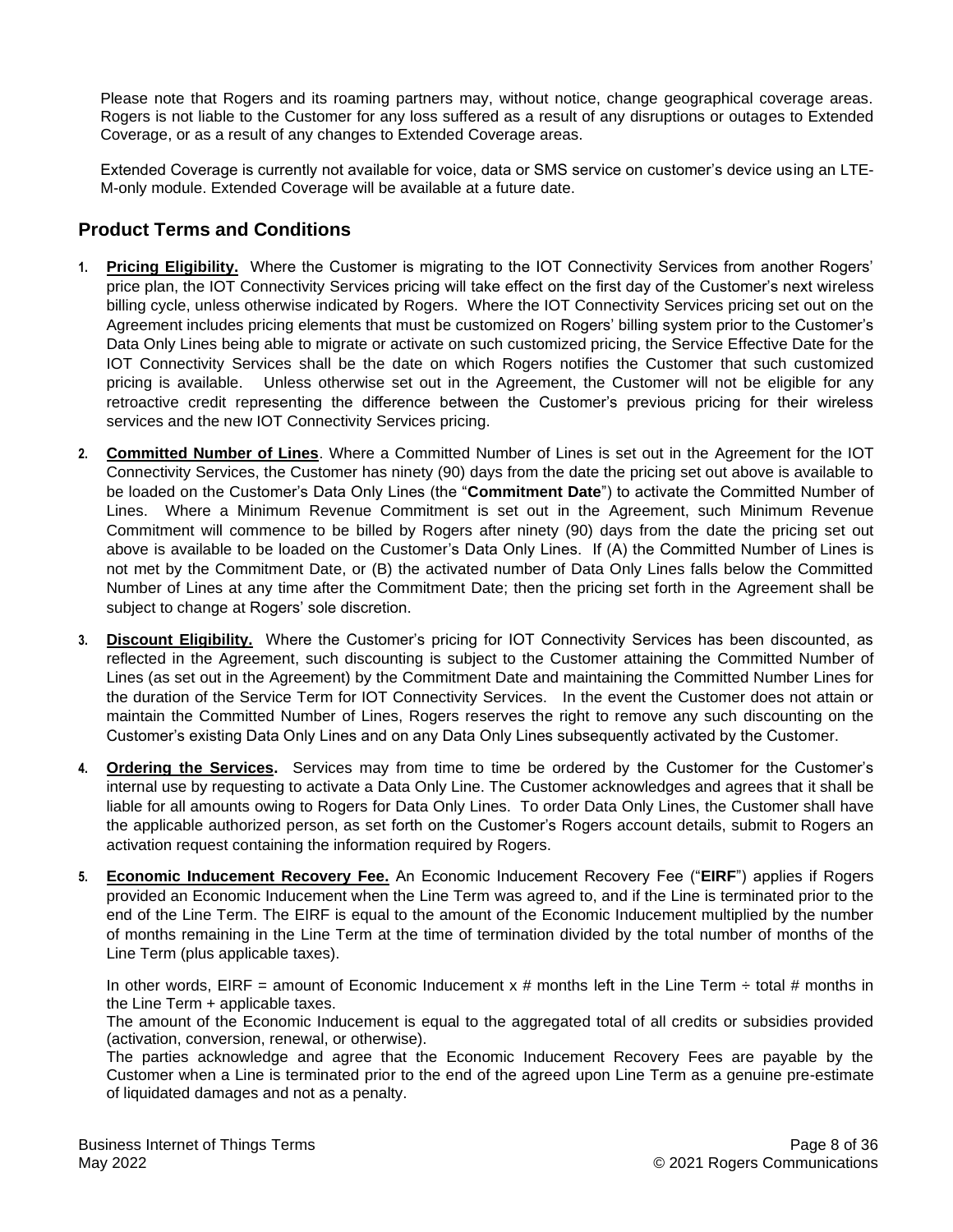- **6. Roaming.** When roaming outside of Rogers' coverage area, Customer shall be responsible for all applicable charges and shall be subject to the terms and conditions of service imposed by the wireless service provider providing such roaming services in the area where roaming occurs (including limitations on liability).
- **7. Data Rounding and Rating.** Actual billed rates for data usage may vary from those quoted as a result of, without limitation, rounding, minimum message length, and usage patterns. Customer agrees that, to the extent there is any dispute as to the amount of data transmitted to and from a SIM in a particular period of time, then the amount of data transmitted as calculated by Rogers' systems and verified by the call detail records (CDRs) from such systems shall govern.
- **8. Data Protocols/Transmission.** Transmission Control Protocol/Internet Protocol overhead characters shall be added to all data transmissions which characters shall be included in the calculation of data usage. Compression may impact the total amount billed to your account. The application may resend data packets to ensure complete delivery and Customer will be billed for these resent packets. Retransmissions by the application will be counted. All transmissions due to the Rogers Wireless Network on the air link are not included in the count of application resent packets as the usage records are picked up by the network after the air link retransmissions. The Customer will be charged for all data usage sent through the Rogers Wireless Network, including any advertisements that appear on the Customer's Device(s), regardless of whether such Device(s) actually receives the information.
- **9. Payment Terms.** You must pay invoices within 30 days of the date of our invoice. Late payment charges are set out on your invoice, and are subject to change without notice.
- **10. Rogers Facilities.** The Services will be provided to Customer using the Rogers Wireless Network within the area that Rogers provides the Services (which area may be enlarged or reduced in scope from time to time by Rogers in its sole discretion). The Customer acknowledges that the geographic areas within which Rogers provides different Services may vary. Customer acknowledges and agrees that Rogers reserves the right in its discretion and without notice to Customer, from time to time to make changes in any aspect of the Rogers Wireless Network.

In addition to Rogers' rights set forth in the Agreement, Rogers shall have the right to suspend all or part of the Services or access to the Services immediately if Rogers reasonably suspects or determines that there is a malfunction, abuse, incorrect configuration or use of the Devices, Customer Equipment, the Services, the Third Party Services, or the Rogers Wireless Network. Customer agrees that, to maintain or improve service, or for other business reasons, Rogers may at its sole discretion modify or temporarily restrict or suspend all or part of the Services without notice.

Customer acknowledges that the Services are subject to transmission limitations caused by atmospheric or topographical conditions or equipment failures beyond the reasonable control of Rogers. The Services may be temporarily refused, interrupted or curtailed due to governmental regulations or orders, system capacity limitations or equipment modifications, upgrades, reallocations, repairs, maintenance and similar activities necessary for the proper operation of the Services.

**11. No Warranty.** CUSTOMER ACKNOWLEDGES AND AGREES THAT THE SERVICES AND ALL DEVICES, OTHER ROGERS EQUIPMENT AND THIRD PARTY SERVICES ARE PROVIDED BY ROGERS "AS IS" AND "AS AVAILABLE" AND, TO THE EXTENT PERMITTED BY LAW, WITHOUT WARRANTY BY ROGERS OF ANY KIND WHATSOEVER, EXPRESS OR IMPLIED, INCLUDING, BUT NOT LIMITED TO, WARRANTIES OF MERCHANTABLE QUALITY, FITNESS FOR A PARTICULAR PURPOSE, INFRINGEMENT, OR THOSE ARISING FROM A COURSE OF DEALING OR USAGE OF TRADE. WITHOUT LIMITING THE GENERALITY OF THE FOREGOING, ROGERS SHALL HAVE NO LIABILITY WHATSOEVER TO CUSTOMER FOR: (I) ANY INTERRUPTIONS OR DISRUPTIONS OF THE SERVICES, THE INTERNET OR THE THIRD PARTY SERVICES OR ANY OTHER DAMAGES SUFFERED BY CUSTOMER WHICH ARE CAUSED BY DIRECTLY OR INDIRECTLY BY ANY FAILURES OF THE DEVICES, OTHER ROGERS EQUIPMENT, THE SERVICES, THE ROGERS WIRELESS NETWORK, THE INTERNET OR THE THIRD PARTY SERVICES; (II) ANY POWER FAILURES; (III) ANY ACTS OR OMISSIONS OF CUSTOMER OR ITS OFFICERS, EMPLOYEES, AGENTS OR CONTRACTORS INCLUDING, WITHOUT LIMITATION, DEFAMATION OR COPYRIGHT INFRINGEMENT; (IV) ANY DISRUPTION OF ANY PART OF THE EQUIPMENT USED TO PROVIDE THE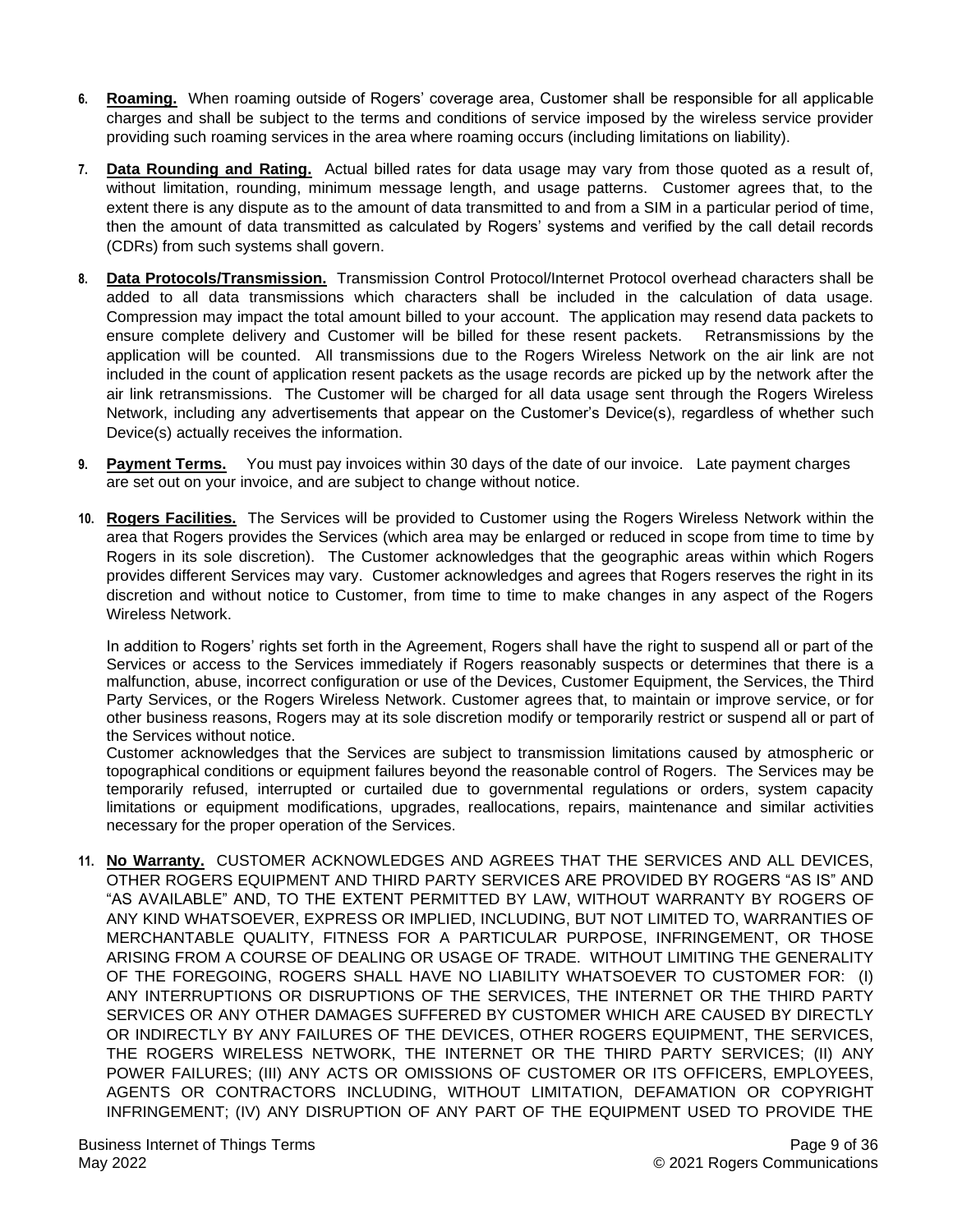SERVICES BY PARTIES OTHER THAN ROGERS; (V) ANY INFRINGEMENT OF INTELLECTUAL PROPERTY RIGHTS ARISING FROM OR IN CONNECTION WITH CUSTOMER'S USE OF THE DEVICES, OTHER ROGERS EQUIPMENT, THE SERVICES OR THE THIRD PARTY SERVICES; (VI) ANY EVENT OF FORCE MAJEURE, AS DESCRIBED IN THE AGREEMENT; OR (VII) ANY SUSPENSION OR TERMINATION OF THE SERVICES

FURTHER, TO THE EXTENT PERMITTED BY LAW, ROGERS DOES NOT WARRANT THE PERFORMANCE, AVAILABILITY, UNINTERRUPTED USE OF OR OPERATION OF THE INTERNET OR CUSTOMER'S CONNECTION TO THE INTERNET. ROGERS DOES NOT WARRANT THAT ANY DATA OR FILES SENT BY OR TO CUSTOMER (WHETHER BY E-MAIL OR OTHERWISE) WILL BE TRANSMITTED, TRANSMITTED IN UNCORRUPTED FORM, OR TRANSMITTED WITHIN A REASONABLE PERIOD OF TIME.

# **Part III. Definitions**

The following definitions are used in in conjunction with IoT Connectivity Services. Any capitalized terms not defined below are defined in the Agreement.

- 1.1 Canadian means wireless data traffic both originating and terminating within Canada.
- 1.2 Committed Number of Lines means the number of Data Only Lines set out in the Agreement for the IOT Connectivity Services.
- 1.3 Data Only Lines means Lines which are used to connect one machine to the Internet, or one machine to another machine.
- 1.4 Minimum Revenue Commitment means the monthly amount that Customer commits to be charged by Rogers, regardless of the number of Lines activated for the IoT Connectivity Services.
- 1.5 International means wireless data traffic terminating to a country other than Canada or the United States.
- 1.6 Line Term means the period of time that the Customer commits to maintain the selected price plan on a certain Data Only Line. Following the end of the Line Term for each Data Only Line, the Line Term shall continue on a month to month basis at the then-current pricing in effect for such Data Only Line, until terminated by either Rogers or the Customer. During any such month to month renewal of the Line Term, Rogers reserves the right to remove any discount set out in the Agreement for the applicable Data Only Line.
- 1.7 North American means wireless data traffic terminating to Canada and the United States.
- 1.8 Rogers Wireless Network means the Rogers-owned wireless transmission facilities.
- 1.9 United States means wireless data traffic originating and terminating within the United States.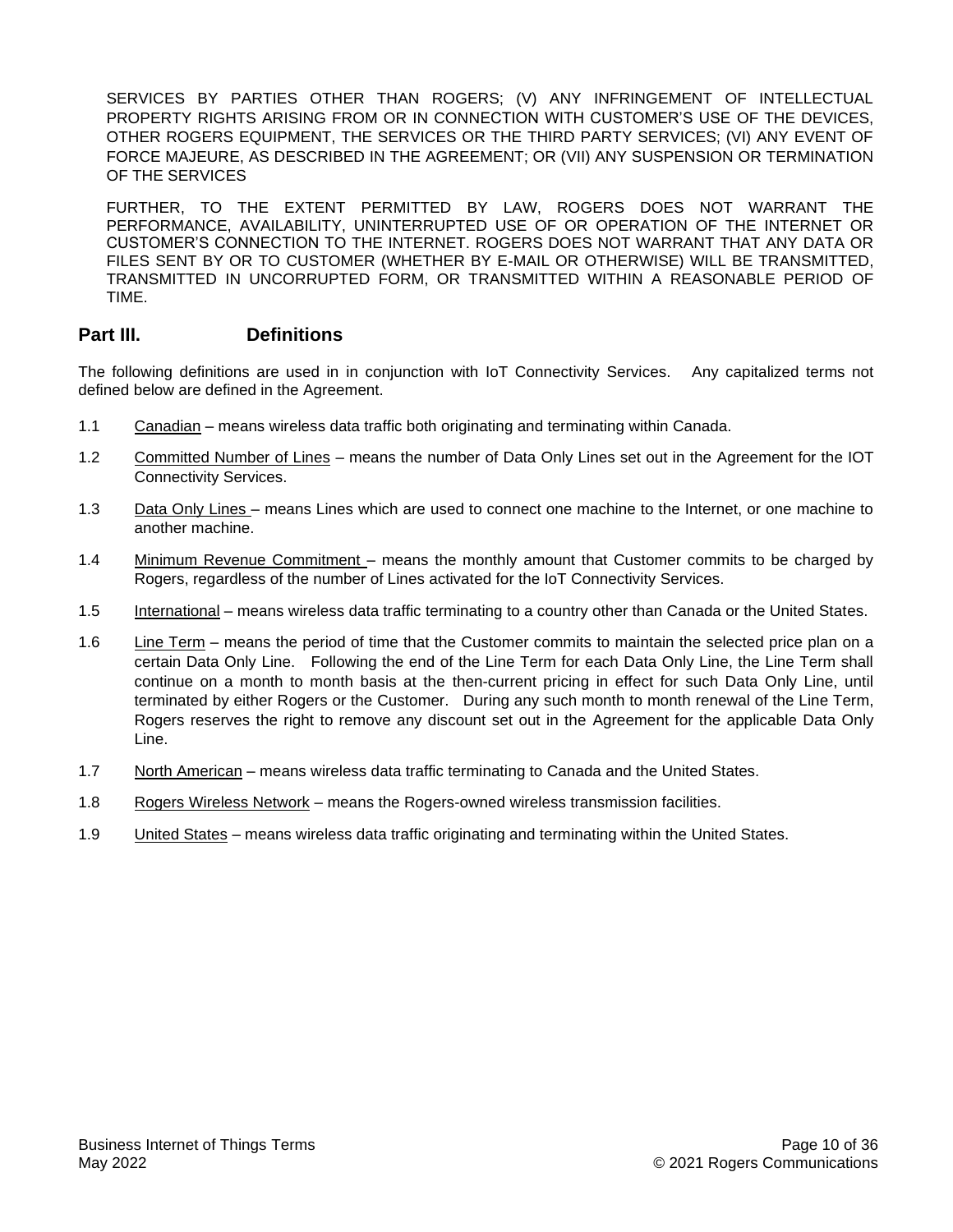# <span id="page-10-0"></span>**Geotab Fleet Solution**

The following terms pertain specifically to Geotab Fleet Solution supplied by Rogers to you.

# **1. Definitions.**

The following definitions are used in this Schedule. Capitalized terms used but not defined herein shall have the meanings ascribed to them in the Agreement.

- **1.1 "ELD"** means Electronic Logging Device.
- **1.2 "EULA"** means End User License Agreement.
- **1.3 "Geotab System"** Also named as Geotab fleet management solution is a system containing "The Geotab Go Device", "Rogers Connectivity" and the managing software named "MyGeotab". The device captures data from vehicle, transmits the data via network to the managing software for real-time monitoring and further analysis and reports.
- **1.4 "MyGeotab"** means Geotab's Managing software. This is a web-based solution used to manage Geotab data and services.
- **1.5 "Subcontractor"** means a third party under contract to Rogers to provide some or all of the Services described in this SOW.
- **1.6 "Site"** means a single customer location.
- **1.7 "Subcontractor"** means a third party under contract to Rogers to provide some or all of the Services described in this Schedule.
- **1.8 "Technologies"** means the current technologies used by Rogers to provide the Services such as 3G, 4G, LTE, LTE-M, 5G, NB-IoT as well as any technology Rogers may use in the future.

# **2. Description.**

This Schedule pertains specifically to Geotab Fleet Management Solution (the "**Services**") to design, deliver, implement, and support the use of a Rogers powered GPS Fleet Management system. Rogers will be working with you to determine the most appropriate GPS solution and provide all of the necessary support needed to implement the system.

- **2.1 Geotab Base Plan**: This plan offers GPS location, vehicle Identification Number (VIN), Driver ID and basic IOX support.
- **2.2 Geotab Regulatory Plan**. This plan adds Hours of Service, International Fuel Tax Agreement (IFTA) and Temperature Monitoring functionality over the Base Plan. It is geared towards assisting fleets in meeting a range of compliance regulations.
- **2.3 Geotab Pro Plan**. This plan offers the functionality of the Regulatory Plan and adds support for engine and accelerometer data.
- **2.4 Geotab Pro Plus Plan.** This Plan offers the greatest functionality, including Active Tracking, a lifetime warranty, and premium services.
- **2.5 Professional Services:** The following Professional Services are available:
- 2.5.1 **Discovery Services:** Rogers will meet with you to determine the specific requirements needed from a fleet management solution. An applicable solution will be proposed and presented to highlight the functions that relate to the system requirements and any other additional features that may be useful for you.
- Business Internet of Things Terms May 2022 Page 11 of 36 © 2021 Rogers Communications 2.5.2 **Design Services:** Rogers will determine, with input from you, which aspects of the fleet management system will be utilized and will provide all of the available reporting necessary to support the level of functionality as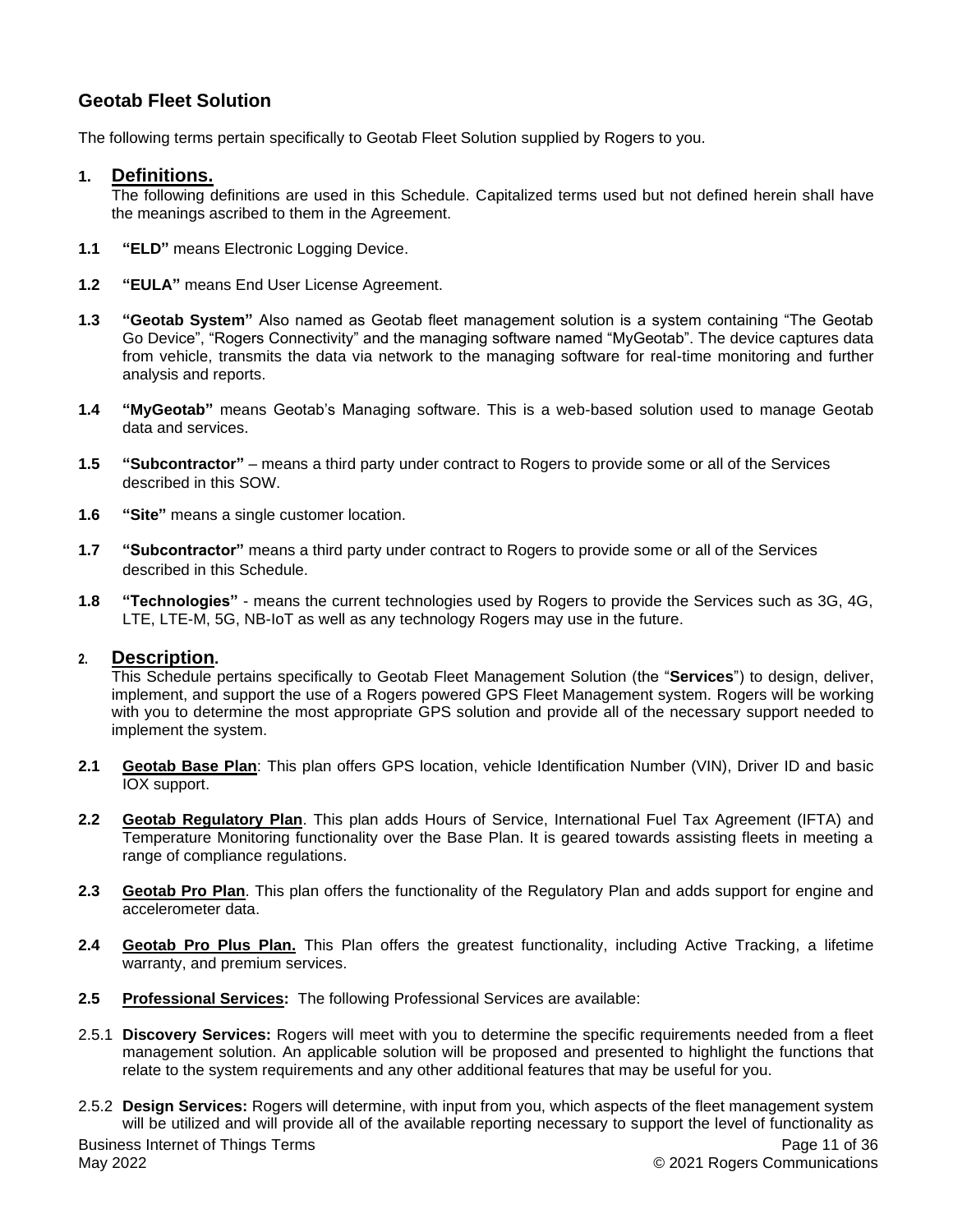agreed with you for use once the hardware is installed.

2.5.3 **Deployment Services:** Rogers will provide either on-site or remote hardware installation support. The invehicle hardware is plug-and-play and can be installed in minutes with no previous experience. Rogers will also create the Geotab database, including the set up all vehicles therein and required user accounts. After several days of vehicle data has been recorded, Contractor will provide on-site or remote initial training (note: availability of on-site training is price package dependent). After initial training is complete a follow up training schedule will be created to provide further remote training and system overview.

#### 2.5.4 **Professional Services Deliverables.** Specific Deliverables include:

- 2.5.4.1 Product Onboarding;
- 2.5.4.2 Initial database creation;
- 2.5.4.3 Hardware installation training and support; and
- 2.5.4.4 System setup including:
- 2.5.4.4.1 Report configuration;
- 2.5.4.4.2 Initial user account setup;
- 2.5.4.4.3 Security clearance assignments;
- 2.5.4.4.4 Geotab exception rule calibration;
- 2.5.4.4.5 Initial software training;
- 2.5.4.4.6 Ongoing software support; and
- 2.5.4.4.7 System review services.
- 2.5.5 **Your Responsibilities.** Your responsibilities include:
- 2.5.5.1 Installation of hardware and all related equipment;
- 2.5.5.2 Notifying Subcontractor of any deficiencies of product features, functionalities or hardware performance;
- 2.5.5.3 Providing personnel with the required skills and resources to maintain the Services;
- 2.5.5.4 Support and provide training to all non-administrative users including (but no limited to) ELD drivers and sub-managers.
- 2.5.5.5 Provide Rogers with contact lists for notifications for system updates, outages, general product enhancements or improvements and depreciation.
- 2.5.5.6 Maintaining current system vehicle, users, zones, rules and report entities within the Geotab System.
- 2.5.6 **Out of Scope.** Notwithstanding anything herein to the contrary, the following items are not in scope for the Professional Services:
- 2.5.6.1 Installation of hardware;
- 2.5.6.1.1 The Rogers Subcontractor does not provide direct installation services. Subcontractor provides installation training and Geotab installation certification, but it does not provide direct installation services. Subcontractor can provide installation references for 3rd parties for you to procure installation services from directly.
- 2.5.6.2 Software integrations; and
- 2.5.6.3 Anything not otherwise listed as a Deliverable.
- 2.5.7 **Assumptions and Dependencies.** In order to achieve a successful deployment, Rogers assumes the following;
- 2.5.7.1 A minimum system requirement of:
- 2.5.7.1.1 Windows Vista, 7, 8 or later;
- 2.5.7.1.2 Mac OS X 10.5 or later;
- 2.5.7.1.3 .NET 2.0 (already installed with Vista);
- 2.5.7.1.4 40 GB hard disk that has 15GB space free;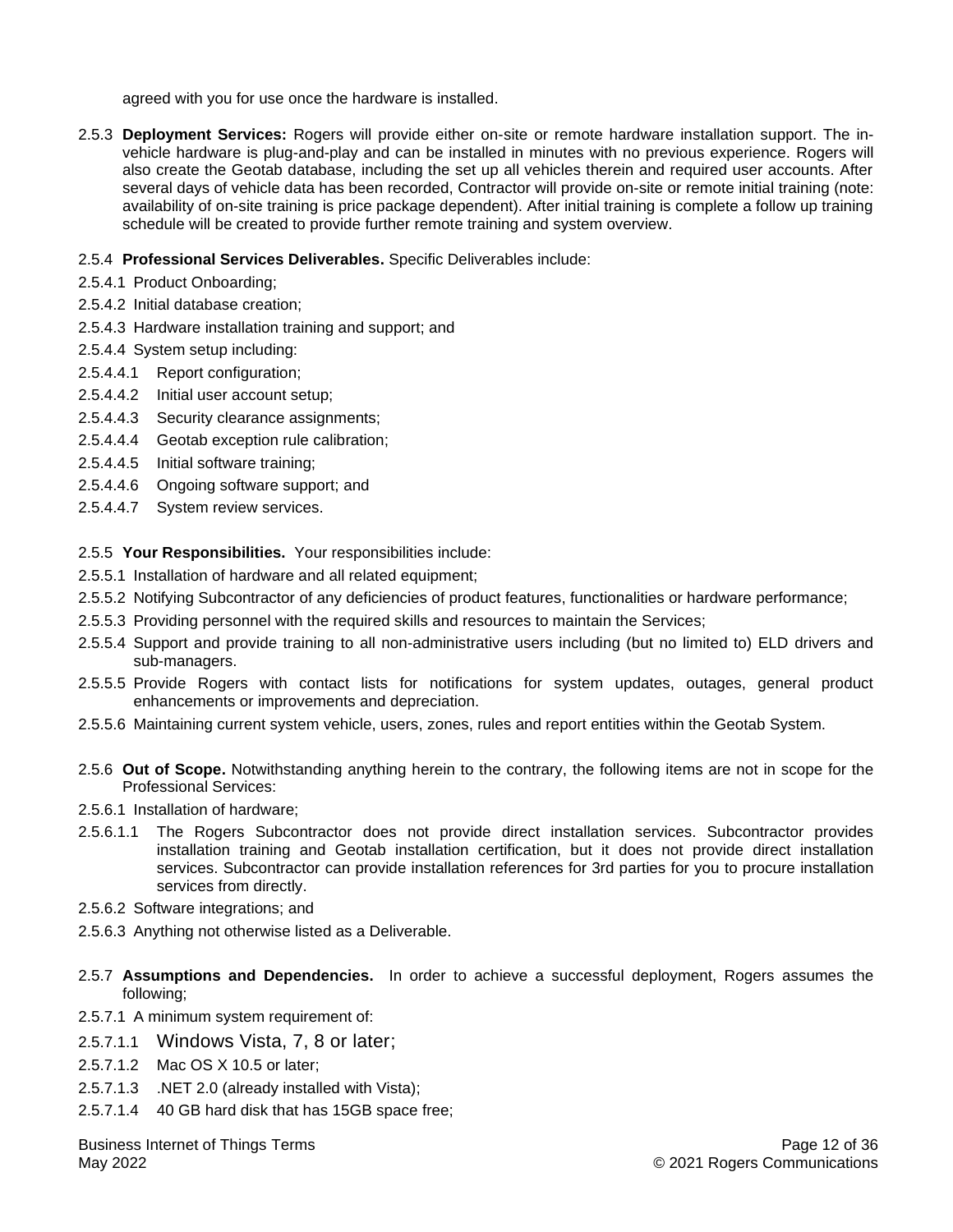- 2.5.7.1.5 1 GB of RAM;
- 2.5.7.1.6 Additional hard disk space might be required for data storage;
- 2.5.7.1.7 iOS (iPhone, iPad and iPod Touch) 5.0 or later;
- 2.5.7.1.8 Android 3.0 or later (Android 2.1 or later when using Firefox for Android);
- 2.5.7.1.9 Note: Due to the volume of data presented on MyGeotab as a result of maps and reports, we also recommend that you have access to a high-speed internet connection.
- 2.5.7.2 Touch screen displays are supported.
- 2.5.7.3 Only unused hardware may be returned and will incur a 20% restocking fee and all related shipping costs.
- 2.5.7.4 Vehicle data is dependent on make and model of vehicle.
- 2.5.7.5 Device status changes must be requested by you and approved by Rogers.
- 2.5.7.6 While Rogers employs best commercial efforts to provide correct harness types for customer vehicles using information provided by Geotab Inc., due to vehicle manufacturers unannounced changes, changes in manufacture mid-year or differences in vehicle wiring used at various assembly plants for the same manufacturer, Rogers cannot guarantee 100% accuracy when providing likely harnesses required. Harnesses are non-refundable therefore customers are strongly recommended to visually confirm the format of each vehicle's diagnostic port in order to ensure that correct harnesses are purchased.
- 2.5.8 **Additional Work.** Changes in the scope of Services requested by you that are outside the scope of the Services will require a separate quote and/or statement of work.
- 2.5.9 **Site.** The Services shall be performed by Rogers remotely.

# **2.6 Support:**

You will be provided with support contact info as part of your onboarding program. Support includes network, solution and billing issues support.

For technical issues please contact:

- 1 (888) 680-5833
- Note: We only support to administrators and not end drivers. Also the 24/7, non administrator support is only offered through the Geotab Pro Plus Plan
- For billing issue, please contact:
- 1-877 274 3375
- Rogers.BusinessSupport@rci.rogers.com
- Hours of operation are Mon-Fri 8:30am-5:00pm EST
- **2.7 Coverage.** Rogers' network coverage and Technologies (as defined below) used by Rogers can be found here: [https://www.rogers.com/consumer/wireless/network-coverage.](https://www.rogers.com/consumer/wireless/network-coverage) The coverage map accessible via the above-mentioned link is a general representation of Rogers' wireless coverage where indicated. The areas shown are approximate. Actual coverage area may vary from map graphics. Coverage may be enlarged or reduced in scope from time to time by Rogers in its sole discretion. Charges are based on the location of the site receiving and transmitting the signal, not the location of the subscriber.

# **3. Product Terms and Conditions**

**3.1 Initial Service Term.** The Services are provided for an Initial Service Term of thirty-six (36) months from the date that the Hardware is delivered to you.

Business Internet of Things Terms May 2022 Page 13 of 36 © 2021 Rogers Communications **3.2 Renewal Term(s).** Notwithstanding anything to the contrary in the Agreement, upon the expiration of the Initial Service Term or any Service Renewal Term, these terms will automatically be renewed on the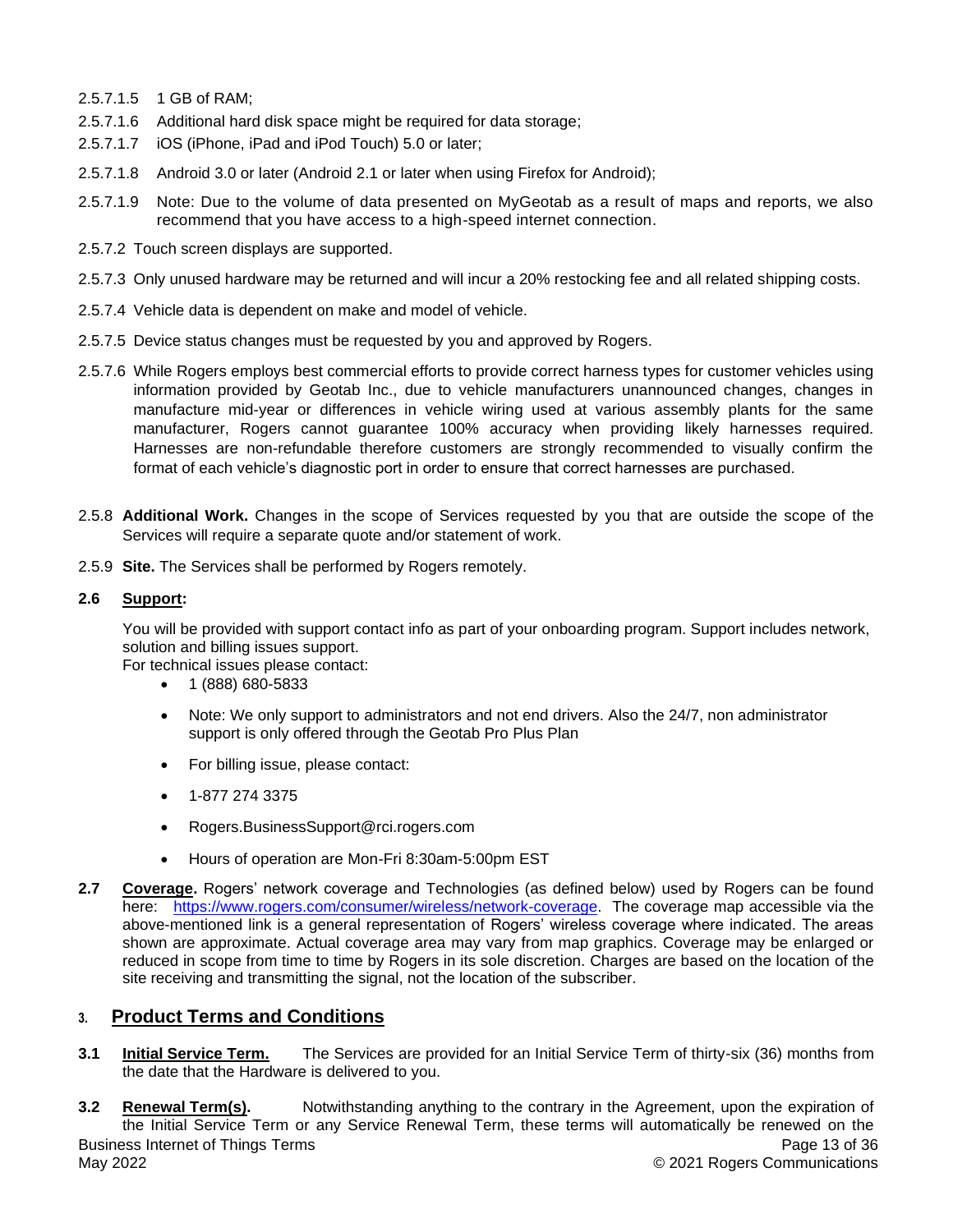same terms and conditions for consecutive month-to-month renewal period(s) unless either party provides written notice of non-renewal or cancellation to the other at least 90 days in advance.

- **3.3 EULA,** You must accept the terms and conditions for the Services found at https://my.geotab.com/eula.html.
- **3.4 Termination Fees.** If you terminate the Services for any reason other than for Cause as permitted under the Agreement, or if Rogers terminates the Services for Cause as permitted under the Agreement, you shall pay to Rogers, as liquidated damages and not as a penalty, an amount which is equal to the sum of:
- 3.4.1 One hundred percent (100%) of the remaining monthly fees for the terminated service that would have been payable to the end of the Service Term; and
- 3.4.2 A lump sum representing any Hardware costs not covered by 3.4.1 above, and the amortized remainder of any waived or discounted installation or one-time charges associated with the terminated Service(s) in consideration of your commitment to the Service Term for such Services.
- 3.4.3 Such termination liability shall be payable on the effective date of all terminations.
- **3.5 Invoicing.** Monthly recurring charges for the Services are invoiced monthly and will commence once the Hardware has been delivered to you.
- **3.6 WARRANTY. CUSTOMER ACKNOWLEDGES AND AGREES THAT THE SERVICES AND ALL DEVICES, OTHER ROGERS EQUIPMENT AND THIRD PARTY SERVICES ARE PROVIDED BY ROGERS "AS IS" AND "AS AVAILABLE" AND, TO THE EXTENT PERMITTED BY LAW, WITHOUT WARRANTY BY ROGERS OF ANY KIND WHATSOEVER, EXPRESS OR IMPLIED, INCLUDING, BUT NOT LIMITED TO, WARRANTIES OF MERCHANTABLE QUALITY, FITNESS FOR A PARTICULAR PURPOSE, INFRINGEMENT, OR THOSE ARISING FROM A COURSE OF DEALING OR USAGE OF TRADE. WITHOUT LIMITING THE GENERALITY OF THE FOREGOING, ROGERS SHALL HAVE NO LIABILITY WHATSOEVER TO CUSTOMER FOR: (I) ANY INTERRUPTIONS OR DISRUPTIONS OF THE SERVICES, THE INTERNET OR THE THIRD PARTY SERVICES OR ANY OTHER DAMAGES SUFFERED BY CUSTOMER WHICH ARE CAUSED BY DIRECTLY OR INDIRECTLY BY ANY FAILURES OF THE DEVICES, OTHER ROGERS EQUIPMENT, THE SERVICES, THE ROGERS WIRELESS NETWORK, THE INTERNET OR THE THIRD PARTY SERVICES; (II) ANY POWER FAILURES; (III) ANY ACTS OR OMISSIONS OF CUSTOMER OR ITS OFFICERS, EMPLOYEES, AGENTS OR CONTRACTORS INCLUDING, WITHOUT LIMITATION, DEFAMATION OR COPYRIGHT INFRINGEMENT; (IV) ANY DISRUPTION OF ANY PART OF THE EQUIPMENT USED TO PROVIDE THE SERVICES BY PARTIES OTHER THAN ROGERS; (V) ANY INFRINGEMENT OF INTELLECTUAL PROPERTY RIGHTS ARISING FROM OR IN CONNECTION WITH CUSTOMER'S USE OF THE DEVICES, OTHER ROGERS EQUIPMENT, THE SERVICES OR THE THIRD PARTY SERVICES; (VI) ANY EVENT OF FORCE MAJEURE, AS DESCRIBED IN THE AGREEMENT; OR (VII) ANY SUSPENSION OR TERMINATION OF THE SERVICES.**

# **3.7 Limitation of Liability**

Notwithstanding anything to the contrary in the Agreement, Rogers' total cumulative liability for Damages arising out of or in connection with the provision of Products or Services under this Schedule, whether arising in negligence, tort, statute, equity, contract, common law, or any other cause of action or legal theory even if Rogers has been advised of the possibility of those damages, is limited to direct, actual, provable Damages and will in no event exceed an amount equal to the total aggregate monthly fees paid for the Products or Services provided pursuant to this Schedule during the three month period before the event giving rise to the Damages, less all discounts and credits and amounts paid for previous Damages for such Service. Roger's liability shall be limited in all cases to direct damages and in no event shall Rogers be liable for lost profits, loss of data, economic loss, down time costs, costs of substitute goods or services, lost goodwill, loss from work stoppage, cost of overhead, loss of anticipated benefits hereunder, or any indirect, incidental, consequential, special or exemplary or punitive damages of any kind.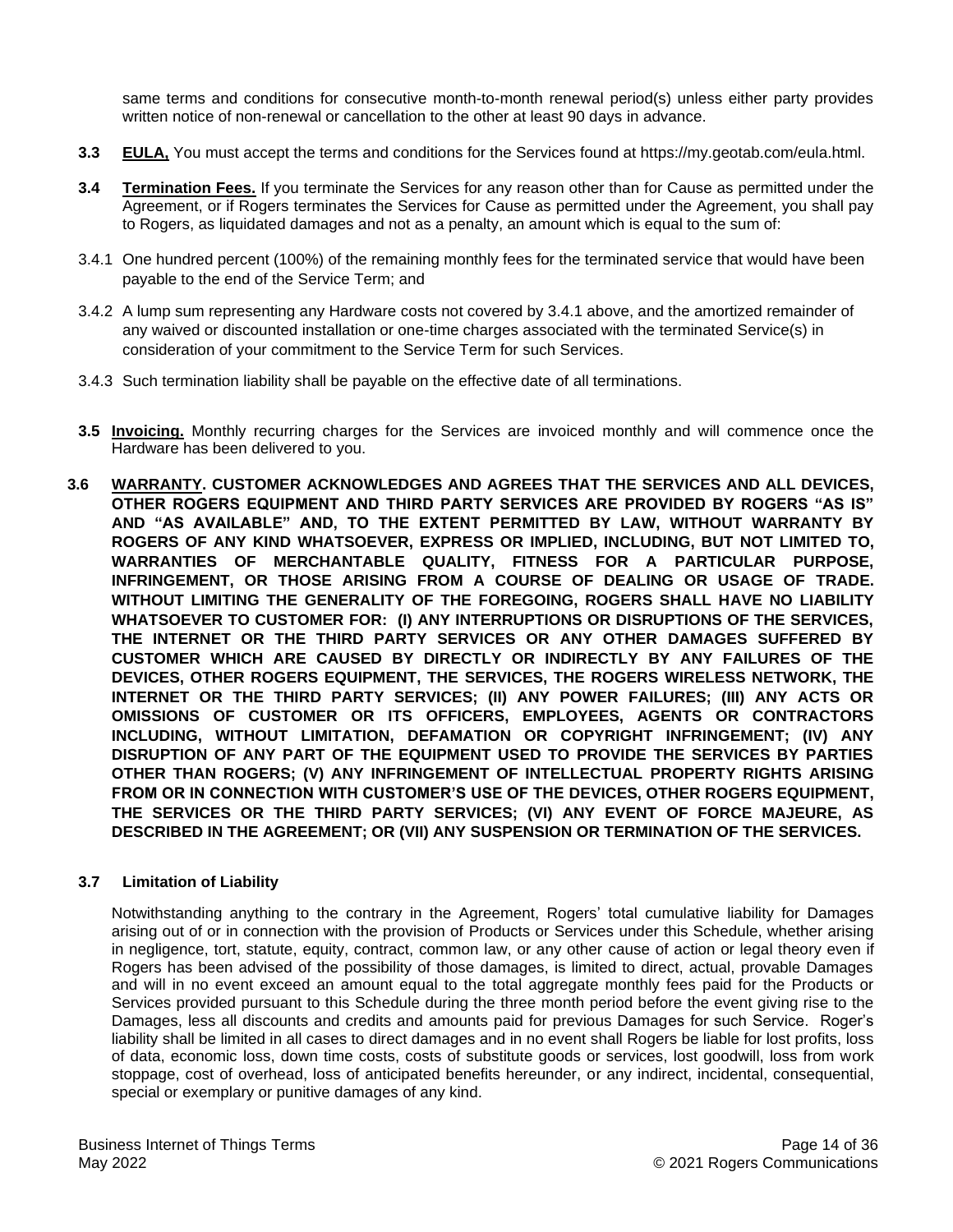# <span id="page-14-0"></span>**Control Centre Services**

The following terms pertain specifically to Control Centre Services supplied by Rogers to you, the customer named on the Rogers for Business Agreement (the "Agreement"). Rogers' Internet of Things services, including the Rogers Control Centre services, are provided over a coast-to-coast Rogers-owned network based on 4G HSPA+, LTE, LTE-Advanced, LTE-M and NB-IOT, and multi-path digital fibre network technologies. You are responsible for all user activity in connection with the Control Centre Services on your account. Rogers will be using the services of Jasper to provide with the Control Centre Services.

- **1. Definitions.** The following definitions are used in these terms. Other terms capitalized terms used herein and not defined below have the meanings set out in the Agreement.
- **1.1** "**Account**" means an instance associated with a unique account ID.
- **1.2 Advantage"** means one of the service tiers of the Rogers Control Centre Services covered by the features outlined in these terms.
- **1.3 "APN"** means access point name, a non-mobile host terminal that supports or provides access to data and applications. Generally, the APN will be configured on the Rogers Facilities and the Jasper network connecting to the Rogers Control Centre. An APN: (i) allows for the dynamic assignment of IP addresses to Equipment during active sessions; and (ii) adds routing table entries to allow these specific ranges of IP addresses to access host IP addresses connected to the Rogers Control Centre via a virtual private network (VPN) connection.
- **1.4 "Billable SIMs"** A device is considered billable when it is in an Activated SIM state for some portion of the billing cycle. Rogers Control Centre will also bill for a non-Activated device if that device is fulfilling a commitment. SIM states are described in the User Guide.
- **1.5 "Committed Number of SIMs"** means the minimum number of active SIMs which you are committing to per billing cycle for the stated Service Term.
- **1.6 "Device**" means wirelessly-enabled IoT equipment that is authorized by Rogers for use on the Rogers Wireless Network. A Device does not include a smartphone or unrestricted tablet.
- **1.7 "Essential"** means one of the service tiers of the Rogers Control Centre Services covered by the features outlined in these terms.
- **1.8 "IoT"** means internet of things.
- **1.9 "Minimum Revenue Commitment"** means the monthly amount that you commit to be charged by Rogers, regardless of the number of SIMs activated for the Services.
- **1.10 "Rogers Control Centre"** means the web-based tool offered as a service described in the User Guide.
- **1.11 "Service Tier"** means the Essential or Advantage tier of the Rogers Control Centre Services.
- **1.12 "SIM Status"** means the state into which a SIM is placed using the Rogers Control Centre selfserve features or automation rules. SIM status determines the ability to establish data connectivity on the network and affects whether the device is billable.
- **1.13 "Technologies"** means the current technologies used by Rogers to provide the Services such as 4G, LTE, LTE-M, NB-IoT as well as any technology Rogers may use in the future.
- **1.14 "Third Party Facilities and/or Services"** means facilities and/or services made available to Rogers and/or you from a third party vendor appointed by Rogers to enable Rogers to provide the Services to you hereunder and include the Rogers Control Centre.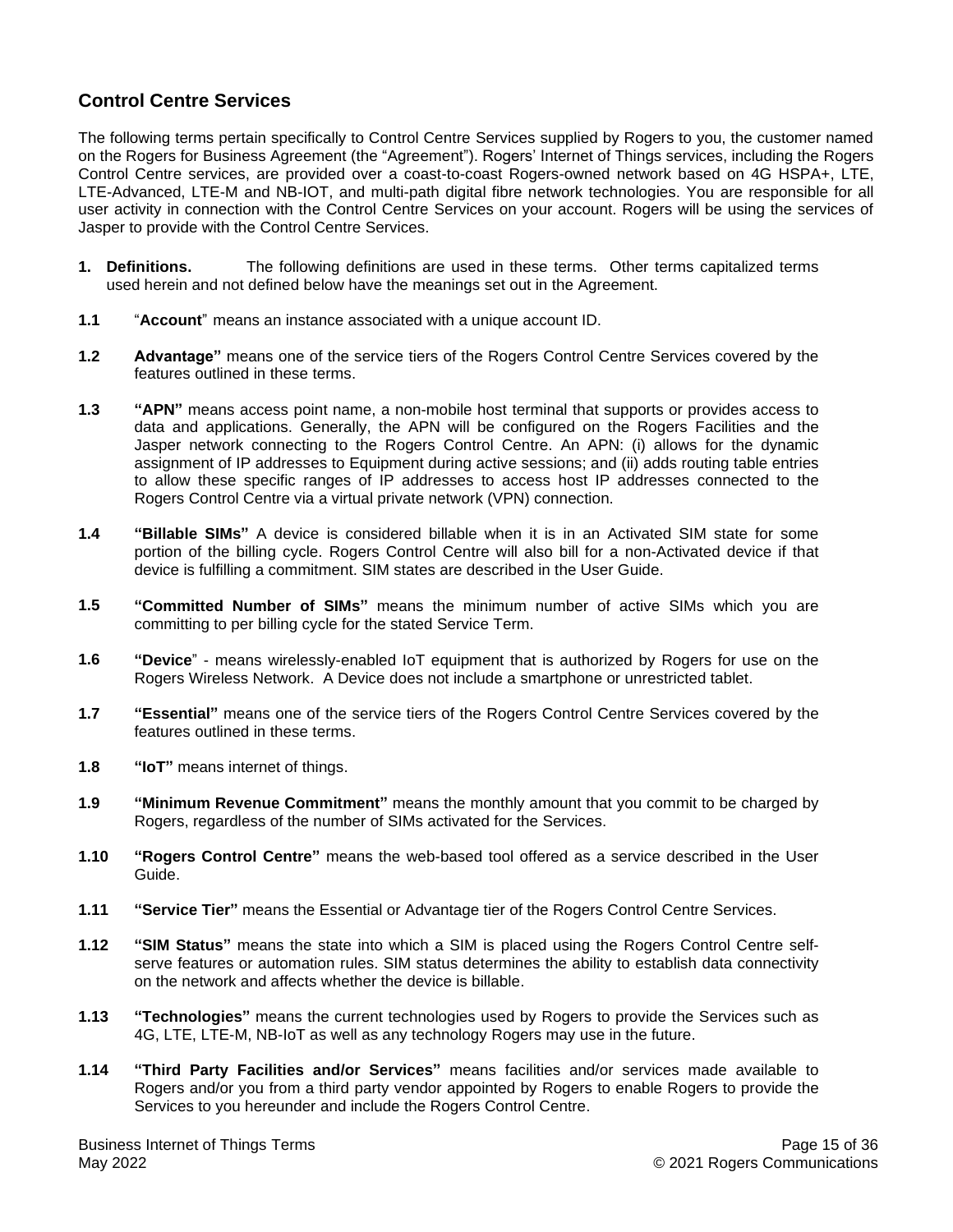- **1.15 "User Guide"** means the user guide (posted on the Rogers Control Centre "Help" tab "Downloads" section), as such user guide may be modified from time to time and provided to you upon request.
- **2. Product Description.** These terms pertain specifically to IoT connectivity services provided through the Control Centre Platform supplied by Rogers to you (the **"Rogers Control Centre Services"**). The Rogers Control Centre Services are provided over the Rogers Wireless Network and Rogers' roaming partners, when applicable.
- **3. End Users.** These terms applies to all End Users who have access to the Rogers Control Centre platform and services associated thereto. You are responsible for all user activity in connection with the Rogers Control Centre Services or your account.
- **4. Coverage**. Rogers' network coverage and Technologies used by Rogers can be found here: [https://www.rogers.com/consumer/wireless/network-coverage.](https://www.rogers.com/consumer/wireless/network-coverage) The coverage map accessible via the above-mentioned link is a general representation of Rogers' wireless coverage where indicated. The areas shown are approximate. Actual coverage area may vary from map graphics. Coverage may be enlarged or reduced in scope from time to time by Rogers in its sole discretion. Charges are based on the location of the site receiving and transmitting the signal, not the location of the subscriber.

You acknowledge that Rogers may, in its discretion and without notice to you, from time to time, make changes in any aspect of Rogers' wireless network, provided however that if the change pertains to the decommissioning of any Technology, Rogers will provide you with a prior written notice of at least twelve (12) months prior to the effective date on which Rogers will decommission such Technology.

- **5. Approved Use.** The Rogers Control Centre Services SIMs may only be used for IoT use cases purposes and any other uses, including for cellular phones or tablets, are strictly prohibited.
- **6. Price Plans & Platform Fees.** The Rogers Control Centre Services are sold in a variety of price plans and platform service tiers. The price plan(s) purchased by you and the associated platform fees are set out in the Agreement.
- **7. Device Certification.** All your devices must be tested and approved by Rogers Engineering. Devices are only considered for testing once all regulatory approvals including PTCRB and Industry Canada (IC) has been obtained. Radio modules/ modems embedded or used in any device must also be PTCRB and IC approved and tested and approved by Rogers. For custom devices not already approved by Rogers, an additional charge may be applicable and will quoted in the Agreement.
- **8. Pricing Eligibility.** You may only change from one Rogers Control Centre Services price plan to another price plan on the same Service Tier. Following a price plan change, the Rogers Control Centre Services pricing will take effect on the next billing cycle on the Essential Service Tier and within the same billing cycle on the Advantage Service Tier. Where the Rogers Control Centre Services pricing set out on the Agreement includes pricing elements that must be customized on Rogers' billing system prior to the your IoT SIMs being able to migrate or activate on such customized pricing, the Service Effective Date for the Rogers Control Centre Services shall be the date on which Rogers notifies you that such customized pricing is available. Unless otherwise set out in the Agreement, you will not be eligible for any retroactive credit representing the difference between the your previous pricing for your IoT services and the new Control Centre Services pricing.
- **9. Committed Number of SIMs.** Where a Committed Number of SIMs is set out in the Agreement for the Rogers Control Centre Services, and timeframe is not specified in the Agreement, you have ninety (90) days from the date the pricing set out in the Agreement is available to be loaded on the your IoT SIMs (the "**Commitment Date**") to activate the Committed Number of SIMs. If the Committed Number of SIMs is not met by the Commitment Date, Rogers will automatically bill the difference between the Billable SIMs and the Committed Number of SIMs at the default price plan rate.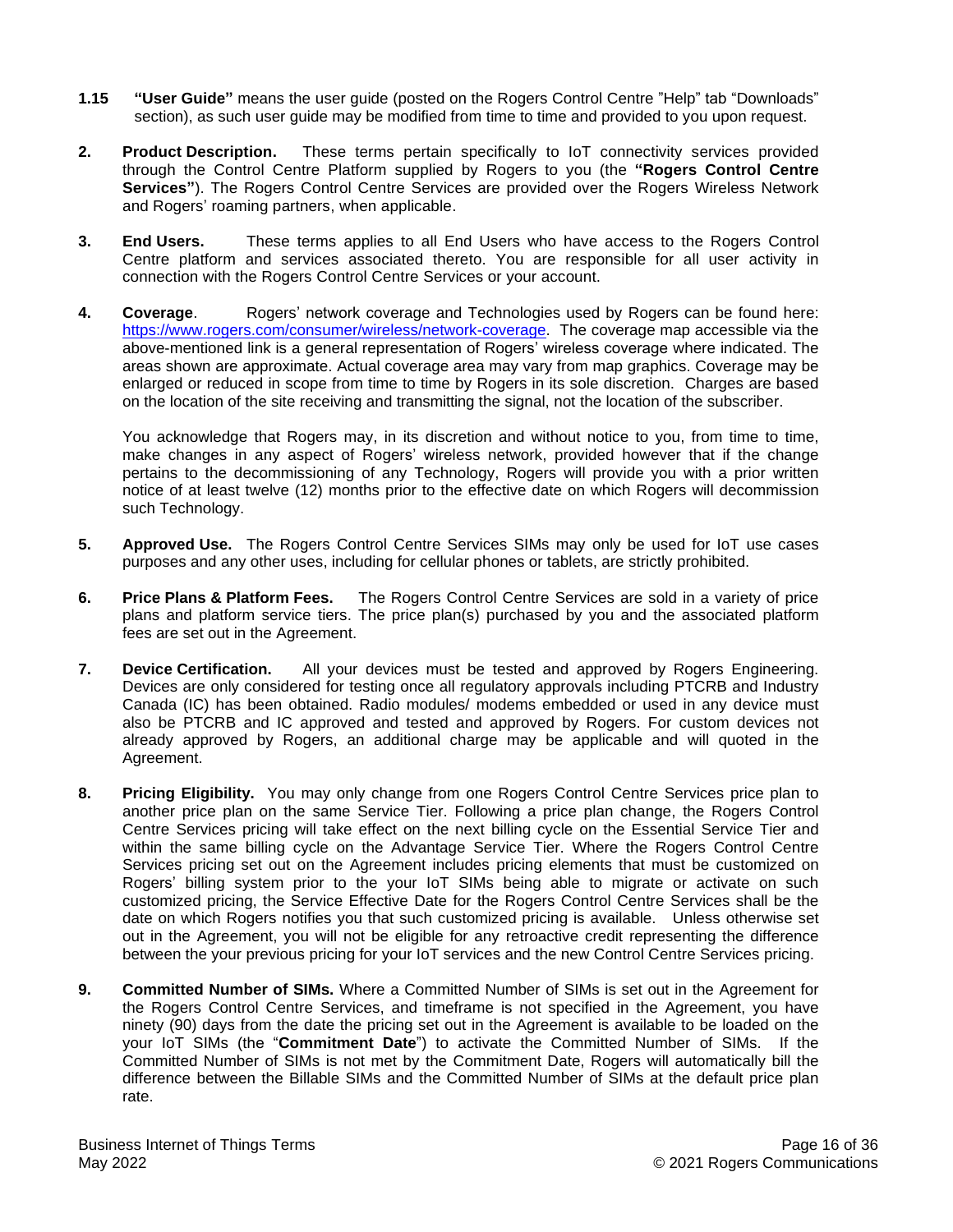If (i) the Committed Number of SIMs is not met by the Commitment Date, or (ii) the activated number of IoT SIMs falls below the Committed Number of SIMs at any time after the Commitment Date; then the pricing set forth in the Agreement shall be subject to change at Rogers' sole discretion.

- **10. Minimum Revenue Commitment.** Where a Minimum Revenue Commitment is set out in the Agreement, such Minimum Revenue Commitment will commence to be billed by Rogers from the first full bill cycle following the contract signature (meaning the date you execute your commitment to purchase the Services provided pursuant to these terms).
- **11. Discount Eligibility.** Where your pricing for Rogers Control Centre Services has been discounted, as reflected in the Agreement, such discounting is subject to you attaining the Committed Number of SIMs (as set out in the Agreement) by the Commitment Date and maintaining the Committed Number SIMs for the duration of the Service Term for Rogers Control Centre Services. In the event you do not attain or maintain the Committed Number of SIMs, Rogers reserves the right to remove any such discounting on your existing IoT SIMs and on any IoT SIMs subsequently activated by you.
- **12. Ordering the Services.** Rogers Control Centre Services may from time to time be ordered by you for the your internal use by using the self-serve features of the Rogers Control Centre platform. You acknowledge and agree that you shall be liable for all amounts owing to Rogers for IoT SIMs along with all associated fees.
- **13. Termination Fees.** Should you terminate the Rogers Control Centre Services for any reason other than for cause as permitted under the Agreement, or if Rogers terminates the Rogers Control Centre Services for cause as permitted under the Agreement, you shall pay to Rogers, as liquidated damages and not as a penalty, an amount which is equal to the sum of:
	- (a) one hundred percent (100%) of the remaining Minimum Revenue Commitment from the effective date of termination to the end of the Service Term (plus applicable taxes);
	- (b) one hundred percent (100%) of the monthly charges remaining for the Committed Number of SIMs from the effective date of termination to the end of the Service Term; calculated by multiplying the default plan's monthly Service Fee by the number of Committed number of SIMs multiplied by the number of months remaining in the Service Term (plus applicable taxes); and
	- (c) fifty percent (50%) of the monthly charges remaining for any APN from the effective date of termination to the end of the Service Term for the APN.

Such termination liability shall be payable on the effective date of any and all terminations.

- **14. Data Rounding and Rating.** Actual billed rates for data usage may vary from those quoted as a result of, without limitation, rounding, minimum message length, and usage patterns. You agree that, to the extent there is any dispute as to the amount of data transmitted to and from a SIM in a particular period of time, then the amount of data transmitted as calculated by Rogers' systems shall govern.
- **15. Data Pooling.** For all SIMs on identical pooling plans under the same Account, the SIMs will automatically pool together giving you access to draw data from the pool for a monthly fee, plus applicable overage charges. Different pooling plans cannot pool together.
- **16. Data Protocols/Transmission.** Transmission Control Protocol/Internet Protocol overhead characters shall be added to all data transmissions which characters shall be included in the calculation of data usage. Compression may impact the total amount billed to your account. The application may resend data packets to ensure complete delivery and you will be billed for these resent packets. Retransmissions by the application will be counted. You will be charged for all data usage sent through the Rogers Wireless Network, including any advertisements that appear on the your device(s), regardless of whether such device(s) actually receives the information or whether you initiated the data session. To ensure complete delivery, the Rogers Wireless Network may resend data packets. You will be billed for these resent packets.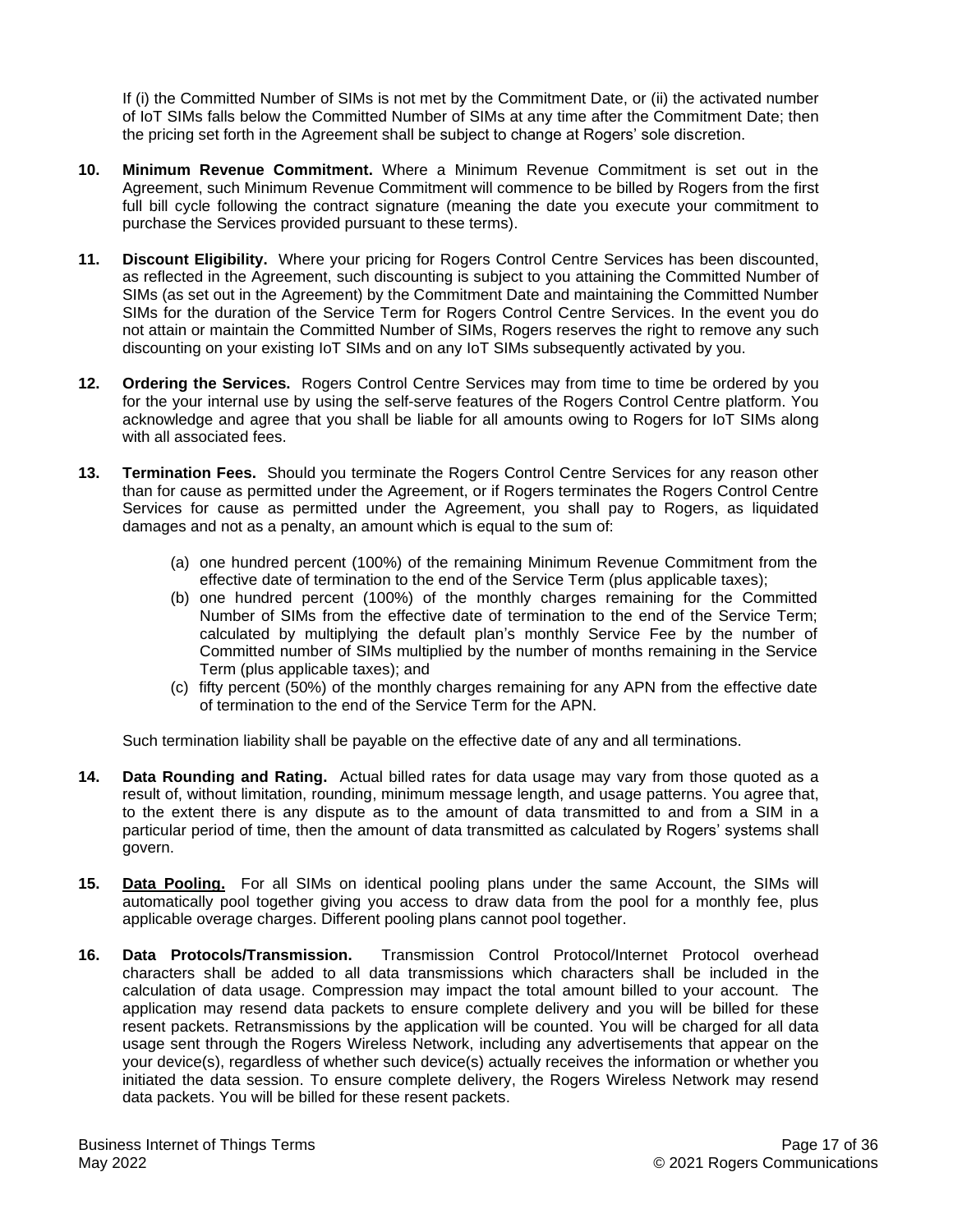- **17. SMS Protocols/Transmission.** Calculation of the actual price will take into account certain criteria such as rounding, compression or minimum usage. You will be charged for all SMS usage sent through Rogers' Network regardless of whether the SIM actually receives the information or whether you initiated the SMS. To ensure complete delivery, the Rogers Network may resend SMS. You will be billed for these resent SMS. If an SMS has not been delivered by the Rogers Network, within the period of time specified within Rogers' defined SMS delivery schedules, it will be deleted.The fees set forth in these terms are set forth exclusive of taxes. You shall be responsible for the payment of all applicable taxes relating to such fees.
- **18. Service Limitations.** The Rogers Control Centre Services are made available to End Users only when Customer Equipment is in operating range of the Rogers Facilities. In addition, the Rogers Control Centre Services may be temporarily refused, interrupted, or limited at any time because of: (i) limitations to the Rogers Facilities; (ii) limitations to the Third Party Facilities and/or Rogers Control Centre Services; (iii) transmission limitations caused by atmospheric, topographical or other factors outside of Rogers' reasonable control; (iv) equipment modifications, upgrades, relocations, repairs, and other similar activities necessary for the proper or improved operation of the Rogers Control Centre Services and/or the Third Party Facilities and/or Rogers Control Centre Services; (v) unavailability of sites, locations or areas in Rogers' network footprint during the progressive roll-out of a new Technology or (vi) regulatory order or decision. Individual data transmissions may be involuntarily delayed for a variety of reasons, including atmospheric conditions, topography, weak batteries, system over-capacity, movement outside a geographic locations in which the Services and/or Third Party Facilities and/or Rogers Control Centre Services are available from time to time and gaps in coverage within said geographic locations. You acknowledge that not all types of devices, price plans, equipment and SIMs function on all Technologies.

#### **19. Limits on Rogers Liability for Emergency Services Provided on a Mandatory Basis**

This section applies only to the provision of emergency services on a mandatory basis. For the purposes of this provision "you/your" means the you and your end users. In respect of the provision of emergency services on a mandatory basis, Rogers is not liable for:

- **.** libel, slander, defamation or the infringement of copyright arising from material or messages transmitted over Rogers' network from your property or premises or recorded by Customer Equipment or Rogers Equipment;
- **Examber 1** damages arising out of your act, default, neglect or omission in the use or operation of equipment provided by Rogers;
- damages arising out of the transmission of material or messages over the Rogers Wireless Network on your behalf which is in any way unlawful;
- **E** any act, omission or negligence of other companies or telecommunications systems when their facilities are used in establishing connections to or from your facilities and equipment.

Furthermore, except in cases where negligence on Rogers part results in physical injury, death or damage to your property or premises, Rogers' liability for negligence related to the provision of emergency services on a mandatory basis is limited to the greater of \$20 and three times the amount (if any) you would otherwise be entitled to receive as a refund for the provision of defective service under the Agreement. However, Rogers' liability is not limited by this section in cases of deliberate fault, gross negligence or anti-competitive conduct on Rogers' part or in cases of breach of contract where the breach results from Rogers' gross negligence.

**20. No Warranty.** YOU ACKNOWLEDGE AND AGREES THAT THE ROGERS CONTROL CENTRE SERVICES AND ALL DEVICES, OTHER ROGERS EQUIPMENT AND THIRD PARTY SERVICES ARE PROVIDED BY ROGERS "AS IS" AND "AS AVAILABLE" AND, TO THE EXTENT PERMITTED BY LAW, WITHOUT WARRANTY BY ROGERS OF ANY KIND WHATSOEVER, EXPRESS OR IMPLIED, INCLUDING, BUT NOT LIMITED TO, WARRANTIES OF MERCHANTABLE QUALITY, FITNESS FOR A PARTICULAR PURPOSE, INFRINGEMENT, OR THOSE ARISING FROM A COURSE OF DEALING OR USAGE OF TRADE. WITHOUT LIMITING THE GENERALITY OF THE FOREGOING, ROGERS SHALL HAVE NO LIABILITY WHATSOEVER TO YOU FOR: (I) ANY INTERRUPTIONS OR DISRUPTIONS OF THE ROGERS CONTROL CENTRE SERVICES, THE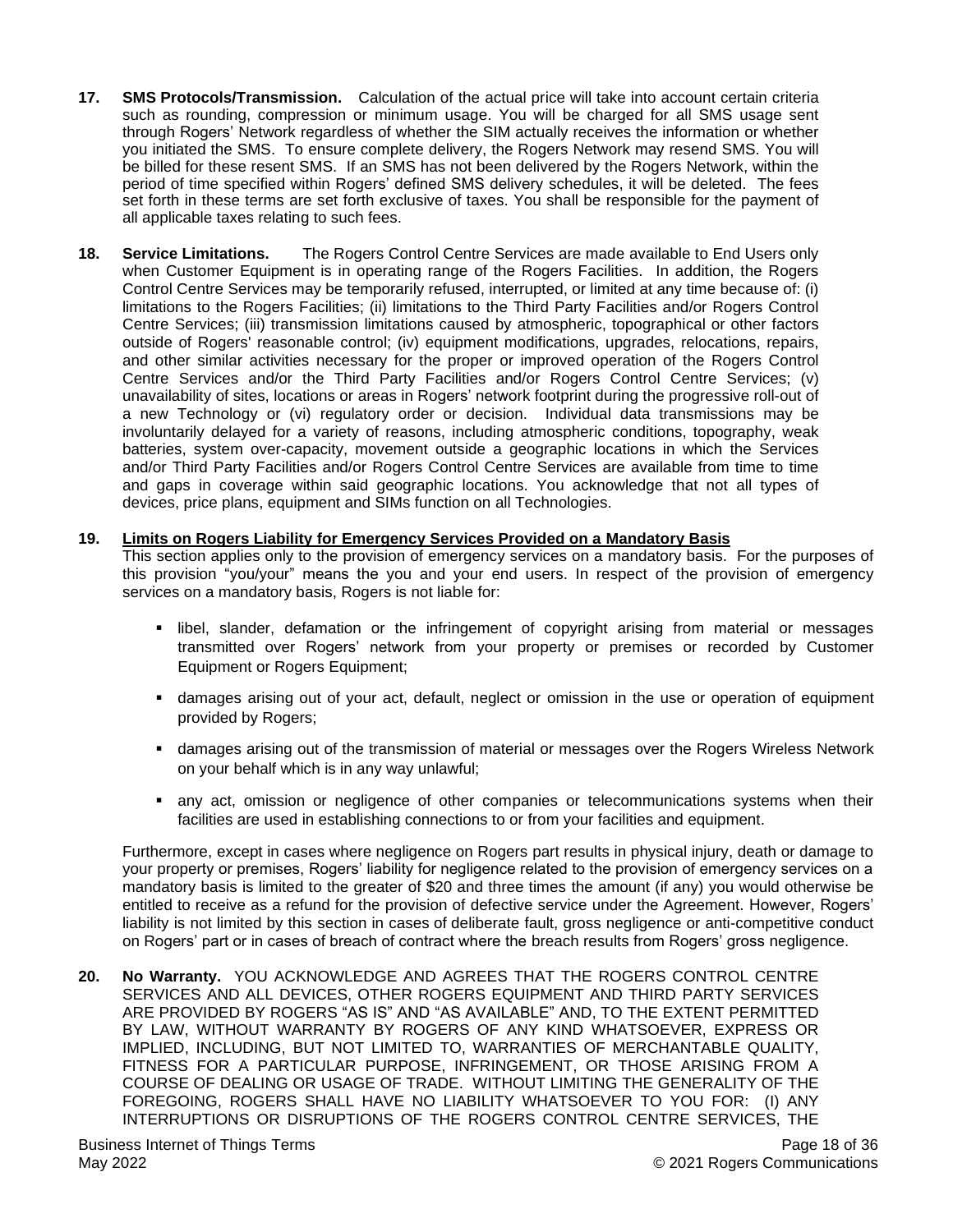INTERNET OR THE THIRD PARTY SERVICES OR ANY OTHER DAMAGES SUFFERED BY CUSTOMER WHICH ARE CAUSED BY DIRECTLY OR INDIRECTLY BY ANY FAILURES OF THE DEVICES, OTHER ROGERS EQUIPMENT, THE ROGERS CONTROL CENTRE SERVICES, THE ROGERS WIRELESS NETWORK, THE INTERNET OR THE THIRD PARTY SERVICES; (II) ANY POWER FAILURES; (III) ANY ACTS OR OMISSIONS OF YOU OR YOUR OFFICERS, EMPLOYEES, AGENTS OR CONTRACTORS INCLUDING, WITHOUT LIMITATION, DEFAMATION OR COPYRIGHT INFRINGEMENT; (IV) ANY DISRUPTION OF ANY PART OF THE EQUIPMENT USED TO PROVIDE THE ROGERS CONTROL CENTRE SERVICES BY PARTIES OTHER THAN ROGERS; (V) ANY INFRINGEMENT OF INTELLECTUAL PROPERTY RIGHTS ARISING FROM OR IN CONNECTION WITH YOUR USE OF THE DEVICES, OTHER ROGERS EQUIPMENT, THE ROGERS CONTROL CENTRE SERVICES OR THE THIRD PARTY SERVICES; (VI) ANY EVENT OF FORCE MAJEURE, AS DESCRIBED IN THE AGREEMENT; OR (VII) ANY SUSPENSION OR TERMINATION OF THE ROGERS CONTROL CENTRE SERVICES. FURTHER, TO THE EXTENT PERMITTED BY LAW, ROGERS DOES NOT WARRANT THE PERFORMANCE, AVAILABILITY, UNINTERRUPTED USE OF OR OPERATION OF THE INTERNET OR YOUR CONNECTION TO THE INTERNET. ROGERS DOES NOT WARRANT THAT ANY DATA OR FILES SENT BY OR TO YOU (WHETHER BY E-MAIL OR OTHERWISE) WILL BE TRANSMITTED, TRANSMITTED IN UNCORRUPTED FORM, OR TRANSMITTED WITHIN A REASONABLE PERIOD OF TIME.

- **21. Roaming Availability and Limitations**. Rogers will, to the extent permitted under the roaming agreements it has entered into with third party network operators (the "**Roaming Agreements**"), provide certain roaming services to End Users provided this feature is enabled on the your Account. Roaming in Canada (also referred to as Extended Coverage) is provided to you at no additional charge. Certain types of SIMs may not benefit from Extended Coverage. Roaming is subject to the restrictions that may exist in the Roaming Agreements. Rogers may in its sole discretion suspend roaming privileges to any End User if it discovers or suspects that the roaming services are being used in a fraudulent manner or contrary to the provisions of this Section. Roaming End Users may only roam incidentally to their use of the Rogers Control Centre Services in Canada and cannot roam on the networks of third party network operators on a permanent basis. As a result, the majority of an End Users' monthly usage must occur on the Rogers wireless network. If the majority of an End Users' monthly usage occurs while roaming, Rogers may restrict or limit such End User's access to roaming on an ongoing basis. Notwithstanding the foregoing, permanent use is allowed in Saskatchewan for internet of things to the extent however that your head office or operating headquarters are located outside of Saskatchewan. Rogers will notify you reasonably in advance if the conditions pertaining to permanent roaming in Saskatchewan change as a result of changes to Rogers' agreements with the Canadian network operator with whom Rogers has arrangements in place for permanent roaming in Saskatchewan. Rogers agrees to use commercially reasonable efforts to provide you with prior or prompt subsequent, notification of any such suspension of roaming service; provided, however, that Rogers shall have no liability arising out of any failure to notify you. Rogers shall be entitled from time to time and at any time, at its sole discretion, to add, modify or remove territories where roaming shall be available to End Users. You acknowledge that not all features and/or functionalities are available in each territory where roaming is available and roaming in certain territories is only available for use with Customer Equipment using certain Technologies. Rounding rules and minimum usage conditions vary from one Roaming Agreement to another.
- **22. Registration**. As a condition to using the Rogers Control Centre Services, each administrative user of the Rogers Control Centre Services may be required to register and select a unique password and user name ("**User ID**"). You will ensure that each of such users provides accurate, complete, and updated registration information. A user may not (i) select or use as a User ID a name of another person with the intent to impersonate that person; or (ii) use as a User ID a name subject to any rights of a person other than such user without appropriate authorization.
- **23. Rogers Control Centre Services Tiers**. You will be onboarded on either the Essential Service Tier or the Advantage Service Tier of the Rogers Control Centre platform as outlined in the Agreement. The features of the Service Tiers are set out in these terms. Migration between Service Tiers is not available.

#### **24. Activation/Deactivation.**

Business Internet of Things Terms May 2022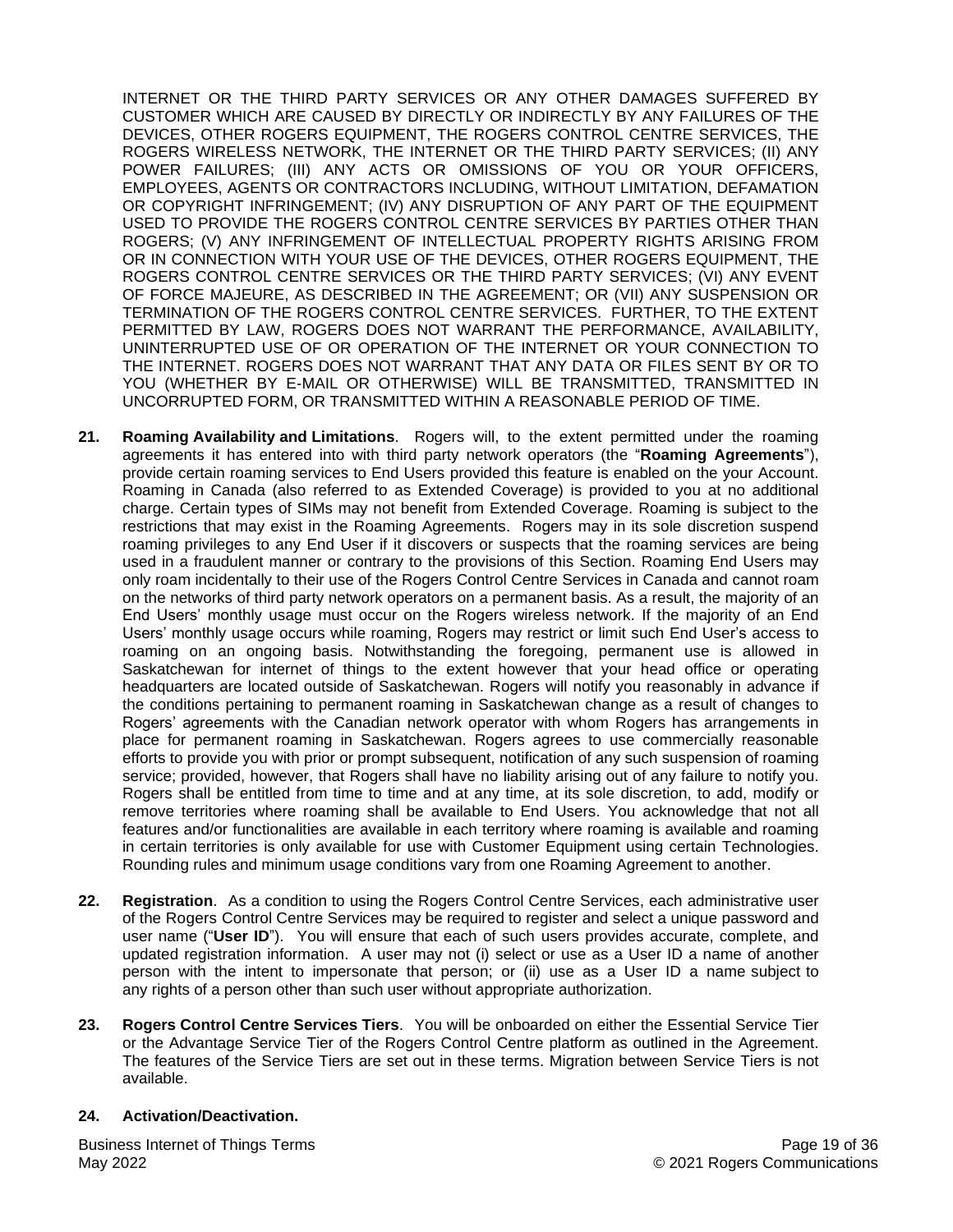- (a) You will utilize the Rogers Control Centre platform to activate, deactivate and perform maintenance.
- (b) Business automation rules drive the transition from one SIM Status to another SIM Status, as detailed in the User Guide. The Essential tier of the Rogers Control Centre platform does not include automation rules which require the addition of an add-on package. The Advantage tier of the Rogers Control Centre platform includes automation rules.
- (c) Where certain functions cannot be performed using the Rogers Control Centre platform because such functions are not configured in the Rogers Control Centre platform, you acknowledge and agree that Rogers shall have no obligation to make those functions available to you.
- (d) The Rogers Control Centre Services may not be used illegally, for the purpose of creating or enhancing services that compete with the Rogers Control Centre Services or in a manner that either infringes on a third party's intellectual property rights or in Rogers' reasonable opinion potentially disrupts lawful use of the Rogers Control Centre Services by others. Rogers reserves the right to suspend use of the Rogers Control Centre Services if Rogers in good faith believes that any of the usage guidelines referred to in the preceding sentence have been violated. In case of suspension, Rogers will use reasonable, good faith efforts to provide advance notice (emergencies excepted) and to make suspension as selective and brief as practical.
- (e) You will, at your sole cost and expense, be responsible for acquiring and maintaining any computer systems and/or telecommunications connections required to activate, deactivate and perform maintenance activities on SIMs and perform the designated maintenance services and/or other activities using the Rogers Control Centre Services. You will be solely responsible for any cost or expense resulting from your use of the Rogers Control Centre Services, including costs or expenses resulting from any errors made by you in connection with activations or deactivations.
- (f) You acknowledge that functions of the Rogers Control Centre Services may be added, deleted or modified from time to time and that enhancements thereto may be provided upon written notice thereof to you provided that any deletion or modification will not affect the core functionality of the Rogers Control Centre Services.
- (g) Rogers reserves the right at any time and at its sole discretion to cease making available the Rogers Control Centre Services and replace it with another solution and amend these terms to include modified terms and conditions as a result thereof, upon reasonable written notice to you.

# **25. APN.**

- (a) Where you request a Custom APN, Rogers will install and maintain one or, at your request, more custom APNs for you during the Service Term outlined in the Agreement. You will pay to Rogers the rates set forth in Section 36 with respect to each such APN for the full Service Term. Each APN shall have a minimum of two (2) nodes. Alternatively, you may use a common APN specifically built to be used for Rogers Control Centre Services.
- (b) You will be responsible for any and all connections and transmissions facilities required from your host system to the ingress point of the Rogers network. With respect thereto, you will pay the applicable carrier(s) supplying the required private and fixed line connections and the transmissions facilities relating thereto, the applicable monthly and other fees relating thereto in the amount determined by such carrier(s) from time to time.
- (c) You will install and maintain during the Service Term outlined in the Agreement, at its sole cost, any required connection(s) (of a type approved by Rogers) between your host system and the Rogers Facilities.
- **26. Usage Alerts.** It is your responsibility to monitor and manage your device usage using the selfserve platform features. In order to assist you in the monitoring of usage, you may purchase Add-On Features with various automation rules. It is your responsibility to understand the rules available for each feature and to request such Add-On Features to be enabled to the desired account. Rogers will refuse to credit your account as a result of your failure to monitor and manage your Account.
- **27. Rogers Control Centre Price Plans.** The Rogers Control Centre price plans available are

Business Internet of Things Terms May 2022

Page 20 of 36 © 2021 Rogers Communications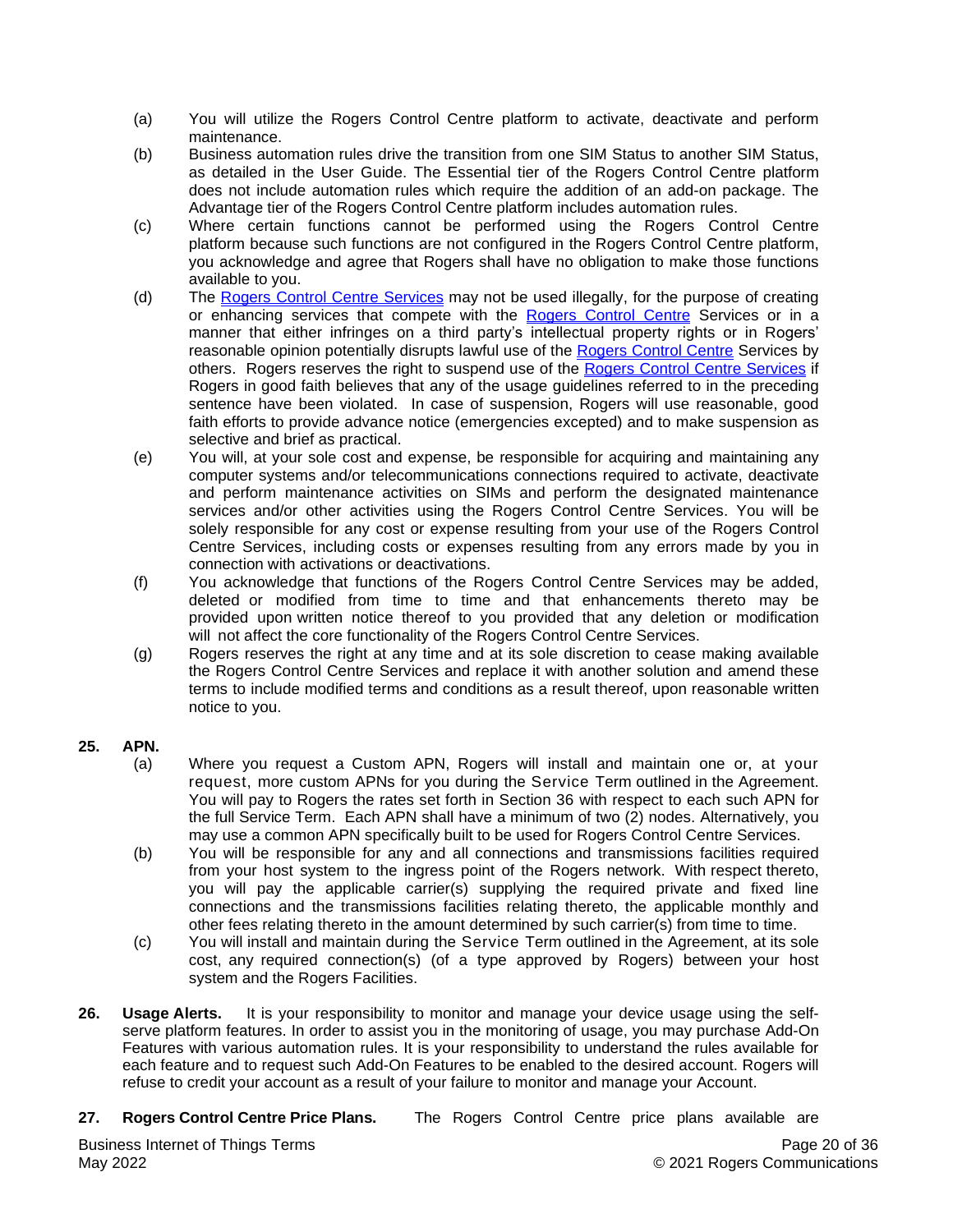described in the Agreement.

- **28. Minimum Billable Period**. For each activated SIM, you agree to pay the applicable monthly fees for a minimum period of 1 month from the date of activation.
- **29. Minimum Revenue Commitment**. Where a Minimum Revenue Commitment is set out in the Agreement, such Minimum Revenue Commitment will commence to be billed by Rogers from the first full bill cycle following the contract signature (meaning the date you execute your commitment to purchase the Services provided pursuant to these terms).

# **30. Roaming Rates (from outside of Canada).**

- (a) U.S.: \$0.25/MB.
- (b) International: International roaming is disabled by default unless Rogers has provided an international roaming rate to you in the Agreement.

For the Essential Service Tier, the above rates are only applicable if you have enabled the Additional Rate Plan Zone Essential Add-On Feature or the Essential Gold package.

# **31. SIMs**

(a) Unless otherwise set out in the Agreement, the following fees and minimum order size quantities will apply to the SIM purchased by you:

| <b>SIMS</b>             | <b>Price/SIM</b> | <b>Minimum Quantity</b><br>(in increments of) |
|-------------------------|------------------|-----------------------------------------------|
| 2FF, 3FF, 4FF (regular) | \$2.00           | 20                                            |
| 2FF (ruggedized)        | \$4.00           | 20                                            |
| MFF2 (Embedded)         | \$4.00           | 1,000                                         |

- (b) You will pay to Rogers an activation fee of \$4.00 per SIM when a SIM moves to an Activated state.
- (c) The fees set forth in paragraph (a) above are subject to change from time to time, without notice.
- **32. Rogers Control Centre Platform Fees.** Platform features are enabled on a per Account basis and charged to each Billable SIM on the Account, per billing cycle. You may not subscribe to any Add-on Features or add-on packages on a standalone basis; the Base Platform Fee is required for both Service Tiers. The Add-on Features and packages are optional.
- **33. Rogers Control Centre Platform Essential Tier Fees.**

| <b>Essential Base Platform Fee (Required):</b>                                                                                                                                                                          | <b>Price Per Billable SIM,</b><br>Per month |
|-------------------------------------------------------------------------------------------------------------------------------------------------------------------------------------------------------------------------|---------------------------------------------|
| Inclusions:<br>SIM lifecycle management (Self-serve platform)<br>Rate plan changes effective at next billing cycle<br><b>Diagnostics</b><br>SIM Ordering<br>Data Service Provisioning<br>Access to applicable REST APIs | Price as set<br>out in the<br>Agreement     |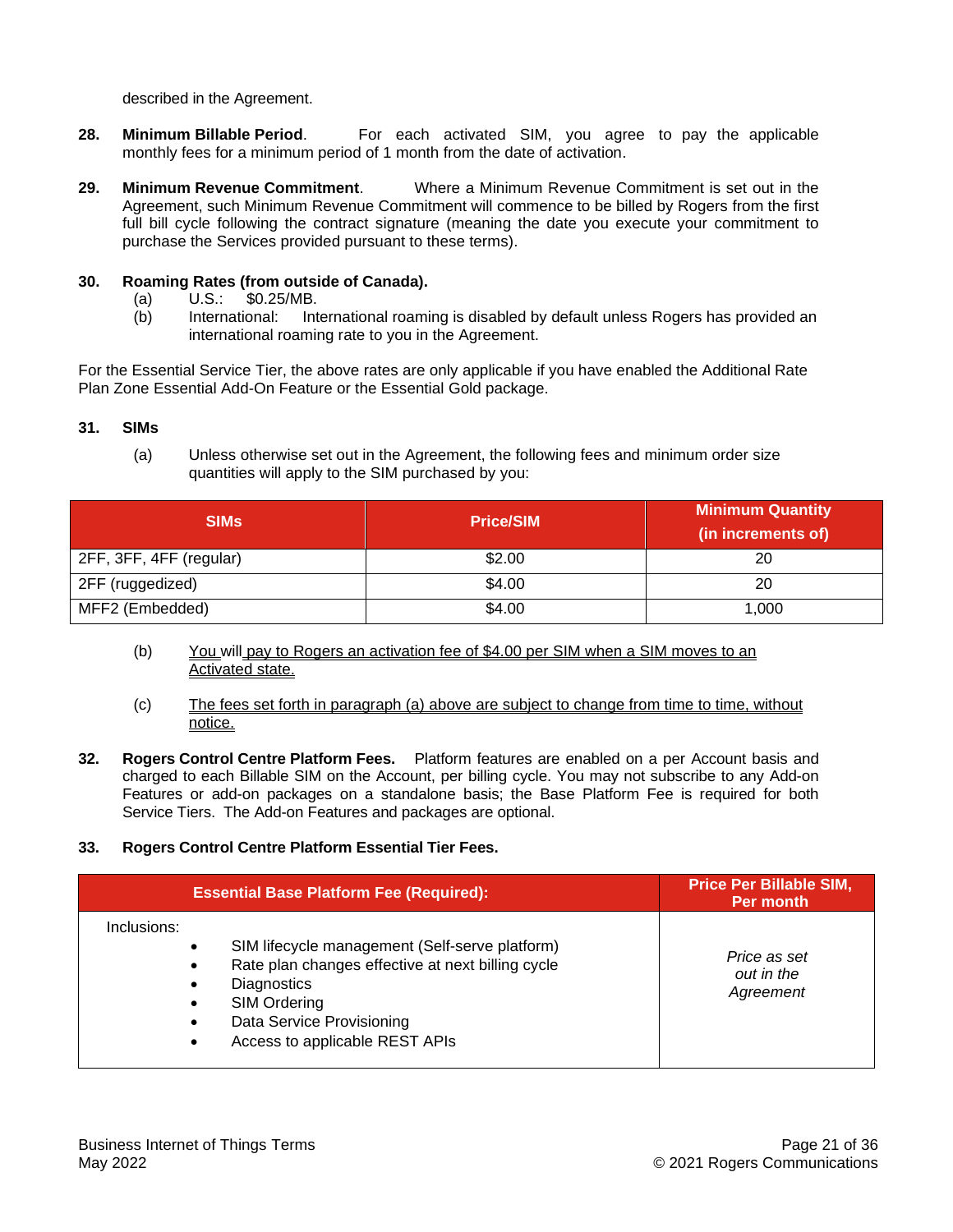| <b>Essential Add-On Features (Optional)</b>                                                                                                                      | <b>Per Billable SIM,</b><br><b>Per month</b> |
|------------------------------------------------------------------------------------------------------------------------------------------------------------------|----------------------------------------------|
| <b>Essential Automation</b>                                                                                                                                      | \$0.05                                       |
| Additional Rate Plan Zone                                                                                                                                        | \$0.05                                       |
| <b>Enhanced Reports</b>                                                                                                                                          | \$0.05                                       |
| <b>SMS Service Features</b>                                                                                                                                      | \$0.05                                       |
| <b>Voice Service Features</b>                                                                                                                                    | \$0.05                                       |
| Analytics                                                                                                                                                        | \$0.05                                       |
| Authorized device access (IMEI Whitelisting)                                                                                                                     | \$0.05                                       |
| <b>Essential Gold package (Optional)</b>                                                                                                                         | <b>Per Billable SIM,</b><br><b>Per month</b> |
| Inclusions:<br><b>SMS Service Features</b><br>$\bullet$<br>Voice Service Features<br><b>Essential Automation</b><br>One Additional Rate Plan Zone (two in total) | \$0.15                                       |

## **34. Rogers Control Centre Platform Advantage Tier Fees.**

| <b>Advantage Base Platform Fee (Required):</b>                                                                                                                                                                                                  | <b>Price Per Billable SIM,</b><br>Per month |
|-------------------------------------------------------------------------------------------------------------------------------------------------------------------------------------------------------------------------------------------------|---------------------------------------------|
| Inclusions:<br>Access to applicable REST APIs<br>Data, SMS, Voice Service Features*<br><b>Diagnostics</b><br>Immediate rate plan changes<br>SIM lifecycle management (Self-serve platform)<br><b>SIM Ordering</b><br><b>Standard Automation</b> | Price as set<br>out in the<br>Agreement     |

\*The Voice Service Feature must be enabled upon request, and requires the execution of and addendum to meet regulatory requirements.

| <b>Advantage Add-On Features (Optional)</b>  | <b>Per Billable SIM,</b><br>Per month |
|----------------------------------------------|---------------------------------------|
| <b>Advanced Automation</b>                   | \$0.05                                |
| Analytics                                    | \$0.05                                |
| Authorized device access (IMEI Whitelisting) | \$0.05                                |
| <b>Enhanced Reporting</b>                    | \$0.05                                |
| <b>IP Address Range Restrictions</b>         | \$0.05                                |

**35. Customer Device Certification.** For custom devices not already approved by Rogers in accordance with Section 7 the following applies:

| \$0.00  | Devices per year.<br>(4)<br>tour<br>to         |
|---------|------------------------------------------------|
| \$5,000 | fourth Device.<br>device<br>atter<br>the<br>◡◠ |

# **36. Custom APN.**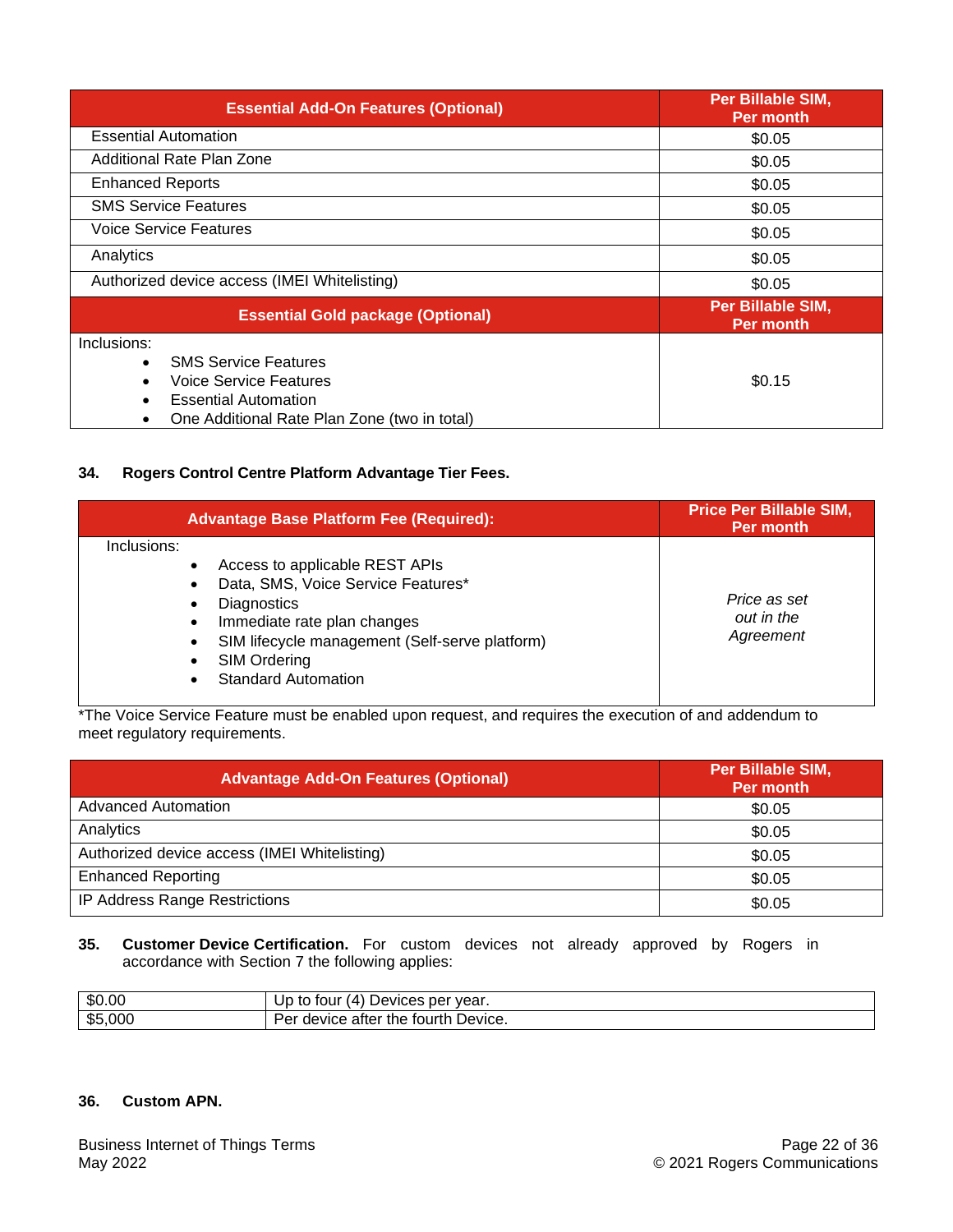- (a) You will pay to Rogers for each APN: (i) a build fee of \$5,000.00 for the set-up of any APN; and (ii) an ongoing monthly fee of \$500.00 for the Service Term set out in the Agreement. Any "last mile" connectivity charges are your sole responsibility.
- (b) Custom APN Changes. You will pay to Rogers for each custom APN change: (i) a build fee of \$2,000 for the set-up of a change involving the implementation of a dedicated circuit; and (ii) a build fee of \$1,500 for the set-up of a change which does not involve the implementation of a dedicated circuit.
- (c) Any "last mile" connectivity charges are your sole responsibility.
- **37. VPN.** You will pay to Rogers for each VPN you requested to enable additional services (e.g. SMPP bind or RADIUS proxy). The pricing for any such VPN and for additional services will be set out in the Agreement. Any "last mile" connectivity charges are your sole responsibility.
- **38. Voice Calling**. Voice calling functionality is, by default, disabled by Rogers for Rogers Control Centre SIMs to ensure no voice traffic is generated by End Users. You may enable voice traffic on any particular Account but, under the Essential Service Tier, you must purchase as an add-on either the Voice Service feature or the Essential Gold package.
- **39. SMS**. SMS functionality is, by default, disabled by Rogers for Rogers Control Centre SIMs to ensure no SMS traffic is generated by End Users. You may enable SMS traffic on any particular Account but, under the Essential Service Tier, you must purchase as an add-on either the SMS Service feature or the Essential Gold package.
- **40. Additional Rate Plan Zone requirement.** Should more than one (1) rate plan zone be indicated in the Agreement on the Essential Service Tier, the paid Essential add-on feature titled Additional Rate Plan Zone or the Essential Gold package is required and will automatically be added to the account.
- **41. Platform feature descriptions.** The User Guide provides the description of the above capabilities.
- **42. End User License Agreement.** You agree to abide by the terms and conditions of the End User License Agreement, which you are required to accept prior to being provided access to the Services. The EULA is available to view at: [https://www.cisco.com/c/en/us/about/legal/cloud-and](https://can01.safelinks.protection.outlook.com/?url=https%3A%2F%2Fwww.cisco.com%2Fc%2Fen%2Fus%2Fabout%2Flegal%2Fcloud-and-software%2Fend_user_license_agreement.html&data=04%7C01%7CNathalie.Sageau%40rci.rogers.com%7C4a1ccc489ad6428848b008d90b45aec9%7C0ab4cbbf4bc74826b52ca14fed5286b9%7C0%7C0%7C637553216167413966%7CUnknown%7CTWFpbGZsb3d8eyJWIjoiMC4wLjAwMDAiLCJQIjoiV2luMzIiLCJBTiI6Ik1haWwiLCJXVCI6Mn0%3D%7C1000&sdata=2i3UnPONShj75r2zq%2F86incvkSElJJXeyN4hz8qGHZA%3D&reserved=0)[software/end\\_user\\_license\\_agreement.html.](https://can01.safelinks.protection.outlook.com/?url=https%3A%2F%2Fwww.cisco.com%2Fc%2Fen%2Fus%2Fabout%2Flegal%2Fcloud-and-software%2Fend_user_license_agreement.html&data=04%7C01%7CNathalie.Sageau%40rci.rogers.com%7C4a1ccc489ad6428848b008d90b45aec9%7C0ab4cbbf4bc74826b52ca14fed5286b9%7C0%7C0%7C637553216167413966%7CUnknown%7CTWFpbGZsb3d8eyJWIjoiMC4wLjAwMDAiLCJQIjoiV2luMzIiLCJBTiI6Ik1haWwiLCJXVCI6Mn0%3D%7C1000&sdata=2i3UnPONShj75r2zq%2F86incvkSElJJXeyN4hz8qGHZA%3D&reserved=0)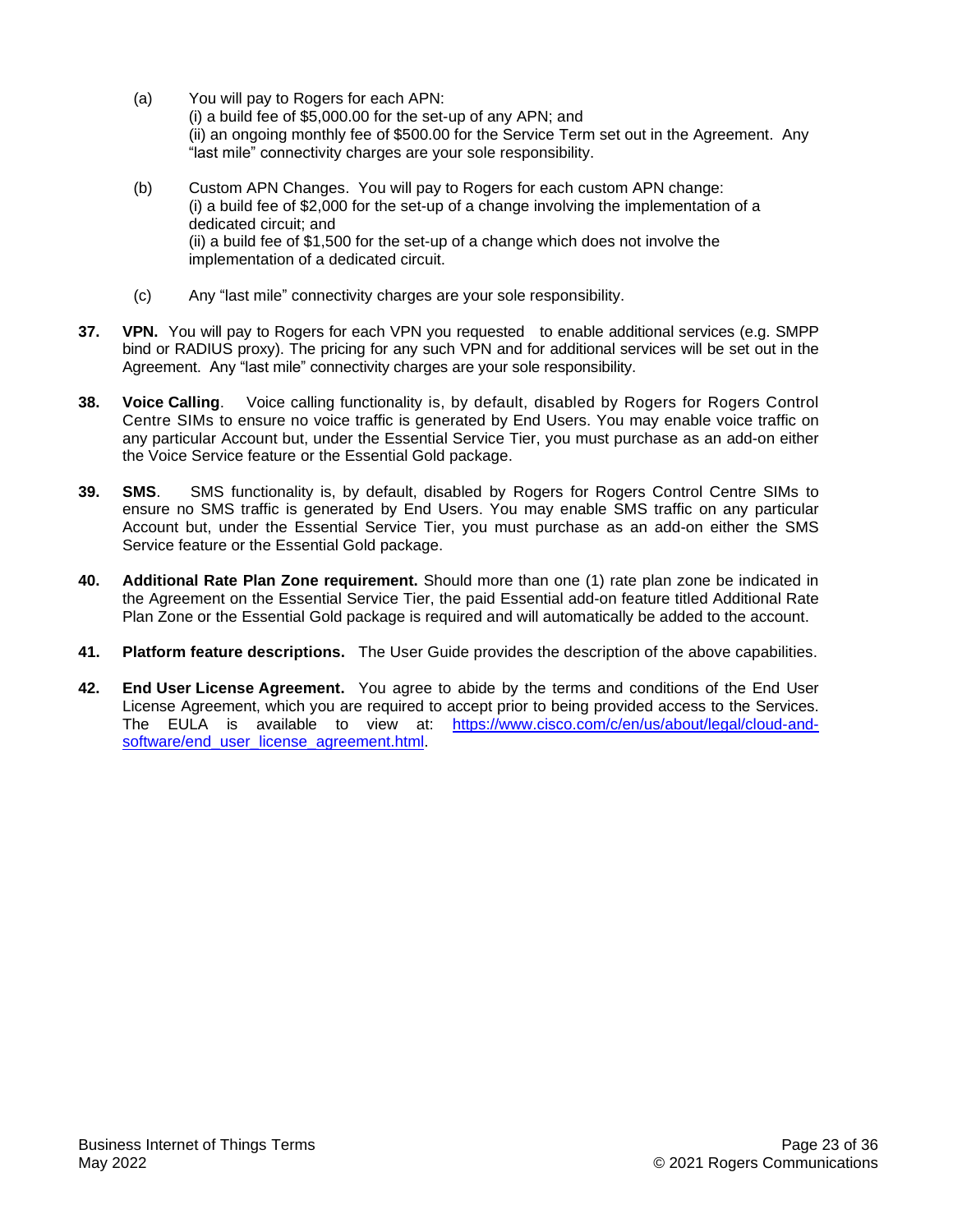# <span id="page-23-0"></span>**Rogers Fleet Complete**

The following terms pertain specifically to Rogers Fleet Complete supplied by Rogers to you.

## **Product Description**

This Product Description pertains specifically to the Rogers Fleet Complete services comprised of the Fleet Tracker solution, Asset Tracker solution, Vision solution and certain platform Add-Ons (together "**Rogers Fleet Complete**") supplied by Rogers to you. Rogers Fleet Complete provides a variety of fleet, asset, task, safety & compliance and dispatch & delivery management solutions.

The Rogers Fleet Complete solution is used to collect and analyze in-field data from hardware, sensors and mobile applications. The solution enables the fleet operators to have visibility over their fleet's performance in near realtime, remotely manage staff and asset safety and get customized report analysis in order to make smarter business decisions.

#### **1. Offering**

Rogers Fleet Complete provides multiple fleet management solutions (described in the table below), including fleet, asset and camera hardware, associated hardware accessories, a monitoring software (IoT platform) and applications which will be enabled upon your request as an add-on to the monitoring software. Rogers and you will work together in selecting the appropriate solution for your business.

#### **Table 1 – Solution Descriptions**

|                                   | <b>Solution</b>                                | <b>Description</b>                                                                                                                                                                                                                                                                                                                                                                                                                                                                                                                                                                 |
|-----------------------------------|------------------------------------------------|------------------------------------------------------------------------------------------------------------------------------------------------------------------------------------------------------------------------------------------------------------------------------------------------------------------------------------------------------------------------------------------------------------------------------------------------------------------------------------------------------------------------------------------------------------------------------------|
| <b>PLATFORM</b>                   | Rogers Fleet<br>Complete<br>Platform           | The platform can host everything from fleet tracking, asset management and dispatch to<br>task distribution, digital vehicle inspection, and electronic logbooks for optimal business<br>set-up.                                                                                                                                                                                                                                                                                                                                                                                   |
| <b>FLEET</b><br><b>TRACKER</b>    | <b>Fleet Tracker</b><br><b>FT1/MGS800</b>      | LTE-M or LTE Connectivity<br>$\bullet$<br>Near real-time view of vehicle status and location.<br><b>ECM</b> Integration<br>$\bullet$<br>Add-On Sensors<br>$\bullet$                                                                                                                                                                                                                                                                                                                                                                                                                |
| <b>ASSET</b><br><b>TRACKER</b>    | Asset<br><b>Tracker AT1</b>                    | LTE-M connectivity<br>$\bullet$<br>locates and checks the status of high value assets such as machinery,<br>٠<br>equipment, tools and toolboxes, cargo, and more.<br>Equipped with humidity, temperature, light and movement sensors<br>٠                                                                                                                                                                                                                                                                                                                                          |
| <b>VISION</b>                     | Rogers Fleet<br>Complete<br>Vision<br>Solution | Vision solution includes near real-time analytics and in-cab voice assistance to<br>significantly improve fleet safety and driver coaching.<br>Solution includes:<br>Rogers Fleet Complete Web Portal<br>Rogers Fleet Complete Vision mobile app,<br>Note: Vision mobile app is only supported on the Android Platform<br>Dashcam (described below)                                                                                                                                                                                                                                |
|                                   | Dashcam                                        | The mounted camera automatically connects to the Vision app, downloaded on<br>driver's smartphone, via its own WiFi SSID and will turn on as soon as the vehicle is<br>turned on. The dedicated camera streams videos while on the road, that drivers and<br>fleet managers can review in Rogers Fleet Complete and the Vision app.                                                                                                                                                                                                                                                |
| <b>PLATFORM</b><br><b>ADD-ONS</b> | <b>Big Road</b><br><b>ELD</b>                  | Tracks drivers' hours of service electronically and automatically.<br>$\bullet$<br>Supports non-engine connected electronic logging as well as ERD/AOBRD.<br>$\bullet$<br>Ability to record, upload, and sign simple DVIRs and record and upload fuel<br>$\bullet$<br>receipts.<br>Roadside inspection mode available to quickly and easily provide inspectors with<br>$\bullet$<br>the information they need.<br>BigRoad Application installed on smart device<br>Supported on both Android and iOS phones and tablets<br>Fleet Tracker Advanced Solution is required for ELD use |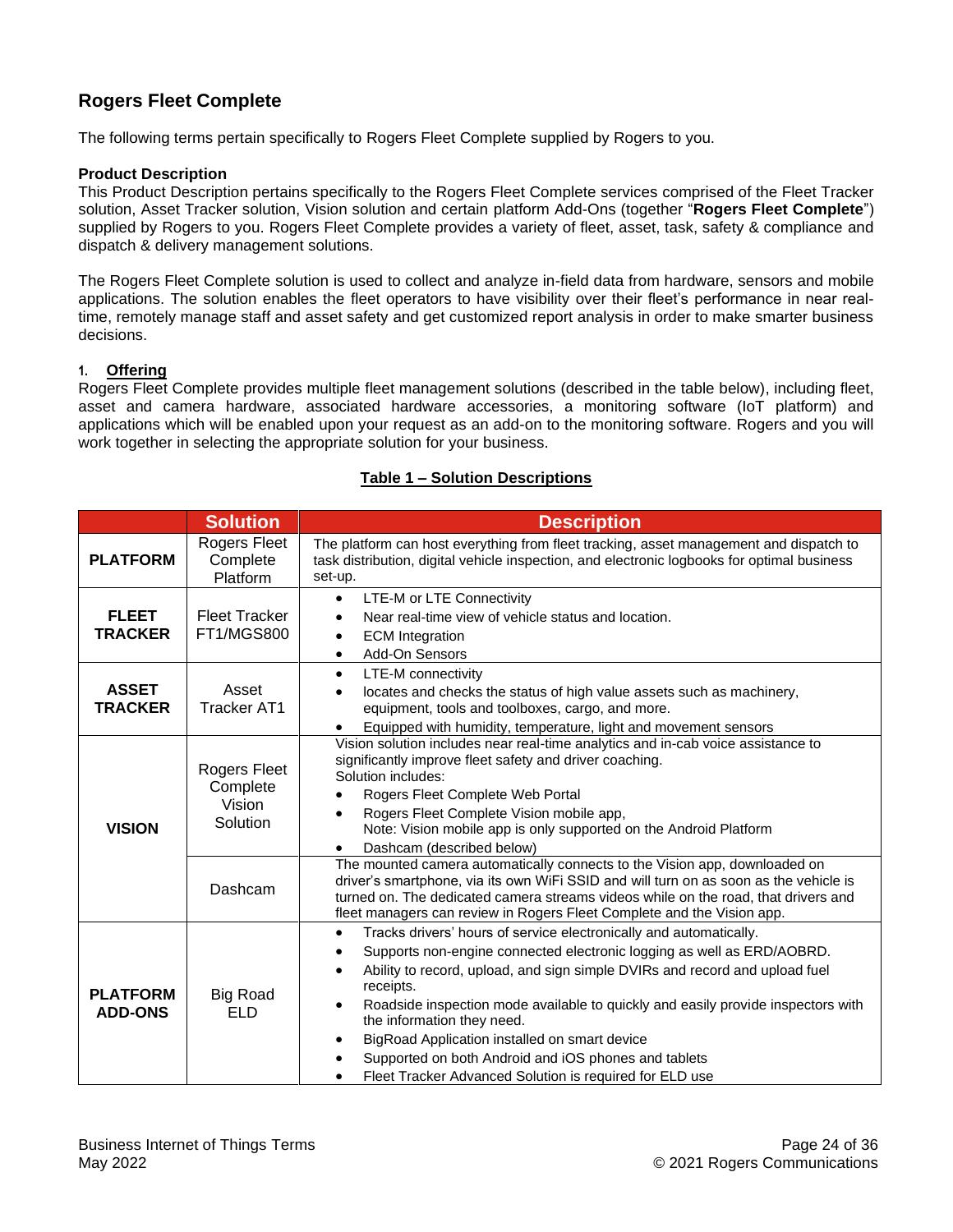| Inspect             | Allows resources to select from a list of inspection schedules/checklists to use to<br>inspect their vehicles, record any defects and sign the inspection reports. They<br>can do Pre-Trip, In-Trip, and/or Post-Trip DVIRs.<br>Inspect Application installed on smart device<br>Supported on both Android and iOS |
|---------------------|--------------------------------------------------------------------------------------------------------------------------------------------------------------------------------------------------------------------------------------------------------------------------------------------------------------------|
| <b>Task Tracker</b> | Allows dispatchers to send activities to mobile workers based on their<br>geographical position, availability and workload.<br>Task Tracker Application installed on smart device<br>٠<br>Supported on both Android and iOS                                                                                        |

# **2. Product Availability**

At such time when Products or Services are not available or updated Products or Services are introduced, Rogers Fleet Complete reserves the right to deliver an equivalent valued Product or Service with equivalent functionalities to you.

# **3. Deployment / Professional Services**

#### **3.1 Installation Services**

You are free to choose whether you will self-install or request that Rogers perform installation services. Additional fees will be applied where Rogers performs the installation. Rogers installation services include:

- *Standard Installation Service*: Standard Installation Service for Fleet Tracker or DashCam hardware, additional i/o's or PTO sensor are not included in Standard Installation fee.
- *Accessory Installation Service*: Incremental to the Standard Installation Service for installing accessories such as door sensors, temp sensors, PTO, i/o's, etc. This installation must be done at the same time as the Standard Installation.
- *Hardware Removal Service*: Fixed rate for removing one Fleet Tracker or DashCam from a vehicle. Travel fee is not included.
- *Hardware Removal and Re-installation*: Fixed rate for removing one Fleet Tracker from a vehicle and installing it in another vehicle. Vehicles need to be in the same location at the same time.
- *Travel Fee per site visit*: Fixed travel fee will be applied for an onsite visit of an installer or project manager.
- *Self-Installation:* To view the terms and conditions of the Self Installation Limited Liability Agreement please go to: <http://welcometorogersfleetcomplete.com/installerguidebook>

**Late cancellation or missed appointment fee:** A late cancellation occurs when you cancel a scheduled installation appointment on the day of the appointment. All appointments must be cancelled prior to 5 PM the business day before the scheduled service. If an installer is more than 30 minutes late on the day of scheduled service and you cancel the installation appointment, this will not count as a late cancellation. A no-show occurs when the installer arrives at the scheduled time and place, and you are not there or the vehicle or equipment is not present or available for installation. The installers will wait 15 minutes before leaving a no-show notice. A late cancellation or no-show will result in a CAD \$50.00 charge to your account.

# **3.2 Custom Services**

- *Pro Services Standard*: Includes consultancy, project management or training services. Hourly fee will be applied.
- *Pro Services Advanced*: Includes software development to develop a specific requirement (e.g. 3rd party software integration into the Rogers Fleet Complete application). Hourly fee will be applied.

# **3.3 Shipping**

- Shipping and delivery dates are not guaranteed.
- Shipping Costs: You are responsible for payment of all shipping costs.

# **4. Support**

• *Service Call*: there is a Service Call fee for a non-warranty service work (e.g. hardware tampering, damage caused post-installation)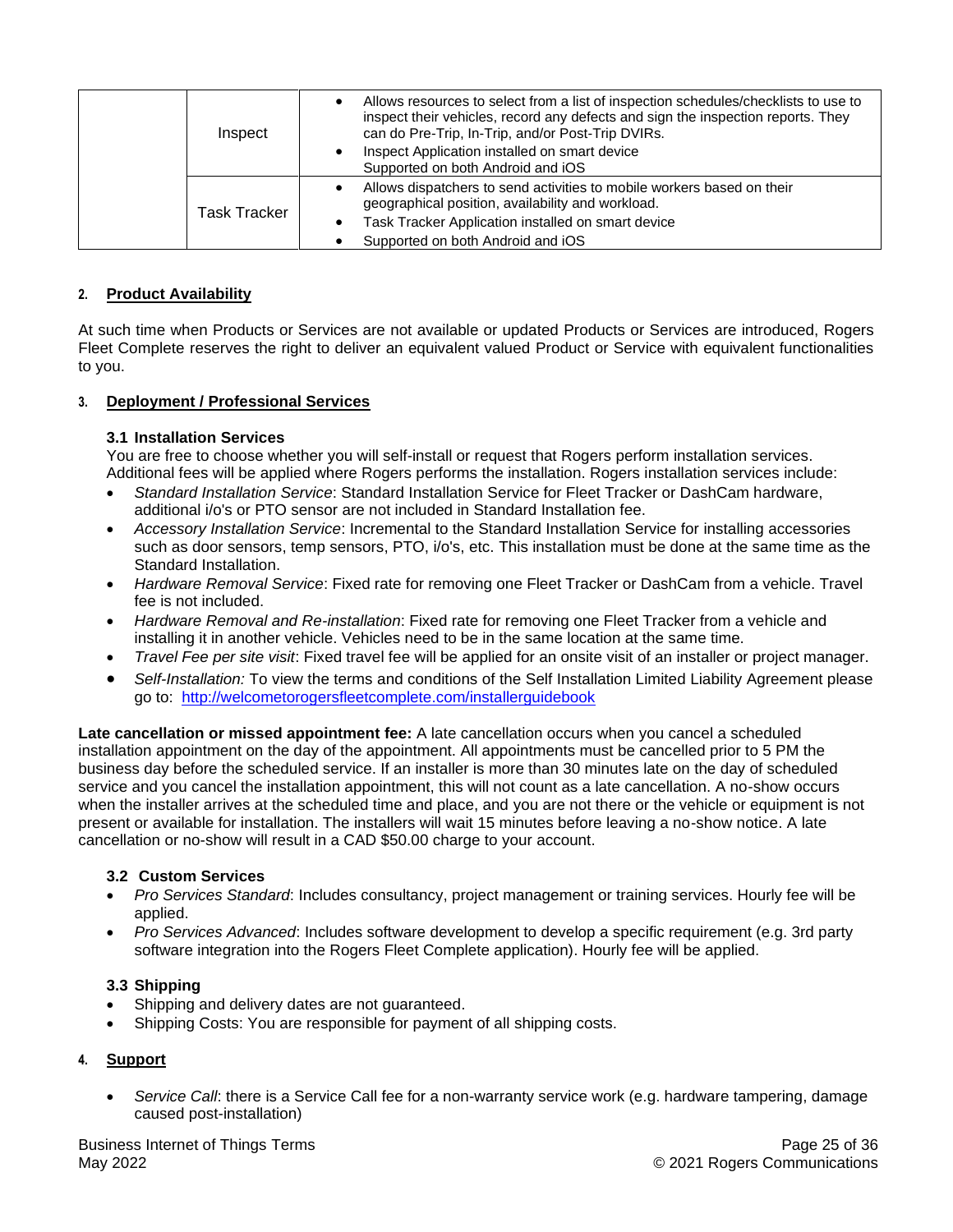You will be provided with support contact info as part of your onboarding program. Support includes network, solution and billing issues support. To view the technical Support Terms and conditions go to: <https://rogers.fleetcomplete.com/supportandmaintenance> For technical issues please contact: 1-877-556-1091 [RogersSupport@fleetcomplete.com](mailto:RogersSupport@fleetcomplete.com)

For billing issue, please contact: 1-877 274 3375 [Rogers.BusinessSupport@rci.rogers.com](mailto:Rogers.BusinessSupport@rci.rogers.com) Hours of operation are Mon-Fri 8:30am-5:00pm EST

#### **5. Coverage**

Rogers' network coverage and Technologies (as defined below) used by Rogers can be found here: [https://www.rogers.com/consumer/wireless/network-coverage.](https://www.rogers.com/consumer/wireless/network-coverage) The coverage map accessible via the abovementioned link is a general representation of Rogers' wireless coverage where indicated. The areas shown are approximate. Actual coverage area may vary from map graphics. Coverage may be enlarged or reduced in scope from time to time by Rogers in its sole discretion. Charges are based on the location of the site receiving and transmitting the signal, not the location of the subscriber.

"**Technologies**" - means the current technologies used by Rogers to provide the Services such as 3G, 4G, LTE, LTE-M, NB-IoT as well as any technology Rogers may use in the future.

#### **6. Hardware Warranty**

The Rogers Fleet Complete Hardware is subject to the limited hardware warranty terms and conditions, which are available at:<https://www.welcometorogersfleetcomplete.com/hardware-warranty>

#### **7. End User License Agreement**

You agree to abide by the terms and conditions of the End User License Agreement, which you are required to accept prior to being provided access to the Services. The EULA is available to view at: <https://www.welcometorogersfleetcomplete.com/eula>

#### **Product Terms and Conditions**

#### **8. Termination Fees**

If you terminate the Fleet Complete Services for any reason other than for cause as permitted under the Agreement, or if Rogers terminates the Fleet Complete Services for cause as permitted under the Agreement, you shall pay to Rogers, as liquidated damages and not as a penalty, a termination fee which is an amount that is equal to the sum of:

(i) one hundred percent (100%) of the remaining monthly fees for the terminated service that would have been payable to the end of the Service Term; and

(ii) a lump sum representing any Hardware costs not covered by (i) above, and the amortized remainder of any waived or discounted installation or one-time charges associated with the terminated Service(s) in consideration of your commitment to the Service Term for such Services.

Such termination liability shall be payable on the effective date of any and all terminations

#### **9. Initial Service Term**

The Services are provided for an Initial Service Term of thirty-six (36) months from the date that the Hardware is delivered to you.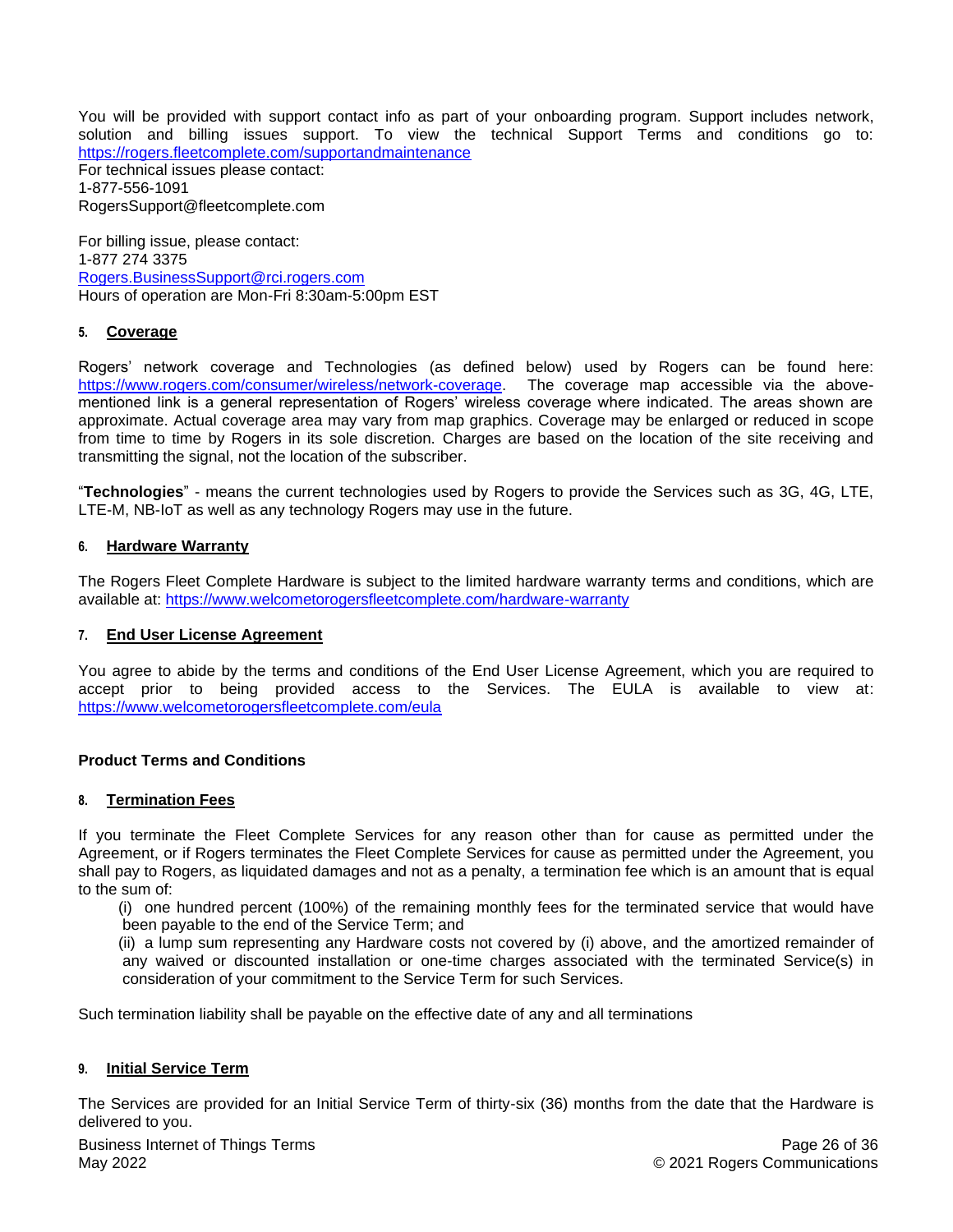#### **10. Renewal Term**

Notwithstanding anything to the contrary in the Agreement, upon the expiration of the Initial Service Term or any Service Renewal Term, these terms will automatically be renewed on the same terms and conditions for consecutive month-to-month renewal period(s) unless either party provides written notice of non-renewal or cancellation to the other at least 90 days in advance.

#### **11. Customer Billing**

Billing will begin once the hardware has been delivered to you.

#### **12. Limitation of Liability**

Notwithstanding anything to the contrary in the Agreement, Rogers' total cumulative liability for Damages arising out of or in connection with the provision of Products or Services under these terms, whether arising in negligence, tort, statute, equity, contract, common law, or any other cause of action or legal theory even if Rogers has been advised of the possibility of those damages, is limited to direct, actual, provable Damages and will in no event exceed an amount equal to the total aggregate monthly fees paid for the Products or Services provided pursuant to these terms during the three month period before the event giving rise to the Damages, less all discounts and credits and amounts paid for previous Damages for such Service. Roger's liability shall be limited in all cases to direct damages and in no event shall Rogers be liable for lost profits, loss of data, economic loss, down time costs, costs of substitute goods or services, lost goodwill, loss from work stoppage, cost of overhead, loss of anticipated benefits hereunder, or any indirect, incidental, consequential, special or exemplary or punitive damages of any kind.

Your sole and exclusive remedy and Rogers' entire liability for breach of the Hardware warranty will be the repair or, at Rogers' option and expense, replacement of defective Product, or components thereof in accordance with the Hardware warranty provided.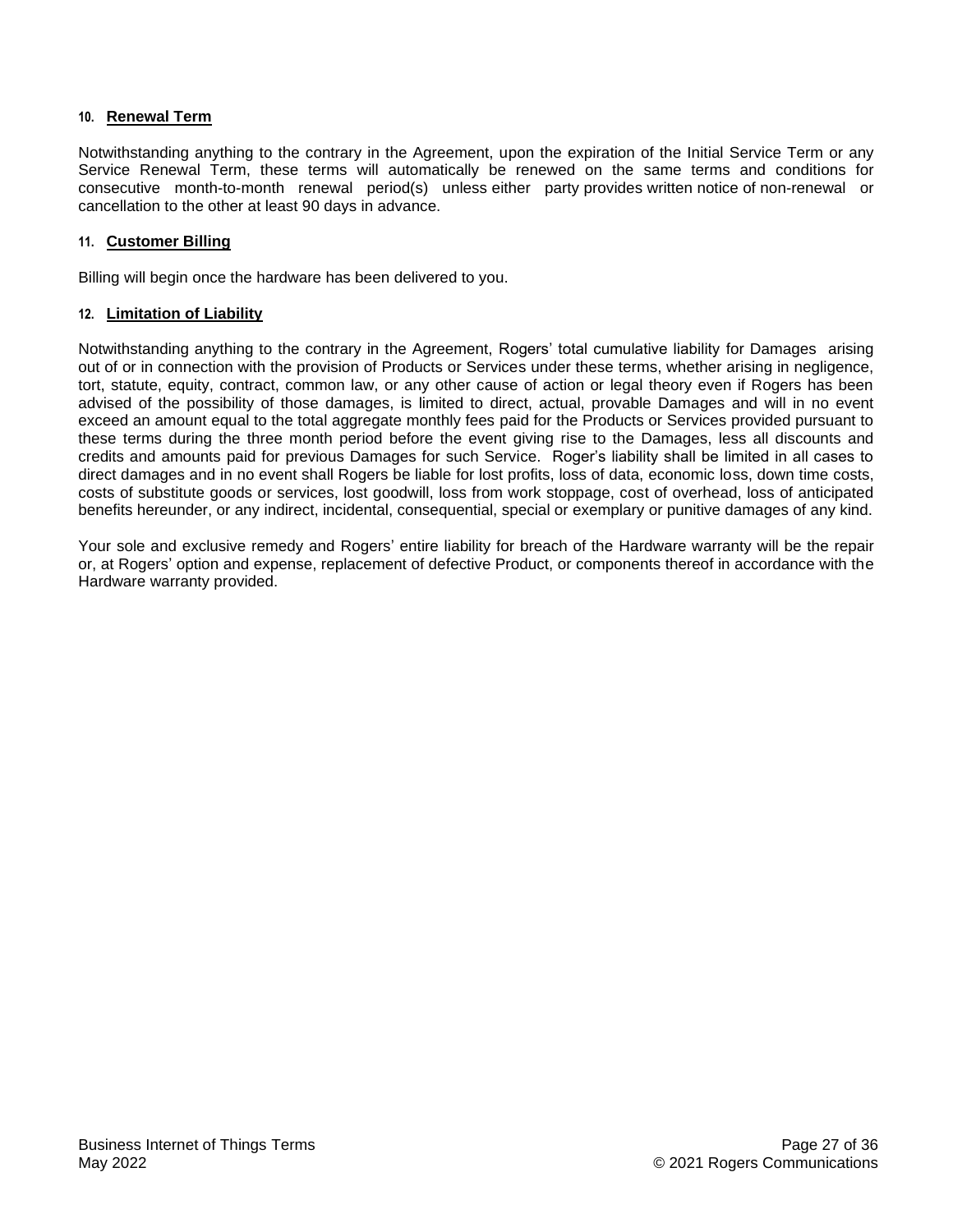# <span id="page-27-0"></span>**Titan GPS Solution**

The following terms pertain specifically to Titan GPS solution supplied by Rogers to you.

# **1. Titan GPS Solution Description**

The Titan GPS Solution provides a variety of fleet, asset, task, safety & compliance, dispatch and delivery management solutions using a combination of Hardware and Services. The Titan GPS Solution helps businesses manage fleets with GPS location, status, event data and Electric Logging Devices ("**ELDs**") for hours-of-service compliance.

Titan GPS Solution provides multiple fleet management options (described in the table below), including Hardware, Service Plans, FieldDocs and Accessories. Rogers will work together with you in selecting the appropriate solution for your business.

|                                                | Solution                                                    | <b>Description &amp; Features</b>                                                                                                                                                                                                                                                           |
|------------------------------------------------|-------------------------------------------------------------|---------------------------------------------------------------------------------------------------------------------------------------------------------------------------------------------------------------------------------------------------------------------------------------------|
| <b>Platform</b>                                | Web Portal &<br>Application                                 | The Titan GPS Solution web portal and fleet application is the central back-end host to<br>fleet management operations. It provides you the ability to track fleet locations, driver<br>activity, use Titan FieldDocs, ELD/HOS and many other features to run customer fleet<br>operations. |
| Fleet &<br><b>Equipment</b><br><b>Tracking</b> | <b>GPS Hardware</b>                                         | Titan GPS Solution offers many tracking device options to meet multiple fleet industry<br>needs. These include the TT2020, TT2002, TT3302, TT3379 WRMini, TT6000 and<br>TT6000Iridium. To learn more about go to https://titangps.com/hardware/                                             |
|                                                | Fleet and<br><b>Equipment GPS</b><br>Plans                  | Titan GPS Solution provides a range of monthly fleet tracking plans to enable customers<br>with the visibility, management and reporting needed to manage your day to day<br>operations, as set out in the Agreement.                                                                       |
| <b>Dashcam</b>                                 | Camera<br>Hardware                                          | Titan GPS Solution AI dashcam camera offerings include the TTAP1 forward facing and<br>TT8900 AI Two-Way facing option. Learn more at https://titangps.com/hardware/                                                                                                                        |
|                                                | Camera Plans                                                | Titan GPS Solution provides two monthly service plan options which include, forward<br>facing only or two-way facing. Learn more at https://titangps.com/gps-tracking-<br>features/ai-dash-cam-system-for-fleet-management/                                                                 |
| <b>Asset</b><br><b>Tracking</b>                | <b>Asset Tracking</b><br>Hardware &<br><b>Service Plans</b> | Specifically designed for the intelligent management of powered and non-powered fixed<br>and mobile assets, Rogers offers a variety of Hardware and plan options (with different<br>reporting configurations). Learn more at https://titangps.com/hardware/                                 |
| <b>FieldDocs &amp;</b><br><b>ELD</b>           | ELD 2.0                                                     | Certified ELD with driver-vehicle-inspection-reports (pre-post trip inspections) for hours-<br>of-service. Learn more at https://titangps.com/gps-tracking-features/eld-hos-compliance/                                                                                                     |
|                                                | FieldDocs                                                   | FieldDocs is a mobile operations tool designed to minimize paperwork, centralize<br>documents and optimize field operations. Learn more at https://titangps.com/field-docs/                                                                                                                 |
| <b>Accessories</b>                             | <b>ECU Cables</b>                                           | Titan GPS gives your fleet the ability to connect to multiple types of vehicles and<br>equipment with a wide range of engine-control-unit/module cable offerings.                                                                                                                           |
|                                                | Driver ID,<br><b>Remote Starter</b><br>& Temperature        | Manage multiple and unique vehicle and driver needs through Key Fob, Remote Starter<br>and Temp Sensor add-on solutions                                                                                                                                                                     |
|                                                | Snow Plow<br>Tracking                                       | Snow plow fleet tracking accessories with integration to multiple controller manufacturers.<br>Learn more at https://titangps.com/gps-tracking/gps-snowplow-tracking/                                                                                                                       |

#### **Table 1 – Solution Descriptions**

#### **2. Deployment / Professional Services**

#### 2.1 **Installation Services**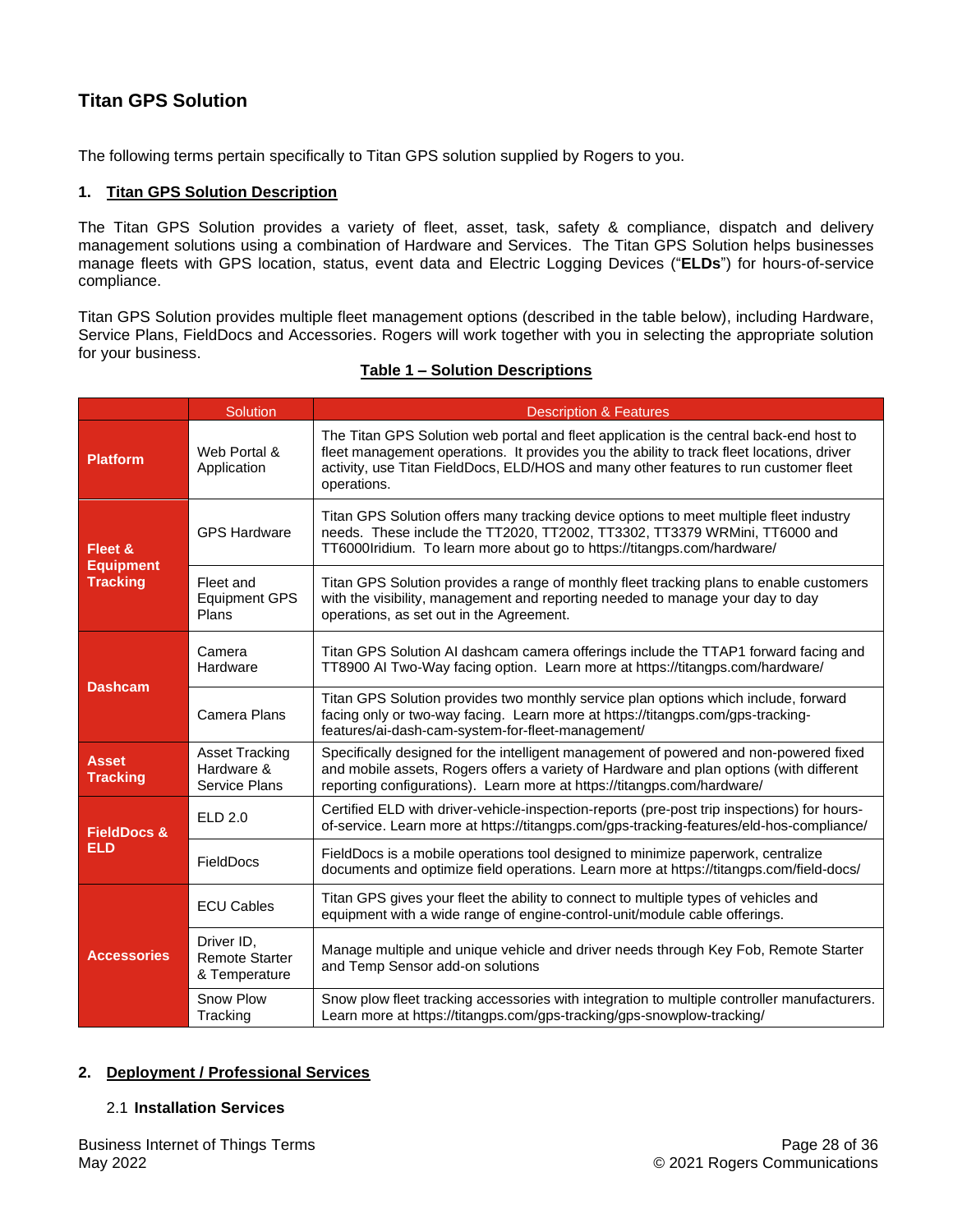You may self-install or purchase professional installation services.

#### **a) Self-Installation**

- i. Free installation guides can be found at [https://titangps.com/quick-install-guides/,](https://can01.safelinks.protection.outlook.com/?url=https%3A%2F%2Ftitangps.com%2Fquick-install-guides%2F&data=04%7C01%7CRyan.Fletcher%40rci.rogers.com%7C298da40e30204c9a920c08d9b0393b33%7C0ab4cbbf4bc74826b52ca14fed5286b9%7C0%7C0%7C637734583057760104%7CUnknown%7CTWFpbGZsb3d8eyJWIjoiMC4wLjAwMDAiLCJQIjoiV2luMzIiLCJBTiI6Ik1haWwiLCJXVCI6Mn0%3D%7C1000&sdata=UYWECrOoC%2BYDWuYAufU580jlrMEEcXSr64jVtYNWNio%3D&reserved=0)
- ii. Installation support via phone and email
	- [installs@ctstracking.com](mailto:installs@ctstracking.com)
		- Tel: 780-391-3800 or 1-855-287-4477

#### **b) Professional Installation**

- i. Subject to Certified Titan GPS Solution installer availability within your region.
- ii. The professional installation fee is set out in the Agreement.

#### 2.2 **Custom Services**

i. Professional Services are available for configuration, implementation, consulting, managed services, custom reporting, or other services which are set out in the Agreement and may be further defined in a Statement of Work.

#### 2.3 **Shipping**

- i. Shipping and delivery dates are not guaranteed.
- ii. You are responsible for payment of all shipping costs.

#### **3. Support**

You will be provided with support contact info as part of the onboarding program. Support includes network, solution and billing issues support. To view the technical Support Terms and conditions go to: https://ctstracking.com/terms/

| <b>Support Contact Information</b>          |                                                   |  |  |
|---------------------------------------------|---------------------------------------------------|--|--|
| Live Phone Support:                         | Monday to Friday 5am to 5pm MST                   |  |  |
|                                             | 780-391-3800 / 1-855-287-4477 (English Only)      |  |  |
| <b>Email Technical Support:</b>             | service@ctstracking.com                           |  |  |
| Online Help:                                | Virtual Support Assistant at https://titangps.ca/ |  |  |
| Hardware Installation Support and Bookings: | installs@ctstracking.com                          |  |  |
|                                             | 780-391-3800 / 1-855-287-4477 (English Only)      |  |  |
| TitanGPS ELD 2.0 Driver Call Center:        | Tel: 1-888-707-4426 (English/French/Spanish)      |  |  |
| TitanGPS FieldDocs & ELD 2.0:               | Monday to Friday 5am-5pm MST                      |  |  |
|                                             | 1-888-483-1664 (English Only)                     |  |  |
| <b>Online Training Request:</b>             | https://titangps.com/schedule-training/           |  |  |
|                                             |                                                   |  |  |

#### **For billing issue, please contact:**

1-877 274 3375 [Rogers.BusinessSupport@rci.rogers.com](mailto:Rogers.BusinessSupport@rci.rogers.com) Hours of operation are Mon-Fri 8:30am-5:00pm EST

Any out of warranty maintenance and support services, if any, will be outlined in the Agreement and/or Statement of Work.

# **4. Coverage**

Rogers' network coverage and Technologies (as defined below) used by Rogers can be found here: [https://www.rogers.com/consumer/wireless/network-coverage.](https://www.rogers.com/consumer/wireless/network-coverage) The coverage map accessible via the abovementioned link is a general representation of Rogers' wireless coverage where indicated. The areas shown are approximate. Actual coverage area may vary from map graphics. Coverage may be enlarged or reduced in scope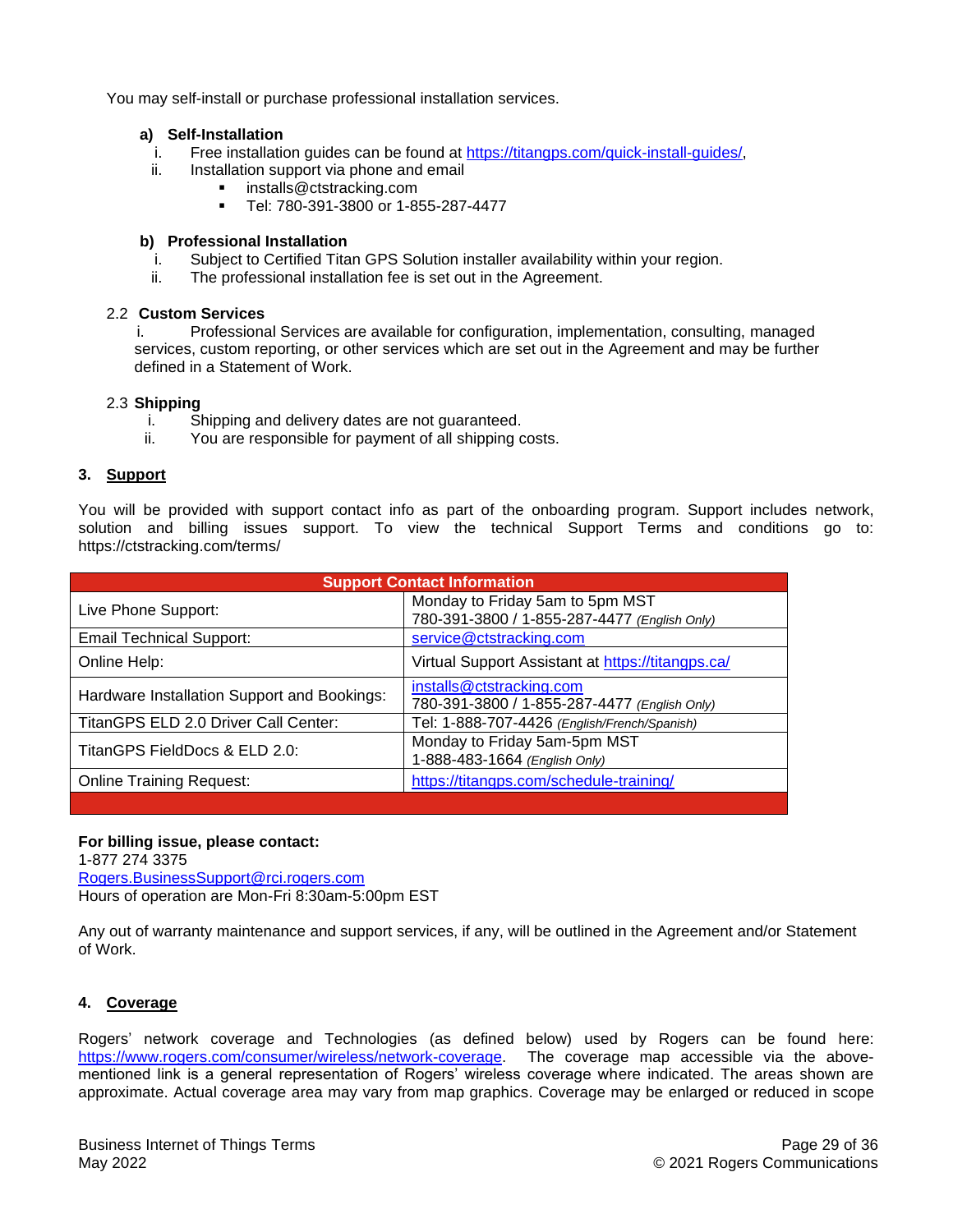from time to time by Rogers in its sole discretion. Charges are based on the location of the site receiving and transmitting the signal, not the location of the subscriber.

"**Technologies**" - means the current technologies used by Rogers to provide the Services, such as LTE, LTE-M, NB-IoT. Technologies are subject to change from time to time at Rogers discretion.

# **5. Roaming**

Rogers may, at its discretion, and to the extent permitted under roaming agreements with third party network operators ("**Roaming Agreements**"), provide certain roaming services to End Users. Any such roaming is limited to Canada and the United States and is subject to the restrictions that may exist in the Roaming Agreements. Rogers may in its sole discretion suspend roaming privileges to any End User if it discovers or suspects that the roaming services are being used in a fraudulent manner or contrary to the provisions of these terms. Roaming End Users may only roam incidentally to your use of the Rogers Services and cannot roam on the networks of third party network operators on a permanent basis. Rogers shall be entitled, from time to time and in its sole discretion, to add, modify or remove territories where roaming shall be available to End Users. You acknowledge that not all features and/or functionalities are available in each territory where roaming is available, and Rogers cannot ensure that all Devices approved for use on Rogers' network will be compatible for use on a third party network.

#### **6. Iridium Satcom Failover**

Iridium is a satellite communication failover option available for some products for an additional fee and subject to Iridium's terms and conditions of use, including hard data usage caps. Iridium's LOE network uses L-band frequencies to communicate with End Users. Further information can be found at: <https://www.iridium.com/network/>

#### **7. Hardware Warranty**

Titan GPS Hardware is subject to the limited hardware warranty terms and conditions, which are available at: <https://ctstracking.com/terms/>

#### **8. End User License Agreement**

You agree to abide by the terms and conditions of the End User License Agreement, which is available to view at: <https://ctstracking.com/terms/>

#### **9. Termination Fees**

If you terminate the Titan GPS Solution for any reason other than for cause as permitted under the Rogers' Master Business General Terms and Conditions, or if Rogers terminates the Titan GPS Solution for cause as permitted under the Rogers' Master Business General Terms and Conditions, you shall pay to Rogers, as liquidated damages and not as a penalty, a termination fee which is an amount that is equal to the sum of:

(iii) one hundred percent (100%) of the remaining monthly fees for the terminated service that would have been payable to the end of the Service Term; and

(iv) a lump sum representing any Hardware costs not covered by (i) above, and the amortized remainder of any waived or discounted installation or one-time charges associated with the terminated Service(s) in consideration of your commitment to the Service Term for such Services.

Such termination liability shall be payable on the effective date of any and all terminations

#### **10. Initial Service Term**

The Services will be provided for the Service Term outlined above.

#### **11. Renewal Term**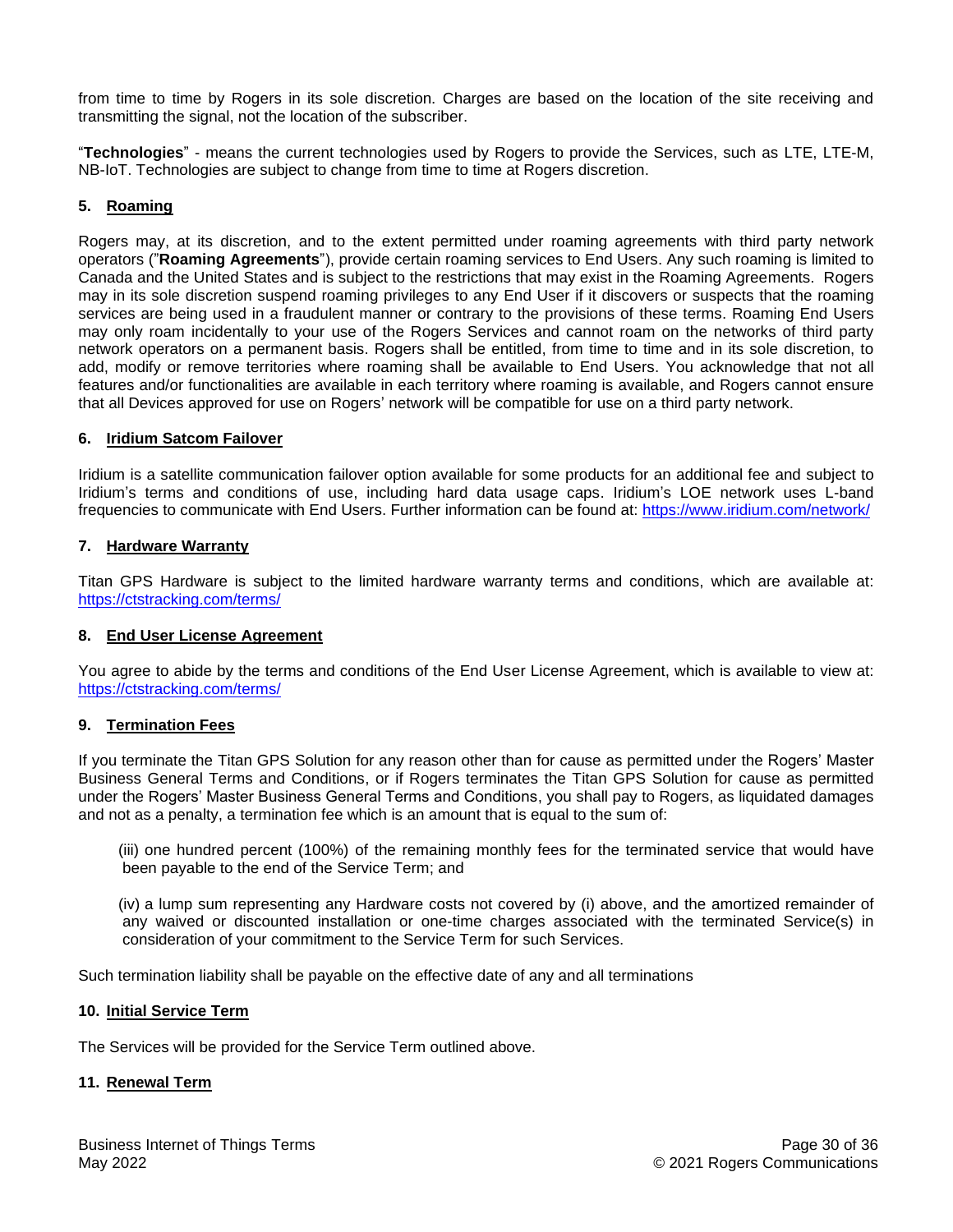Upon the expiration of the Initial Service Term or any Service Renewal Term, the Titan GPS Solution will automatically be renewed on the same terms and conditions for consecutive month-to-month renewal period(s) unless you or Rogers provides written notice of non-renewal or cancellation to the other at least 30 days in advance.

# **12. Billing**

Non-recurring costs, such as Hardware purchase costs, will be billed following receipt of you order(s). Monthly fees will begin billing upon Hardware activation, which occurs prior to shipping.

## **13. Limitation of Liability**

Notwithstanding anything to the contrary in the Rogers' Master Business General Terms and Conditions or the Specific Terms, Rogers' total cumulative liability for Damages arising out of or in connection with the provision of Products or Services under these terms, whether arising in negligence, tort, statute, equity, contract, common law, or any other cause of action or legal theory even if Rogers has been advised of the possibility of those damages, is limited to direct, actual, provable Damages and will in no event exceed an amount equal to the total aggregate monthly fees paid for the Products or Services provided pursuant to these terms during the three month period before the event giving rise to the Damages, less all discounts and credits and amounts paid for previous Damages for such Service. Roger's liability shall be limited in all cases to direct damages and in no event shall Rogers be liable for lost profits, loss of data, economic loss, down time costs, costs of substitute goods or services, lost goodwill, loss from work stoppage, cost of overhead, loss of anticipated benefits hereunder, or any indirect, incidental, consequential, special or exemplary or punitive damages of any kind.

Your sole and exclusive remedy and Rogers' entire liability for breach of the Hardware warranty will be the repair or, at Rogers' option and expense, replacement of defective Product, or components thereof in accordance with the Hardware warranty provided.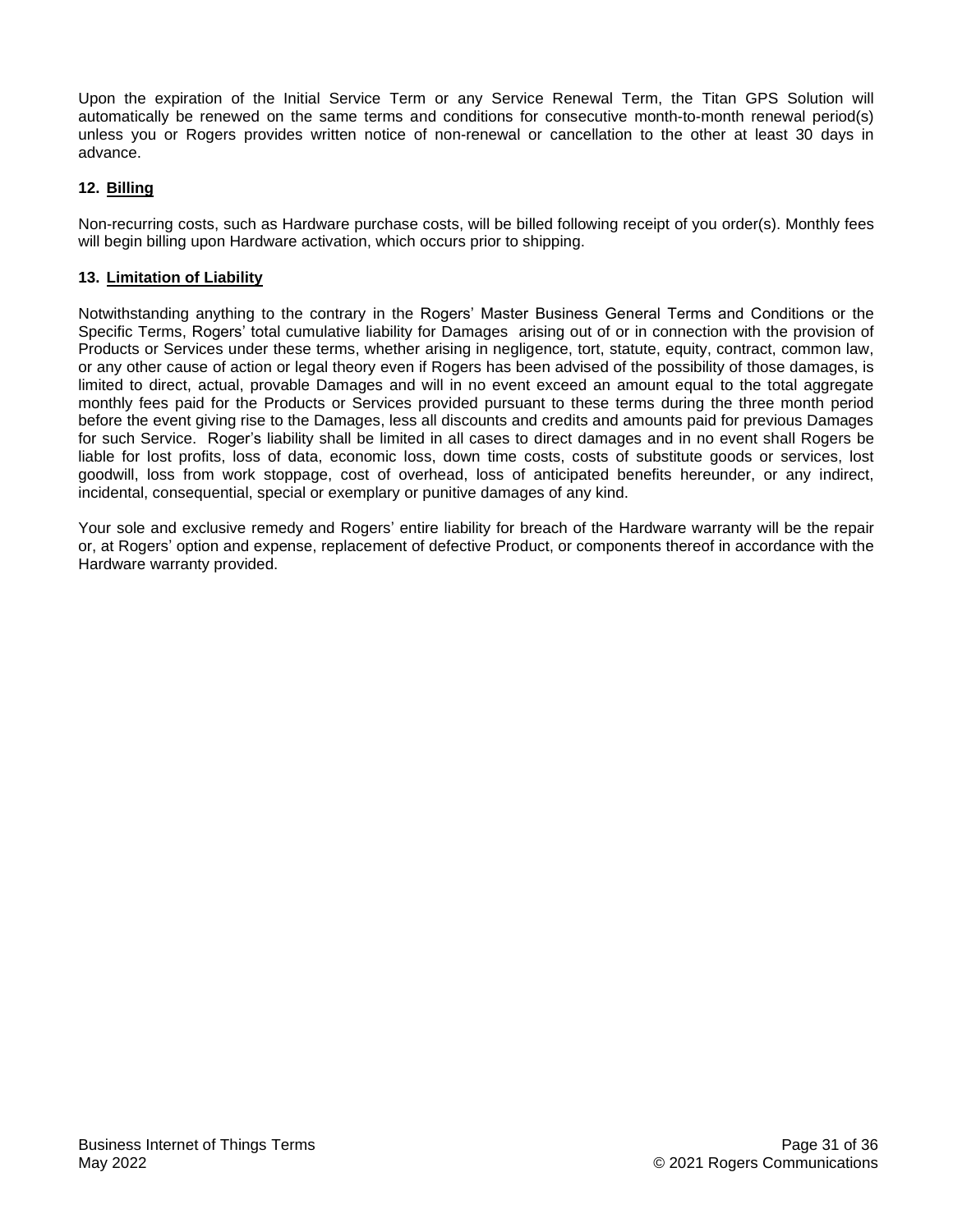# <span id="page-31-0"></span>**Rogers Smart Surveillance**

The following terms pertain specifically to Rogers Smart Surveillance supplied by Rogers to you.

1. **Services.** Rogers Smart Surveillance solution is comprised of a commercial intrusion alarm system solution. Rogers Smart Surveillance solution combines hardware, software and professional services to provide wireless security surveillance. All hardware and software used for the Rogers Smart Surveillance solution is part of the Rogers Equipment installed on your premises, and is not purchased, owned or maintained by you.

# **TABLE 1: Rogers Smart Surveillance**

| <b>Monitoring Services</b> | The Rogers Smart Surveillance solution includes monitoring of the on-site Rogers Equipment, which provides live, real-<br>time security through the monitoring the feeds, analytics, metrics and sensor data from the Rogers Equipment deployed<br>on your site(s).                                                                                                       |
|----------------------------|---------------------------------------------------------------------------------------------------------------------------------------------------------------------------------------------------------------------------------------------------------------------------------------------------------------------------------------------------------------------------|
| syncroReports™             | syncroReports™ is the online portal where all information collected from the surveillance equipment at your site(s) can<br>be viewed at your convenience. The web-based portal may also be used to view camera streams and control pan-tilt-<br>zoom ("PTZ") cameras.                                                                                                     |
| syncroAlerts™              | syncroReports™ also enables security event notification to your mobile phone(s) and/or email(s), as selected by you<br>from the notification preferences available within syncroReports™. The system may be configured by you to<br>automatically send notifications to pre-determined individuals when specific events occur on-site, during pre-set time<br>parameters. |
| syncroAl™                  | The portal utilizes an artificial intelligence system to identify the presence of human beings to assist in crime prevention,<br>sending a detection & alert message to Rogers' video monitoring operators to respond to potential trespassers.                                                                                                                           |

2. **Rogers Equipment.** The following listed Rogers Equipment may be ordered by you for installation at your site(s) as part of the Rogers Smart Surveillance solution. The monthly cost for the solution is impacted by the level of service and type and quantity of equipment selected, all of which is detailed in the Agreement.

# **TABLE 2: Rogers Equipment**

| <b>The Pole Unit</b>        |                                                                                                                                                                                                                                                                                                                                                                                                                                                | A fully modular unit that is installed on your site and connected via live-video-feed to a monitoring centre. |  |
|-----------------------------|------------------------------------------------------------------------------------------------------------------------------------------------------------------------------------------------------------------------------------------------------------------------------------------------------------------------------------------------------------------------------------------------------------------------------------------------|---------------------------------------------------------------------------------------------------------------|--|
|                             | Each unit is equipped with two stationary cameras and one PTZ camera for remote video monitoring security coverage.<br>The unit also has an integrated strobe light and a two-way speaker.                                                                                                                                                                                                                                                     |                                                                                                               |  |
| <b>The Solar Unit</b>       | The Solar Unit provides all of the security benefits of the Pole Unit, with the ability to secure remote, off-grid sites.                                                                                                                                                                                                                                                                                                                      |                                                                                                               |  |
| syncroDetect™               | Integrates into the remote video monitoring service, with effective detection ranges of up to 2 kilometers (line of sight).<br>syncroDetect™ is equipped with long-lasting battery technology with lifespans averaging 5 years on the core system,<br>and up to 8 years on sensors. This system provides exceptional battery life to secure your assets over long durations,<br>without the need of routine service calls and battery changes. |                                                                                                               |  |
| <b>Mobile Security Unit</b> | Ideal for temporary use and designed specifically with remote or undeveloped sites in mind, the mobile security unit<br>requires no existing infrastructure or installation.                                                                                                                                                                                                                                                                   |                                                                                                               |  |
| <b>Accessories</b>          | <b>Stationary Camera</b>                                                                                                                                                                                                                                                                                                                                                                                                                       | <b>Thermal Camera</b>                                                                                         |  |
|                             | PTZ Camera                                                                                                                                                                                                                                                                                                                                                                                                                                     | 2-Way Speaker                                                                                                 |  |
|                             | Plate Reader                                                                                                                                                                                                                                                                                                                                                                                                                                   | Doppler Radar                                                                                                 |  |
|                             | Time-lapse Camera                                                                                                                                                                                                                                                                                                                                                                                                                              | Strobe Light and Siren                                                                                        |  |
| syncroPlates™               | License plate camera that automatically detects a license plate in view, converts the alphanumerical values into<br>searchable metadata, and captures a series of high-resolution images of the vehicle for storage in a searchable<br>database.                                                                                                                                                                                               |                                                                                                               |  |

#### 3. **Installation & Maintenance.**

- i) All installations will be performed by Rogers, including its subcontractors, and will be billed at the hourly installation rate plus related travel costs outlined in the Agreement.
- ii) During the Service Term, Rogers will maintain, and service all Rogers Equipment included with the Rogers Smart Surveillance solution ordered by you. When applicable, all service and maintenance related costs will be billed at the hourly service rate and reflected in the Agreement.
- iii) Advanced confirmation of installation and service/maintenance will be booked with you directly. Rogers reserves the right to invoice you for any costs related to no-shows or when access to a site is restricted.
- iv) You represent and warrant that either: (a) it is the owner of the property at which the Rogers Equipment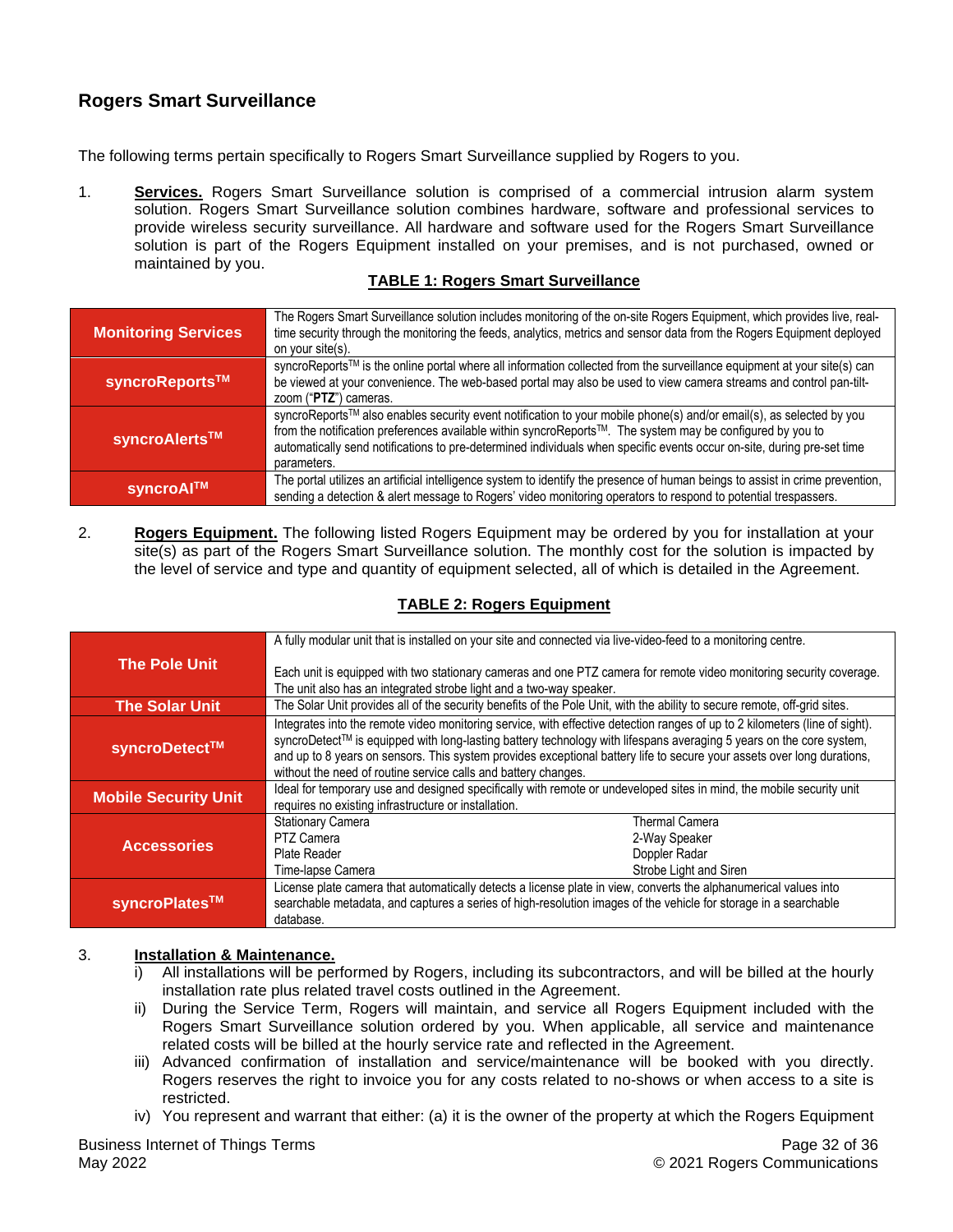is to be installed, and agrees that any Rogers Equipment installed at the property in order to provide the Services will not be a fixture or subject to any encumbrances; or (b) it has the consent of the owner of the property for the Rogers Equipment to be installed and the agreement of the owner of the property that the Rogers Equipment will not be a fixture or subject to any encumbrances. You are fully liable for any costs incurred by Rogers as a result of your breach of these representations and warranties.

- v) You grant Rogers (including its employees, representatives, contractors, subcontractors and agents) reasonable access to your premises/site, or service address, at reasonable hours in order to install, inspect, service, maintain, restore, remove, relocate and/or disconnect Rogers' Equipment or Services. Upon termination of the Services pursuant to this Agreement, Rogers shall have the right to enter your premises and remove the Rogers Equipment regardless of affixation.
- vi) You agree that it will conduct a test of the system once per month in order to ensure that the communication is functioning. You are fully responsible for any impacts to the Service resulting from a failure to perform the monthly system test.
- vii) The Services are provided at a fixed site. If the Rogers Equipment is tampered with or moved, the Services may be suspended or terminated. The Services are not mobile, and you acknowledge and agree that moving or attempting to move the Rogers Equipment, without receiving relocation approval from Rogers pursuant to Section 3.8 below, is a breach of the terms of use of the Service and Rogers may terminate for cause as a result you are obligated to pay any termination fees resulting from such early termination.
- viii) Where you wish to relocate any site, you must contact Rogers in advance to request a relocation. Relocations are only approved where: (i) the proposed new location is serviceable on the Rogers Wireless Network; (ii) the proposed new location is within the same Province as the current site; and (iii) you pay a relocation fee, which will be quoted at the time of the request.

#### 4. **Video Surveillance and Monitoring.**

- i) Video cameras cannot be installed in any area or location where such installation would violate any federal, provincial or municipal act or by-law, as the case may be. Warning signs will be installed stating that the area is under video surveillance and recording.
- ii) Video equipment is attached to a digital recorder computer, and you shall not use the computer for any other purpose. Rogers shall have no liability for data corruption or inability to retrieve data even if caused by Rogers's negligence.
- iii) The monitoring centre will respond to an alert from the intrusion or surveillance system pursuant to the protocols as agreed and implied by you (including dispatching police, fire, notifying customer contact list or other special protocols), and the review of surveillance footage will be secondary.
- iv) Rogers agrees to provide alarm monitoring services 12 hours per day from the hours of 6pm to 6am Monday through Friday and 24 hours per day on weekends and statutory holidays (the "**Standard Monitoring Hours**"). Monitoring outside of the Standard Monitoring Hours is available for an additional fee.
- v) During Standard Monitoring Hours, you are responsible for advising the monitoring centre of any individuals, company's or vehicles that are authorized to be on your property and for which the normal monitoring protocols for that property can be ignored. You agree to notify Rogers at least 2 hours in advance of the normal daily monitoring schedule start time, of any individual, company or vehicle which is authorized to access your property. Notification to the monitoring centre is made via telephone call or a note added to your monitoring portal, providing a detailed description of the individual, company and/or vehicle that will be accessing your property.

#### 5. **Additional Terms and Conditions.**

If you suffer a loss or worker injury/death (the "**Loss**") of any kind, or by any means, whether financial or otherwise, on a site covered by the Rogers Smart Surveillance solution, you shall notify the monitoring centre by telephone immediately upon becoming aware of the Loss and, in writing, within 24 hours of becoming aware of the Loss. You shall provide the following information, verbally and in writing, upon notification of the Loss: (a) the nature of the Loss, including items, equipment, tools or individuals affected; (b) the exact location of the Loss on the site; (c) the estimated value of the Loss (if applicable); (d) the timeframe of the Loss; and (e) any other pertinent information related to the Loss that will jointly assist Rogers and you in determining the cause and the responsibility for the Loss. Investigation will of a Loss will take at least 48 hours from the time of notification and disclosure of the required information. You acknowledge and accept that, depending on the nature, timing, and party(s)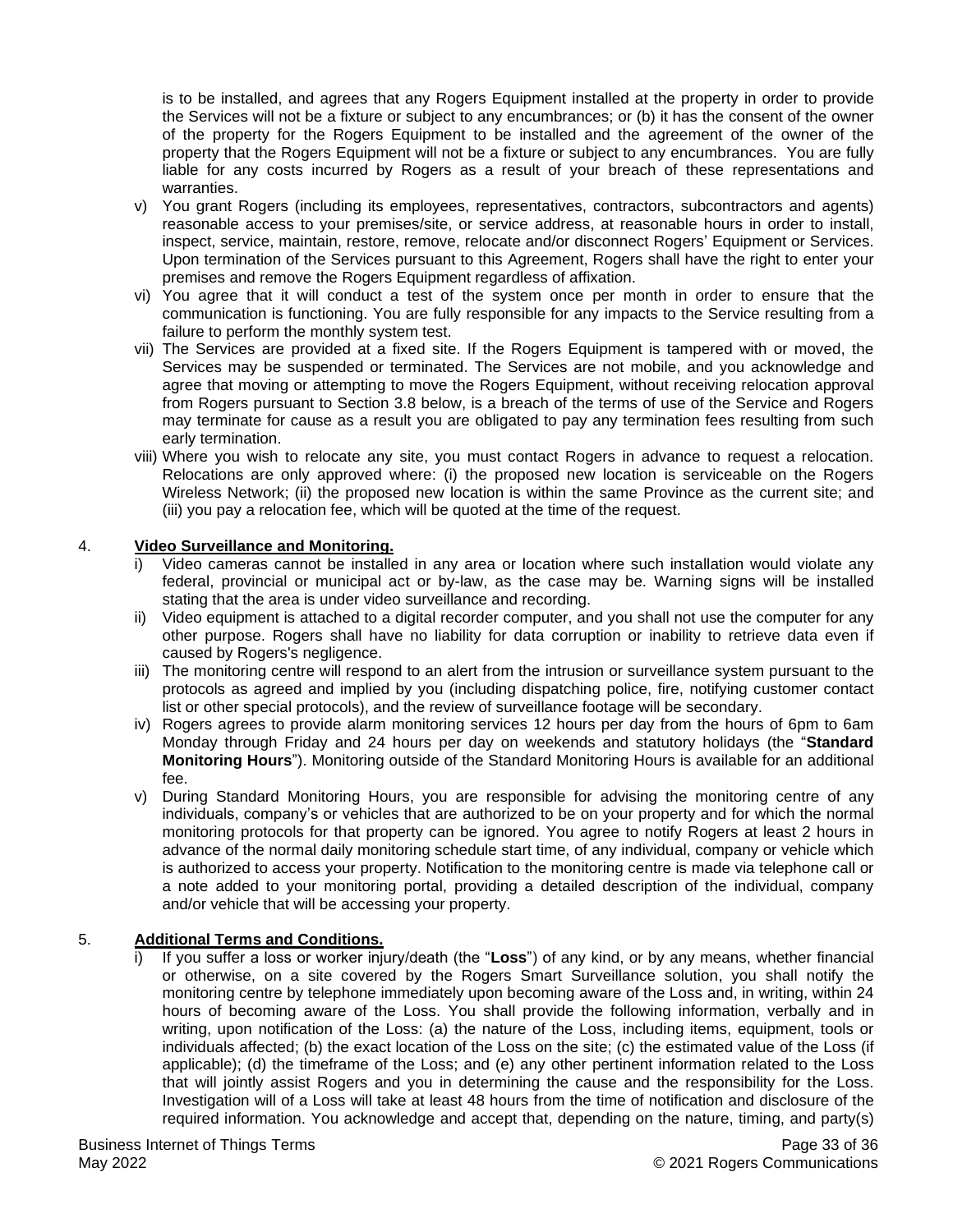involved in the Loss and resulting investigation, a portion or the entire cost incurred by Rogers to perform the investigation may be billable. Rogers agrees to obtain your written consent prior to conducting any billable investigations.

- ii) You agree that Rogers is not an insurer, and that no insurance coverage is offered under this Agreement or as part of the Rogers Smart Surveillance solution. Payments made by you are for monitoring services only in order to reduce the risk of loss, injury or death. Rogers provides no representations or warranties that the monitoring service will reduce such risks or prevent a Loss. Rogers is not assuming responsibility and shall not be liable to you for any Loss or damage suffered by you, regardless of whether such Loss or damage or personal injury was caused by or contributed to by Rogers' negligent performance or failure to perform any obligations hereunder.
- iii) You expressly acknowledge and agree that all equipment installed at your site or provided by Rogers pursuant to these terms is Rogers Equipment and shall, at all times, remain the property of Rogers. You will protect Rogers' Equipment from defacing, tempering or damage, and will not permit anyone, other than a Rogers' representative or authorized technician, to perform any work, removal, repairs or modifications on such Rogers Equipment, unless otherwise allowed by Rogers in writing. You acknowledge and accept full responsibility for all Rogers Equipment installed at your site and agree to reimburse Rogers for the full cost, repair or replacement of any lost, stolen, unreturned, damaged, mortgaged, sold or transferred Rogers Equipment, or upon your failure to return the Rogers Equipment.
- iv) Rogers may propose to change, modify, add or remove any provisions of these terms on at least 30 days' prior notice. Such changes may include, without limitation, modifications, additions to, or removals from the Services, their features and charges, or the terms and conditions upon which Rogers distributes, and you receive, the Services. Following receipt of such notice, you may agree to accept such change, modification, addition or removal by continuing to use the effected service. If you do not agree to any such change, modification, addition or removal proposed in the notice, you may, before the effective date, notify Rogers that you are terminating the effected Services.
- v) Rogers may immediately terminate the Services provided pursuant to these terms for cause, take immediate possession of the Rogers Equipment, and exercise any and all rights provided to Rogers by law or under the terms of this Agreement where: (a) you fail to pay punctually any amount required to be paid, or to perform any other obligation required to be performed by you under this Agreement; (b) a proceeding in bankruptcy, receivership or insolvency is instituted by or against you; (c) if any execution or attachment is levied against the Rogers Equipment or Rogers believes that the Equipment is in danger of being lost, damaged or confiscated; or (d) any representation made by you, in connection with this Agreement, is untrue or misleading in any respect. In the event of a termination pursuant to this Section, Rogers may break locks and enter into any buildings and any premises where the Rogers Equipment might be located or stored and remove the Rogers Equipment from that building or premises, and may sever the Rogers Equipment from any other good or property, to which they may be attached, and may make any repairs reasonably necessary to put the Rogers Equipment in saleable condition, and the cost off any such repairs may be charged to you.
- vi) You are responsible for any charges, fines, or dispatch fees levied by any authority or supplier of response services (e.g., police, fire, security response unit), including any charges resulting from any false alarm.
- vii) You agree that Rogers will be the sole authorized alarm services provider at your site(s) and that Rogers shall have access to the Fire/Burglary monitoring panel located at your facility where the Service is being delivered.
- viii) Notwithstanding anything to the contrary in the Agreement, Rogers' total cumulative liability for Damages arising out of or in connection with the provision of the Services under these terms, whether arising in negligence, tort, statute, equity, contract, common law, or any other cause of action or legal theory even if Rogers has been advised of the possibility of those damages, is limited to direct, actual, provable Damages and will in no event exceed an amount equal to the total aggregate monthly fees paid for the Services provided pursuant to these terms during the three month period before the event giving rise to the Damages, less all discounts and credits and amounts paid for previous Damages for such Service. Roger's liability shall be limited in all cases to direct damages and in no event shall Rogers be liable for lost profits, loss of data, economic loss, down time costs, costs of substitute goods or services, lost goodwill, loss from work stoppage, cost of overhead, loss of anticipated benefits hereunder, or any indirect, incidental, consequential, special or exemplary or punitive damages of any kind.
- ix) You acknowledge that the Services are subject to transmission limitations caused by atmospheric or topographical conditions or equipment failures beyond the reasonable control of Rogers. The wireless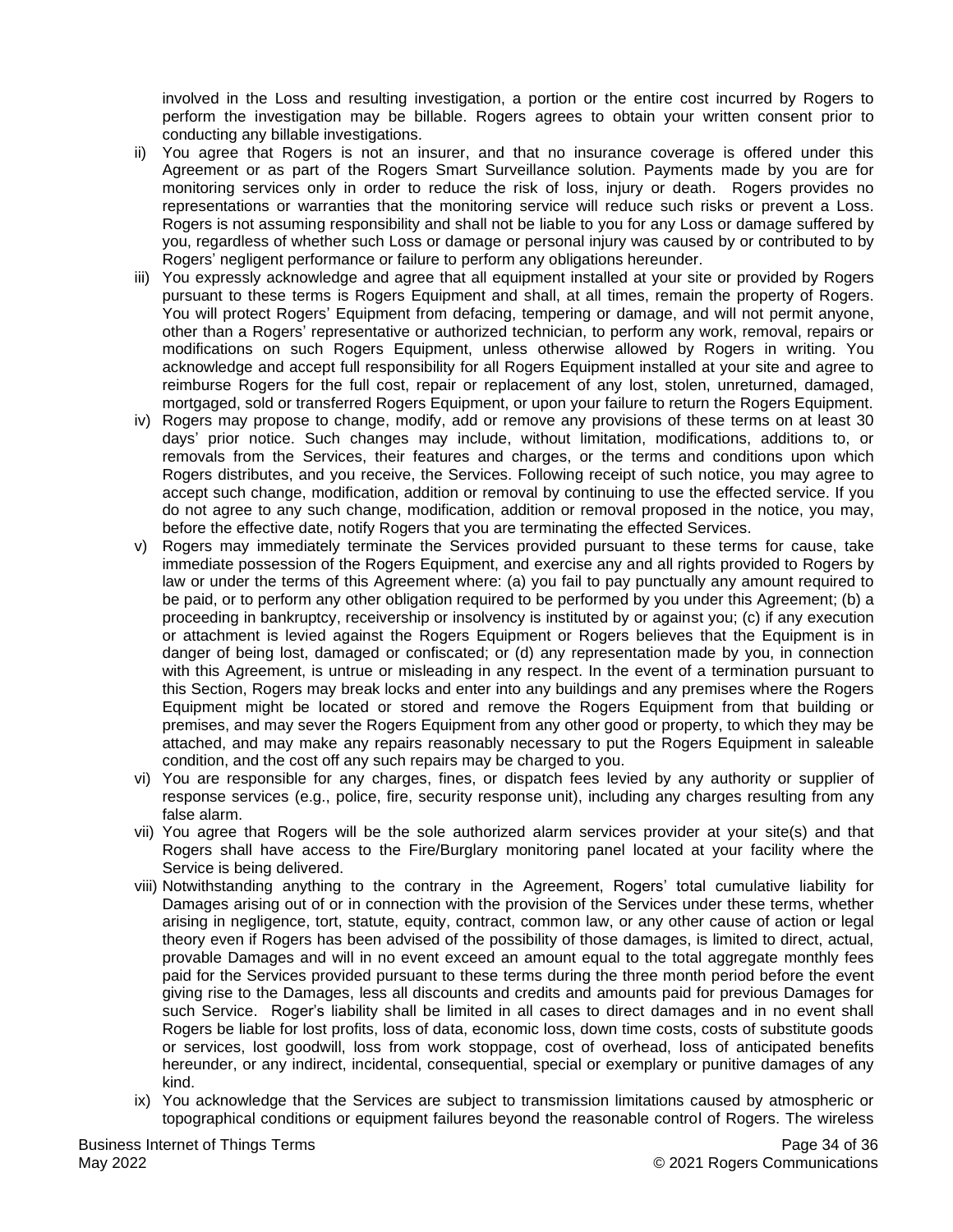connectivity services may be temporarily refused, interrupted or curtailed due to governmental regulations or orders, system capacity limitations or equipment modifications, upgrades, reallocations, repairs, maintenance and similar activities necessary for the proper operation of the wireless connectivity services. Rogers has no liability for any Damages or Loss resulting from a failure of the wireless communication services, and you acknowledge and agree that the wireless connectivity services are provided by Rogers "as is" and "as available" and, to the extent permitted by law, without warranty by Rogers of any kind whatsoever, express or implied, including, but not limited to, warranties of merchantable quality, fitness for a particular purpose, infringement, or those arising from a course of dealing or usage of trade. Without limiting the generality of the foregoing, Rogers shall have no liability whatsoever to you for: (i) any interruptions or disruptions of the wireless connectivity services, the internet or any Damages suffered by you which are caused by directly or indirectly by any failures of the Rogers wireless network or the internet; (ii) any power failures; or (iii) any event of force majeure, as described in the Agreement. Further, to the extent permitted by law, Rogers does not warrant the performance, availability, uninterrupted use of or operation of the Internet or your connection to the Internet. Rogers does not warrant that any data or files sent by or to you (whether by e-mail or otherwise) will be transmitted, transmitted in uncorrupted form, or transmitted within a reasonable period of time.

6. **Support.** You will be provided with support contact info as part of your onboarding program. Support includes network, solution and billing issues support.

| <b>For technical issues</b><br>during business hours<br>please contact: | Rhoda Dumitrescu<br>416-451-7146<br>Rhoda.D@calibercommunications.ca<br>Hours of operation:<br>Monday to Friday 9am to 6pm ET                                   |
|-------------------------------------------------------------------------|-----------------------------------------------------------------------------------------------------------------------------------------------------------------|
| For technical issues<br>after business hours<br>please contact:         | <b>Monitoring Management</b><br>905-296-5050<br>monitoring@calibercommunications.ca<br>Hours of operation:<br>Monday to Friday - 6pm to 9am ET<br>Weekends-24/7 |
| For billing issue,<br>please contact:                                   | 1-866-727-2141<br>Rogers.BusinessSupport@rci.rogers.com<br>Hours of operation:<br>Monday-Friday: 8:00am-8:00pm ET<br>Saturday-Sunday: 9:00am-5:00 pm ET         |

# **TABLE 3: Support**

7. **End User License Agreement.** You agree to abide by the terms and conditions of the End User License Agreement, which you are required to accept prior to being provided access to the Services.

The EULA is available to view at the following addresses: [https://calibercommunications.ca/terms-and-conditions/](https://can01.safelinks.protection.outlook.com/?url=https%3A%2F%2Fcalibercommunications.ca%2Fterms-and-conditions%2F&data=04%7C01%7CRoopesh.Patel%40rci.rogers.com%7C891fc451b080484eb3a408d97f7d4a87%7C0ab4cbbf4bc74826b52ca14fed5286b9%7C0%7C0%7C637680998366613945%7CUnknown%7CTWFpbGZsb3d8eyJWIjoiMC4wLjAwMDAiLCJQIjoiV2luMzIiLCJBTiI6Ik1haWwiLCJXVCI6Mn0%3D%7C1000&sdata=W%2BTZbHbT7a4xSQzt44LhkDry6FRx3H%2BxikpDtDsyqk4%3D&reserved=0) [https://calibercommunications.ca/privacy-policy/](https://can01.safelinks.protection.outlook.com/?url=https%3A%2F%2Fcalibercommunications.ca%2Fprivacy-policy%2F&data=04%7C01%7CRoopesh.Patel%40rci.rogers.com%7C891fc451b080484eb3a408d97f7d4a87%7C0ab4cbbf4bc74826b52ca14fed5286b9%7C0%7C0%7C637680998366623905%7CUnknown%7CTWFpbGZsb3d8eyJWIjoiMC4wLjAwMDAiLCJQIjoiV2luMzIiLCJBTiI6Ik1haWwiLCJXVCI6Mn0%3D%7C1000&sdata=F4awXQQXdpka9rRKS0LYCbAGOICnbGo%2BohAnukpI4uA%3D&reserved=0) [https://calibercommunications.ca/syncroreports-eula/](https://can01.safelinks.protection.outlook.com/?url=https%3A%2F%2Fcalibercommunications.ca%2Fsyncroreports-eula%2F&data=04%7C01%7CRoopesh.Patel%40rci.rogers.com%7C891fc451b080484eb3a408d97f7d4a87%7C0ab4cbbf4bc74826b52ca14fed5286b9%7C0%7C0%7C637680998366623905%7CUnknown%7CTWFpbGZsb3d8eyJWIjoiMC4wLjAwMDAiLCJQIjoiV2luMzIiLCJBTiI6Ik1haWwiLCJXVCI6Mn0%3D%7C1000&sdata=O3N8LAdGzRd%2FaTza5AYjvIrco72Rh7UiP9N5XfAaVp0%3D&reserved=0)

- 8. **Termination Fees.** If you terminate the Rogers Smart Surveillance for any reason other than for cause as permitted under the Agreement, or if Rogers terminates the Rogers Smart Surveillance for cause as permitted under the Agreement, you shall pay to Rogers, as liquidated damages and not as a penalty, a termination fee which is an amount that is equal to the sum of:
	- (v) one hundred percent (100%) of the remaining monthly fees for the terminated service that would have been payable to the end of the Service Term; and
	- (vi) a lump sum representing any Hardware costs not covered by (i) above, and the amortized remainder of any waived or discounted installation or one-time charges associated with the terminated Service(s) in consideration of your commitment to the Service Term for such Services.